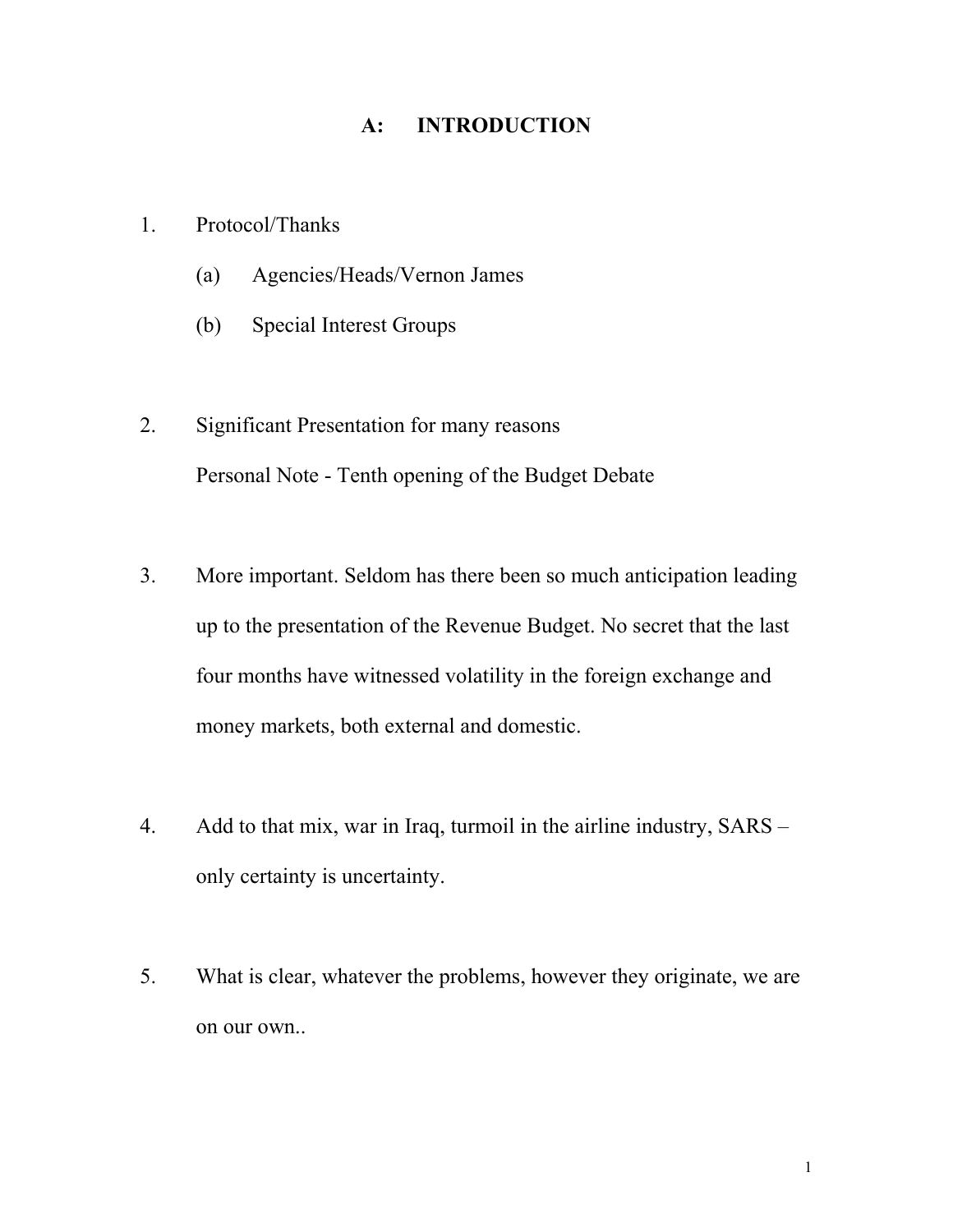- 6. Whilst there is no magic solution, and whilst there are several external factors beyond the control of any government, it is generally accepted that a clearly defined credible path to reduce and then eliminate the fiscal deficit will provide the framework within which more rational decision-making can take place.
- 7. I am convinced that by the end of the presentation, this would have been achieved.
- 8. Everyone agrees that there are difficult choices to be made. I have been bombarded with suggestions and proposals as to how these can be executed. Whilst most have been well meaning, a large percentage would seek to have the maximum revenue inflows from sources which affect no one. Clearly impossible.
- 9. Over the years I have indicated that with increased liberalization of the economy, with the publication of more information and more data on a regular basis, there is greater interest in the budget process than ever before.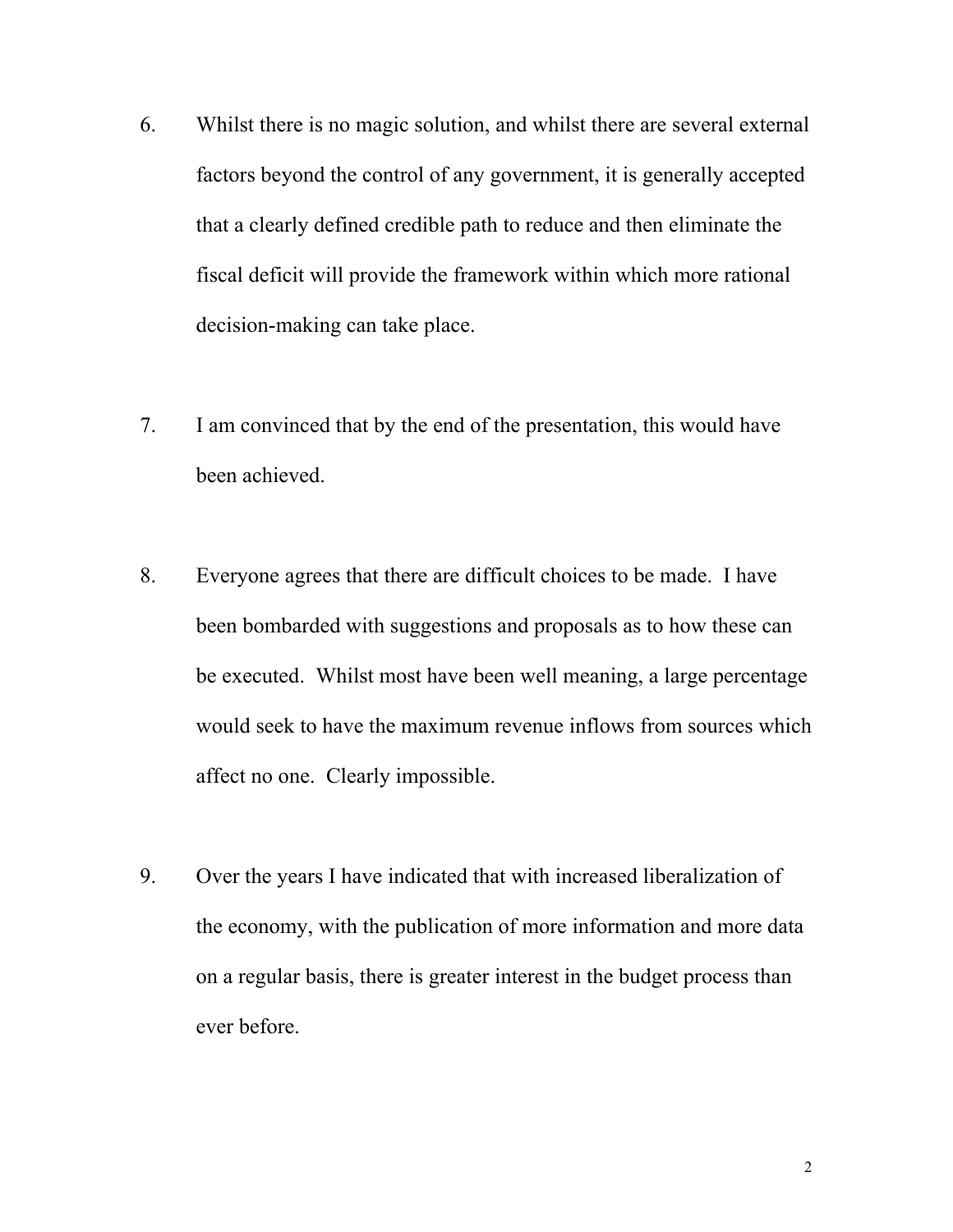- 10. I know for a fact that what is said today is being monitored in New York, in Washington and in London, with as much interest as in Kingston or Port Antonio. Perhaps, of greater importance than what is said today is how we behave as a country over the next fiscal year and the medium term. Social instability is no longer of local interest only. We had better learn to express differences of opinions in ways which are not destructive to the economy and to our international reputation.
- 11. This external interest is not simply from Jamaicans living abroad, but also from managers of mutual funds, officials in insurance companies or banks, who have committed resources from their clients to purchase GOJ bonds and hence, have a very strong interest in the decisions which we take here.
- 12. Similar interests from their counterparts in Jamaica, but at the same time, there is another element to the equation which transcends the mere balancing of the books, per se. As all of us in this Honourable House who face the electorate, and were selected through a democratic process know, the books must be balanced. However, in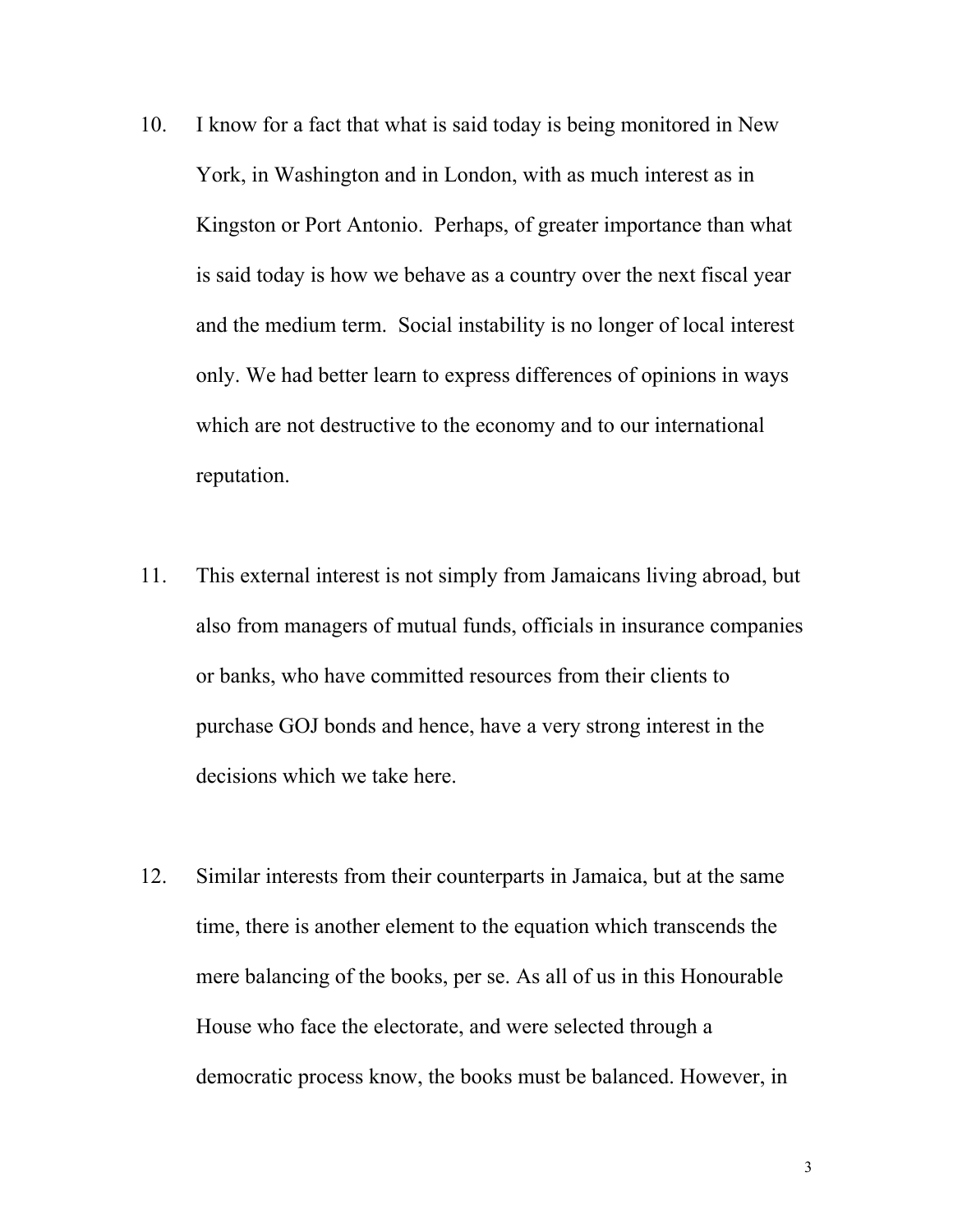the final analysis, the result must be a society and a country where we wish to live and where we hope our children and grandchildren will choose to live.

- 13. In short, the credibility of the budget rests partially on our being able to produce a financial programme, which satisfies our creditors and at the same time, provides the ordinary citizen of this country, clear reasons for hope for a better life. At the same time, the credibility of the country rests on our demonstration of social stability.
- 14. So as I seek to address various components of this "audience", it is imperative that every special interest group, even as they seek to advance and defend their positions, views with equal respect the positions of others who feel as strongly about their own cause.
- 15. Our job, as an Administration, is to take all these viewpoints into consideration and yet produce a mix which meets the criterion of technical credibility which is most important to the creditors, even whilst protecting the inputs for greater social equity and providing the stimulus for increased economic activity.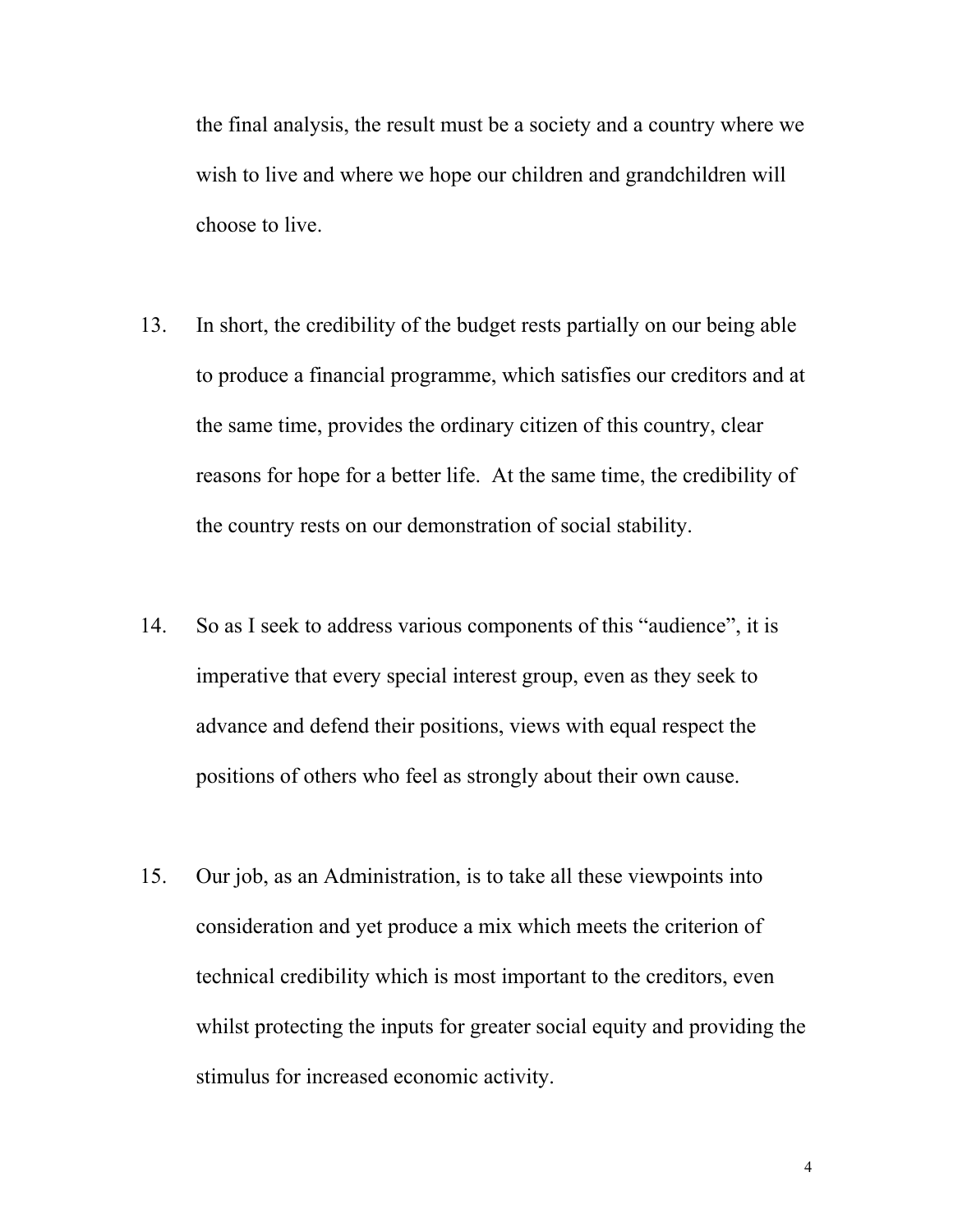- 16. Within the context of the above, my presentation will be structured as follows:
- 17. First, I will review the last calendar year as well as fiscal year 2002/03.
- 18. Then I will address the major challenge for this year and for the next three – reducing and then eliminating the fiscal deficit.
- 19. I will then look at the main targets/objectives for the present fiscal year 2003/04 and as we have done over the last several years, targets for the medium term.
- 20. I will then speak directly to the health of the financial system. Over the past several months that issue has been the focus of much attention, particularly with respect to the operations of the entities, loosely called the "securities dealers".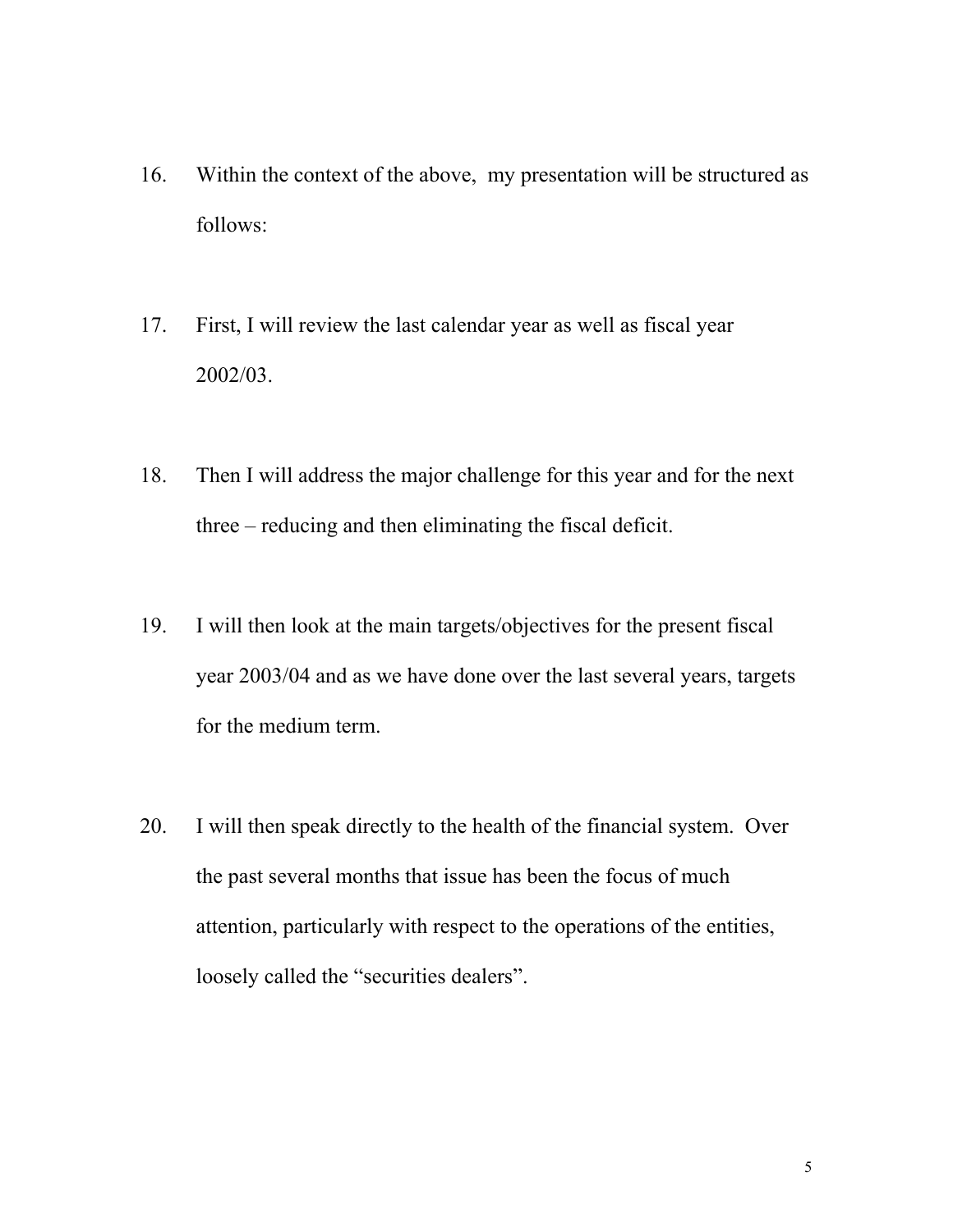- 21. I will then provide highlights of the expenditure budget. Obviously, given the fact that this document has been in public circulation in the past two weeks, there are no real secrets here. I wish only to highlight those activities which signal special thrusts by the Administration.
- 22. The penultimate section of the presentation is perhaps the most critical – how will this budget of just over \$260 billion be financed. I will then wrap up the presentation.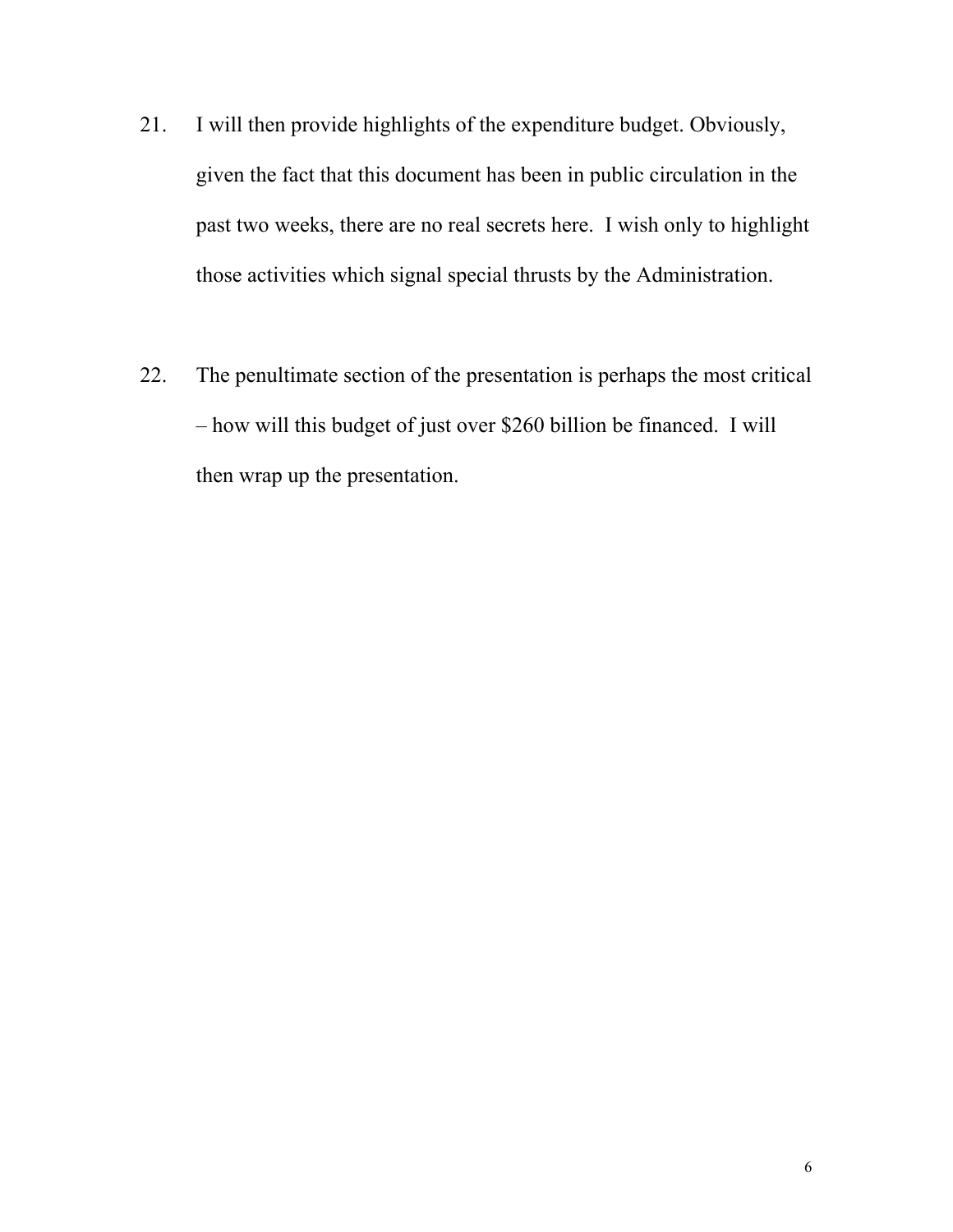#### **B: REVIEW OF 2002 AND FISCAL YEAR 2002/03**

In reviewing the calendar year and fiscal year 2002/03, given the level of documentation provided, I will only speak briefly to some of the major highlights. I will not review the fiscal outturn in this section as that will be given extensive treatment on its own.

## **GDP**

- 1. The GDP for the calendar year 2002 recorded growth of 1%. For fiscal year 2002/03 the estimate is that this had increased to 1.7%.
- 2. Although these growth levels are still low, they are positive given the background of domestic and external factors.
- 3. Major areas which contributed to growth in the calendar year mining and quarrying which grew by 3.4%, electricity and water which grew by 4.8% and transport and communication which grew by 5.6%.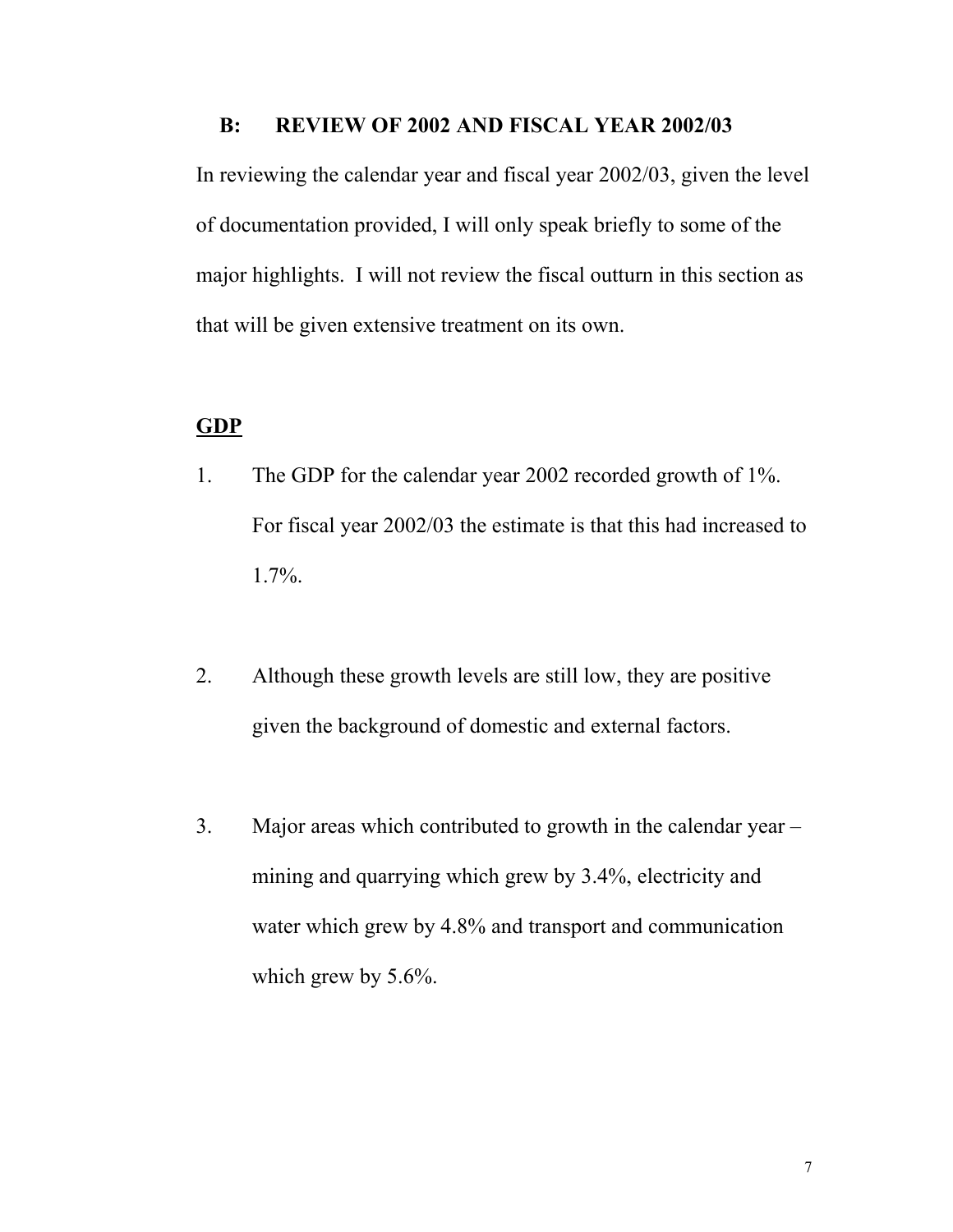4. For the calendar year the major sector showing decline was agriculture (mainly domestic agriculture). This declined by 8.3%. This result is not surprising given the impact of unusual weather conditions. However, the improved outturn for fiscal vs. the calendar year  $(1.7\% \text{ vs. } 1\%)$  is due mainly to the significant recovery in domestic agriculture as more normal weather conditions have prevailed.

## **INFLATION**

- 1. Inflation for calendar year 2002 was 7.3% compared to 8.8% for 2001. That marked the sixth consecutive calendar year of inflation below 10% (single digit). We have to go back forty years to find a comparable period.
- 2. The figure for fiscal year 2002/03 was even lower than for the calendar year, 6.2% - seven consecutive years below 10%. Again we have to go back forty years to find a comparable period.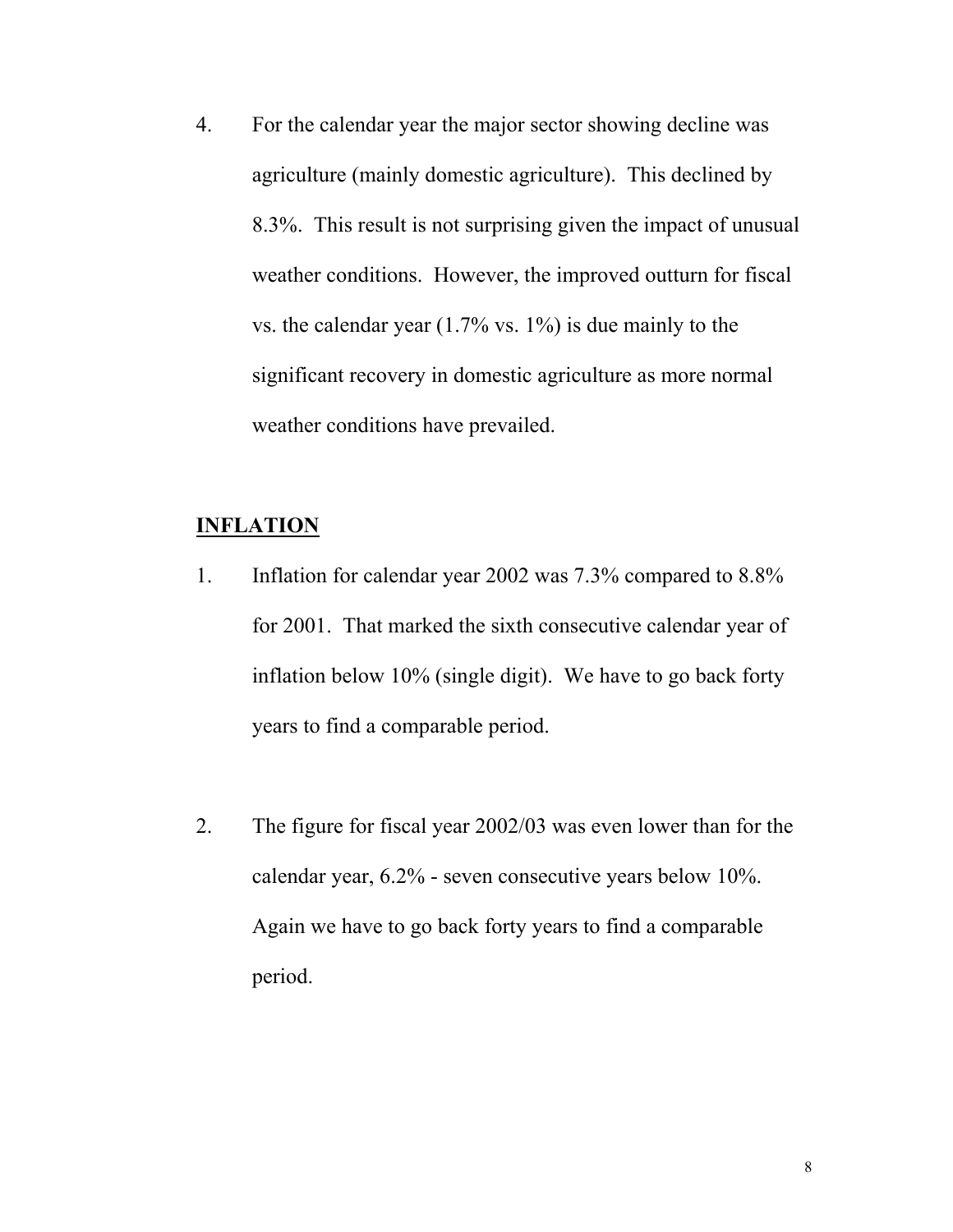- 3. Two additional points must be made about inflation. The first is that a major question following liberalization of the foreign exchange market in the early 90s and the consequential period of high inflation was whether the inflation psychology was now a permanent feature of the macro-economic landscape. Although the battle is never won, it is clear that much progress has been made whereby workers, householders have come to expect single digit inflation, thus laying the basis for greater social stability.
- 4. The second point relates to the pass through resulting from the depreciation of the currency. Again, this was once automatic e.g. in calendar year 1991 inflation was 80% and fiscal year 1991/92 106%.
- 5. One of the benefits of increased competition is that such automatic pass through in prices could place a businessman in jeopardy in terms of his market share. Hence, despite significant depreciation of the currency, particularly in the last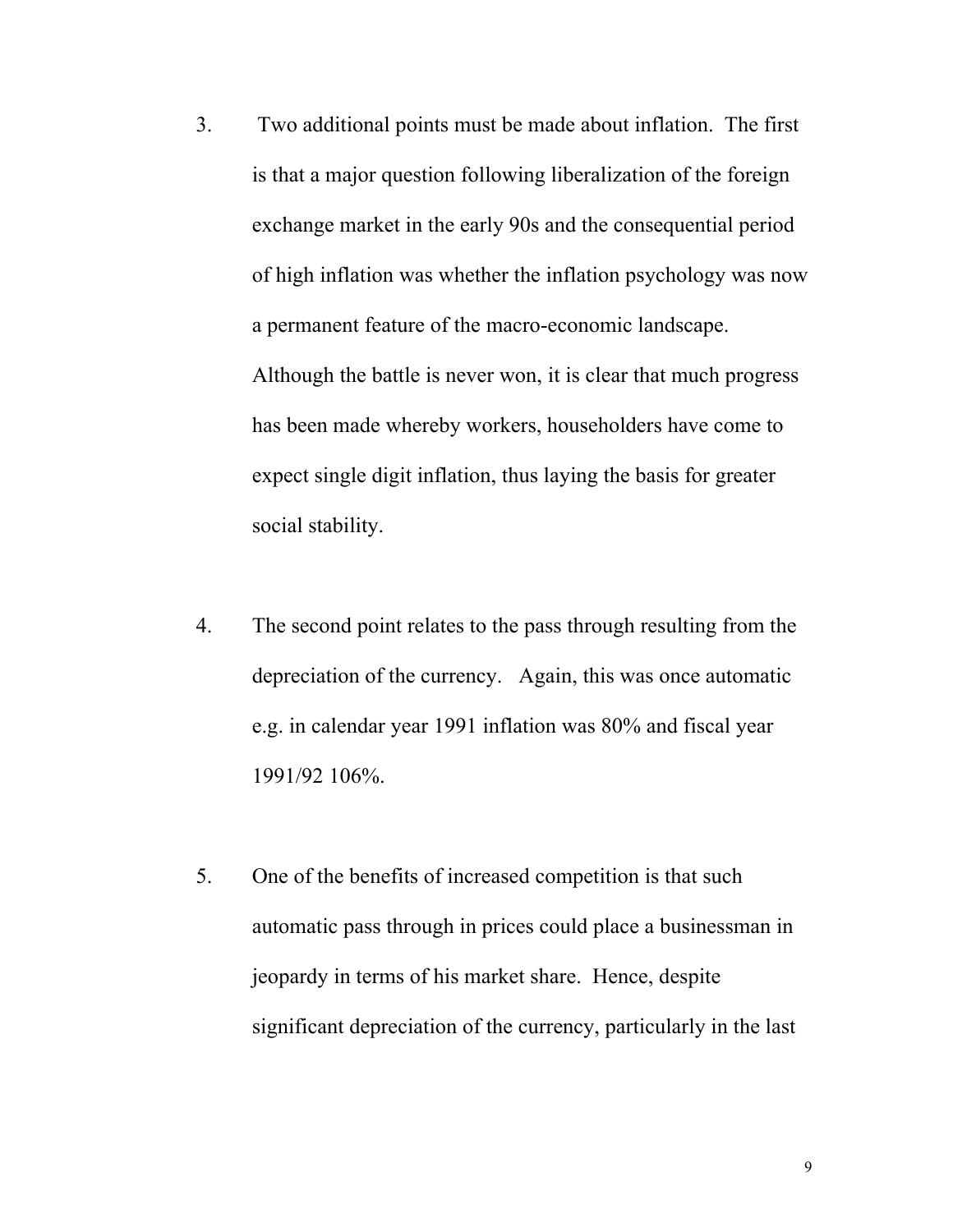four (4) months, the inflation outturn is better than the previous year.

#### **EMPLOYMENT/UNEMPLOYMENT/POVERTY**

1. The unemployment level remained flat, approximately 15.1% in 2001. However, the chronic problem of the gender differential rates remains - female unemployment remains twice as high as that of males. Similarly the high level of youth unemployment continues to be a difficulty which needs to be addressed.

## **POVERTY**

- 1. The 2002 the SLC indicated that there was a national increase in the poverty level, moving from 16.8% in 2001 to 18.2% in 2002.
- 2. The preliminary tables which are available to me demonstrate that this increase is mainly related to the parishes most affected by floods e.g. Portland, St. Thomas, St. Ann and Clarendon.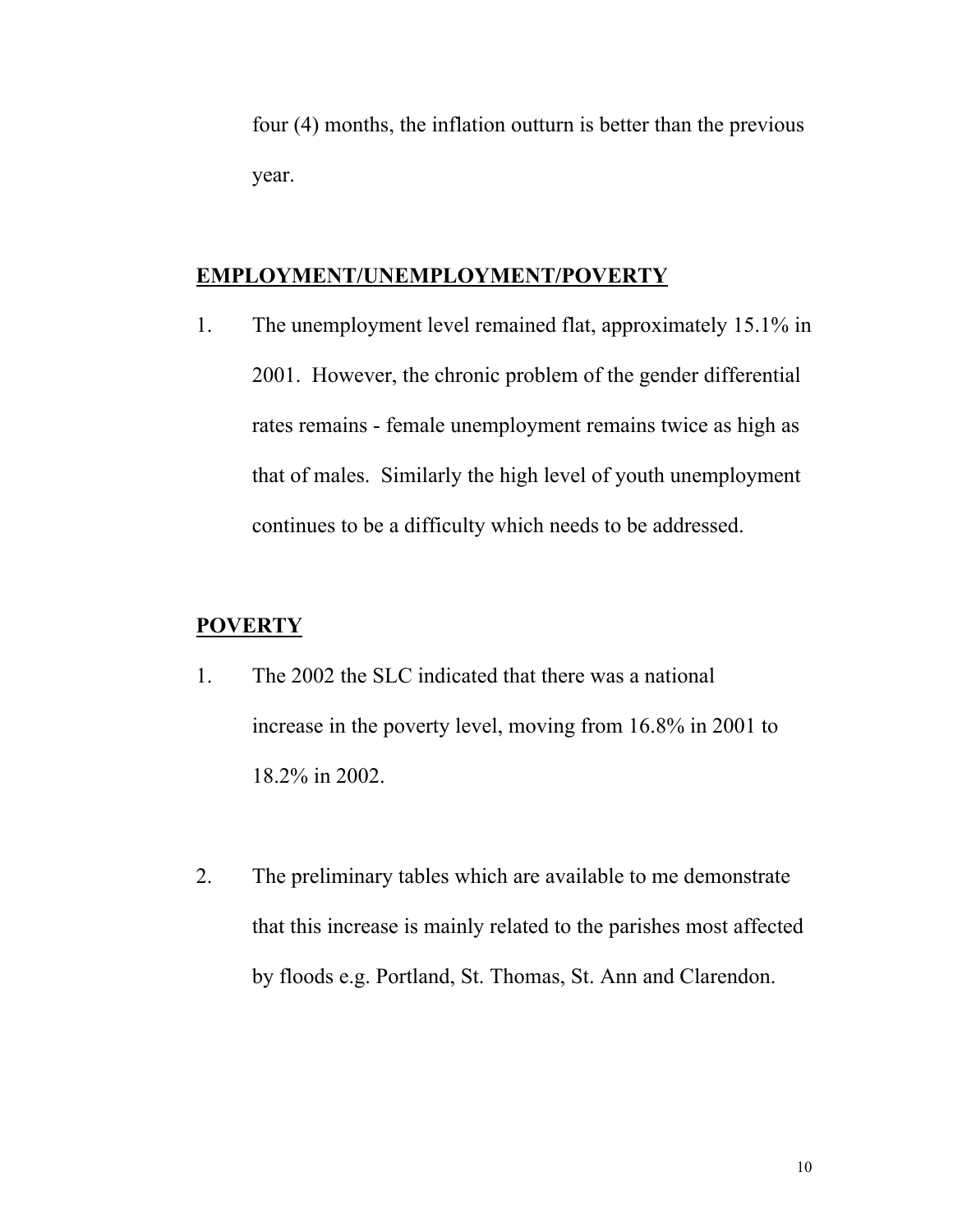- 3. On the other hand, the parish of St. Mary is an interesting case – it shows more than 55% reduction in poverty between 1998 and  $2002 -$  from  $38.2\%$  to  $16.8\%$  - that is below the national average.
- 4. This reduction was partly due to the result of the significant increase in the level of public investment in that parish following the 1998 survey.
- 5. All the major trends that the SLC monitors (health, education, housing etc.) remained stable for the 2002 survey. The implication of this finding is that the policy thrust, focusing on the elderly, on health care reform, pension reform and improving the social safety net are the correct ones.
- 6. In terms of the increase in poverty levels, as indicated by the SLC, I urge that we do not draw too many conclusions based on the one year change but to look at the data for the next survey to see whether the impact of the floods would have been reversed.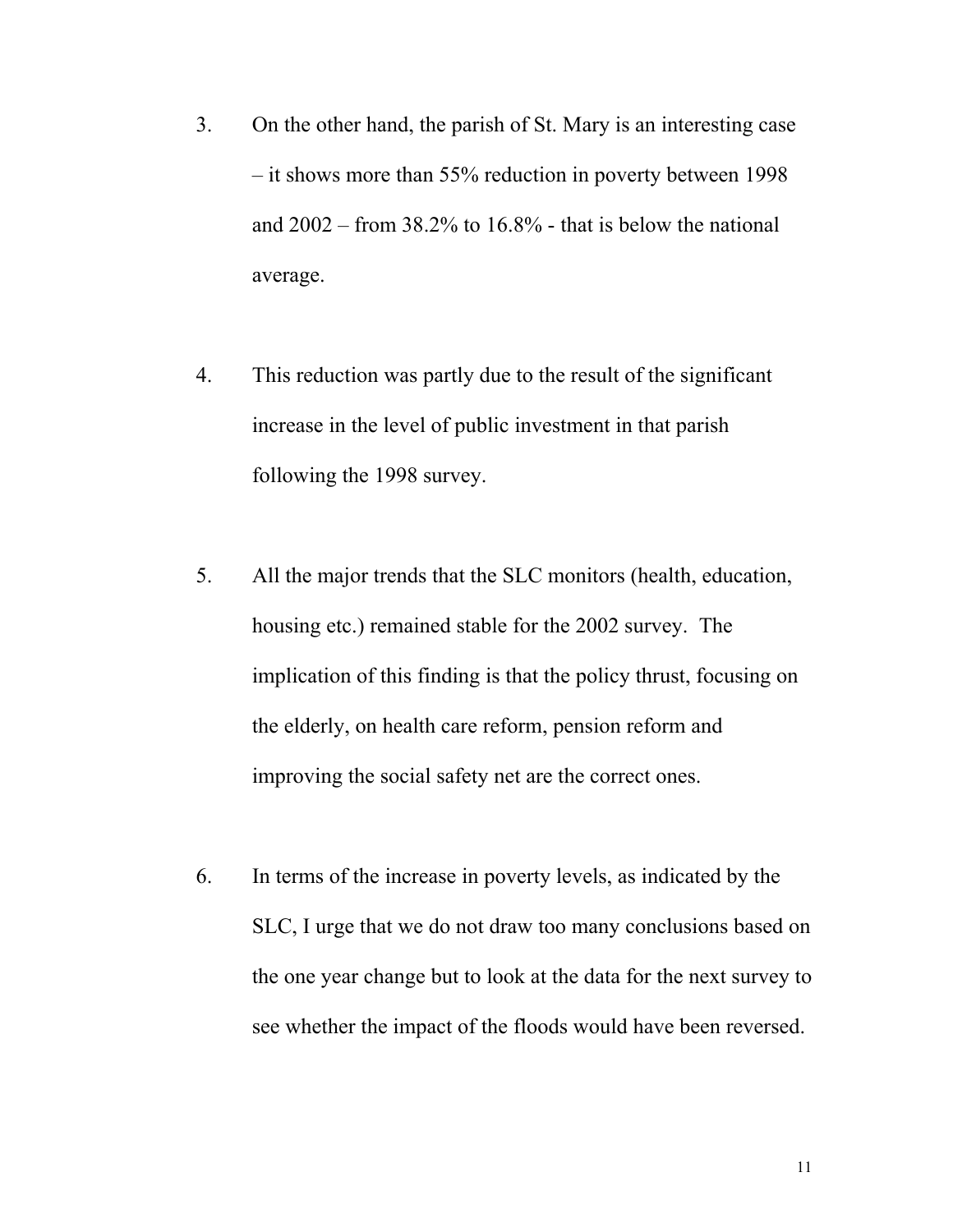7. What is incontestable is that if we look at the trend from 1992 to 2002, there is a steady long term decline of poverty but the challenge is to maintain that trend even whilst we make the necessary adjustments to the economy.

## **BALANCE OF PAYMENTS**

- 1. Major developments of the BOP in 2002 were:
	- a) the merchandise trade deficit of US\$1,795 million an increase of US\$176 million over the previous year.
	- b) A surplus of US\$295 million in the service account, a reduction of US\$87 million compared to the previous year.
	- c) An increase in the deficit in the current account which grew to US\$940 million and a decrease in the NIR of US\$240 million.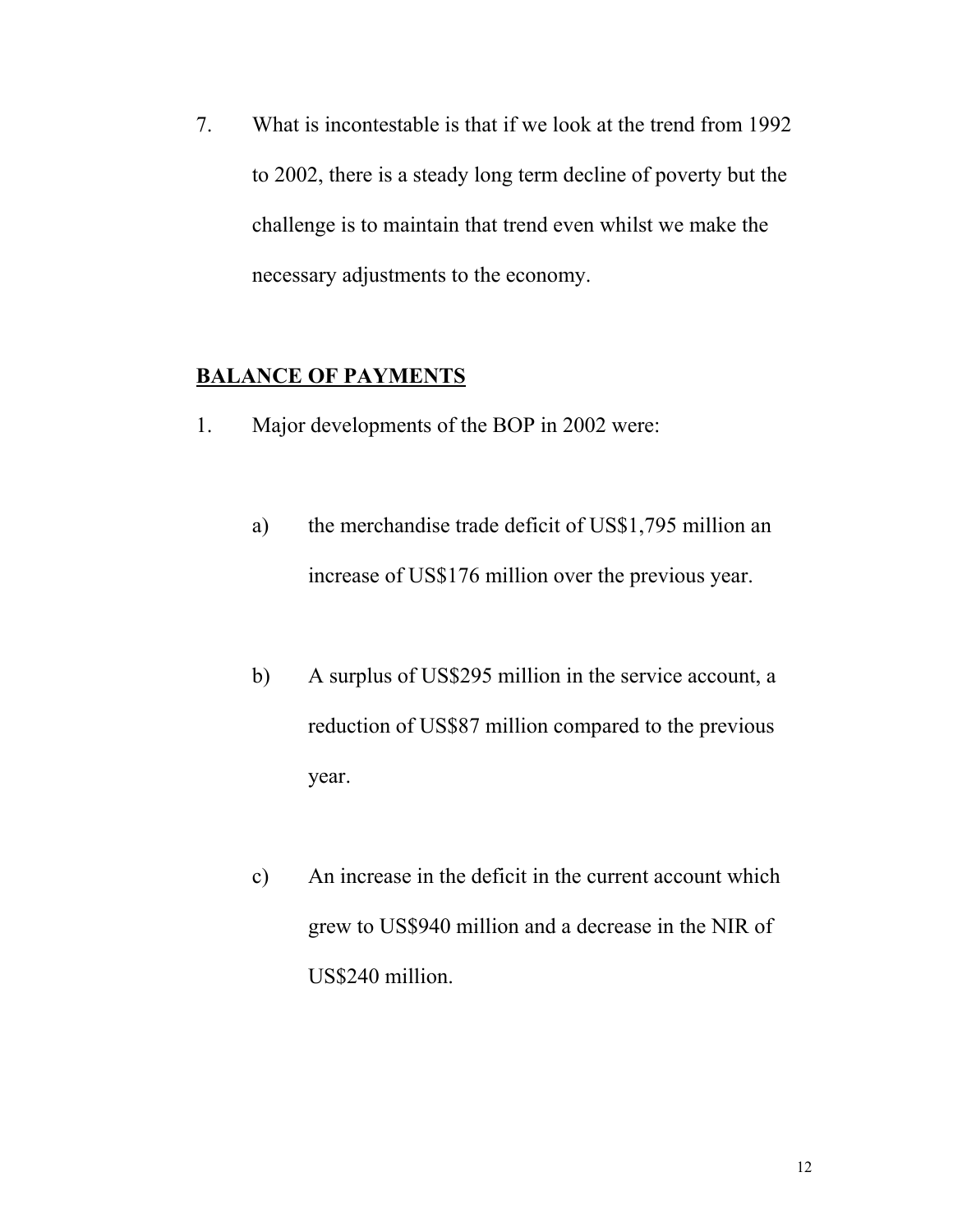- 2. Total export earnings decreased by \$110 million due mainly to the decrease in earnings from traditional merchandise.
- 3. In terms of the imports, general merchandise imports grew by \$45 million with increases in consumer goods of \$72 million – motor cars, durable goods and food imports.
- 4. Capital goods imports increased by \$33 million, mainly telecommunications equipment.
- 5. There was a contraction of \$110 million in net earnings from travel. The causes of this reduction are interesting – part was reduced spending by visitors to Jamaica of some US\$58 million but of greater significance was increased spending by Jamaicans travelling overseas, of about the same amount.

### **RESERVES/FOREIGN EXCHANGE MARKET**

1. During the calendar year the NIR fell by \$238 million to \$1.6 billion. By the end of March it had decreased further to \$1.3 billion representing 22.5 weeks of imports. The reduction for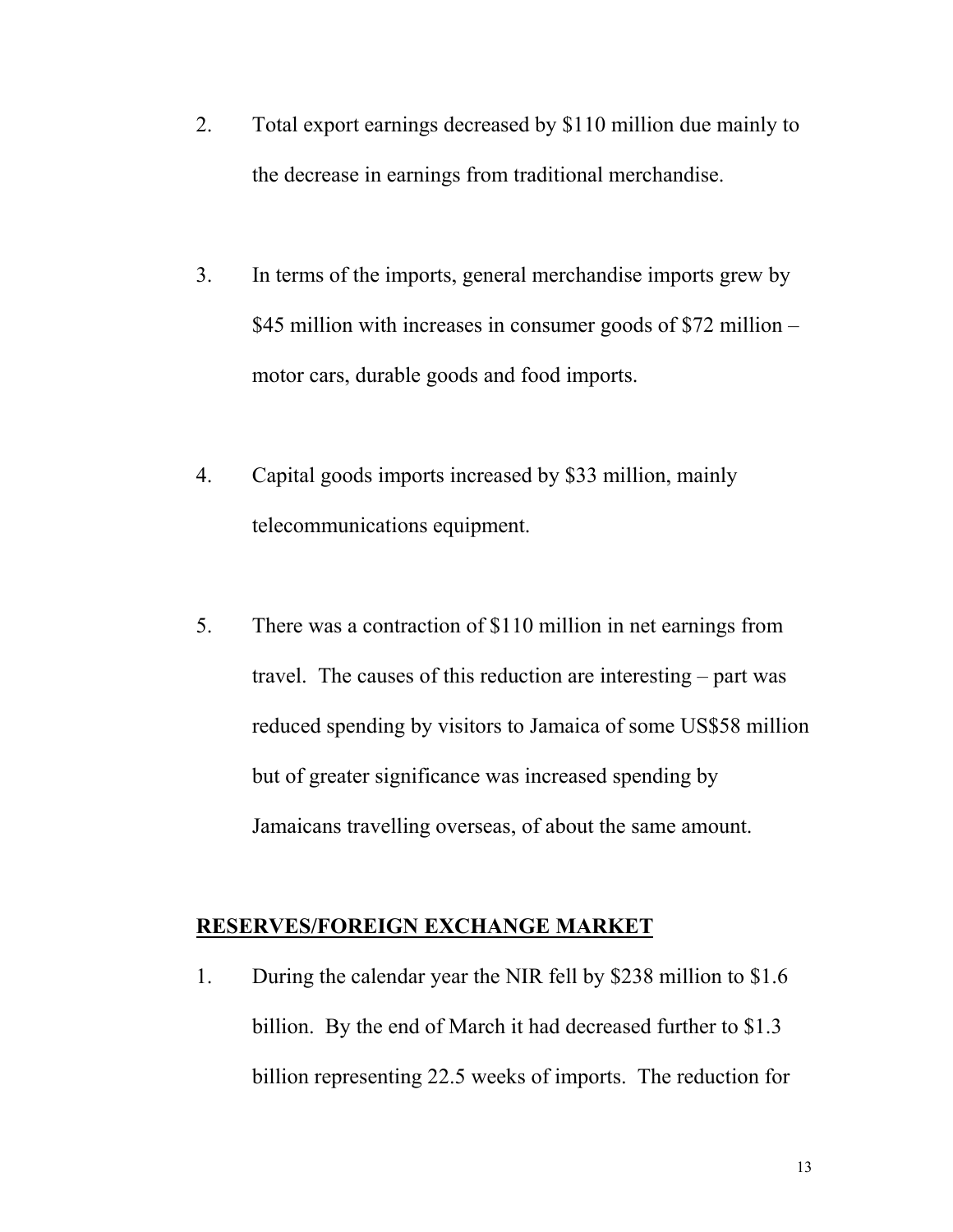calendar year was due to lower inflows of foreign exchange as well as the intervention by the BOJ in the foreign exchange market.

2. The main reasons for the reduction between December and March in the NIR was that the BOJ utilized reserves to make payments for the GOJ Euro Bond which matured in February.

## **TOURISM**

- 1. The tourism sector has been faced with many challenges including the plight of the major airlines in the U.S., which impacted negatively on the travel trade internationally.
- 2. In the Caribbean region there was a decline in stopover arrivals of more than 7% in 2002. Some countries actually recorded a double-digit decline.
- 3. Jamaica saw some fallout in that stopover arrivals were down less than 1%, although earnings were eroded by weak market conditions which required discounting.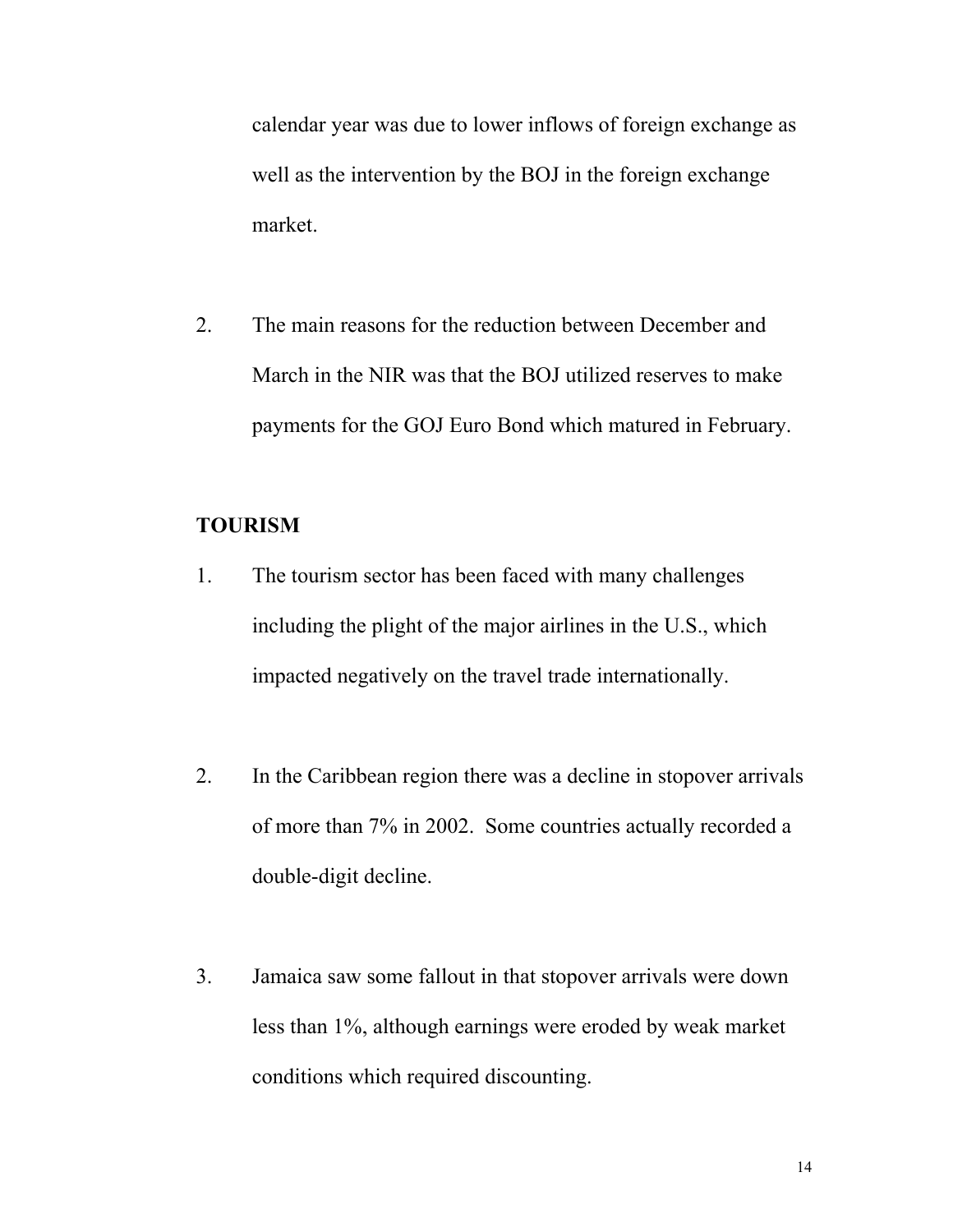- 4. January/February combined saw a revival in stopover visitors with an increase of 12%, although March arrivals slipped to a 0.3% increase, reflecting international events.
- 5. Despite the March outturn, the first quarter, January to March reflects a 7.2% increase over 2002.
- 6. Cruise arrivals January through March- were up 45%. This significant improvement reflects increased calls from new ships as well as arrivals of larger vessels.
- 7. Immediately after the war broke out in Iraq, bookings slowed down. Indications are that things have now bottomed out and bookings are stabilizing.
- 8. The JTB is hard at work mapping out a strategy to return the momentum experienced in the first three months of the year.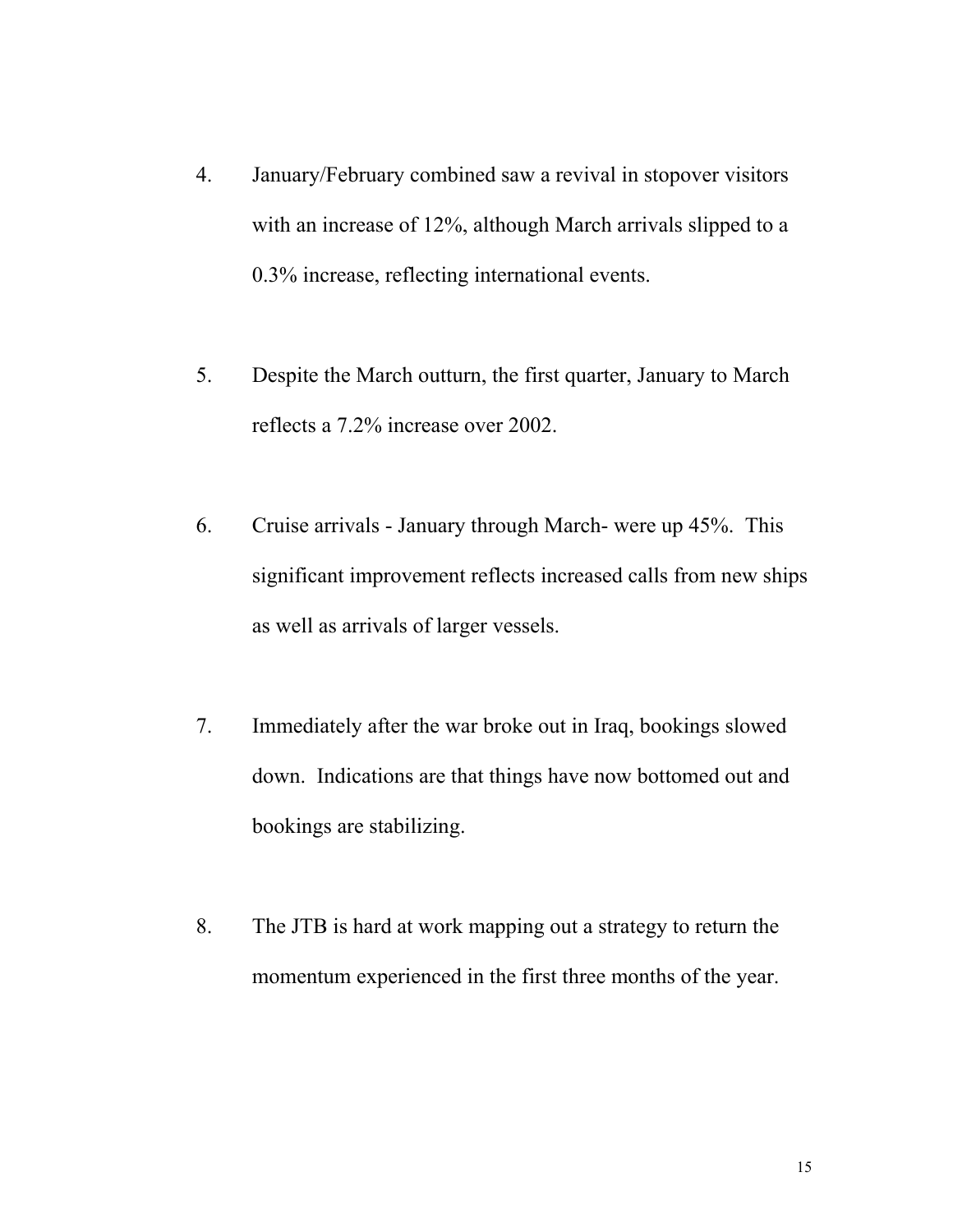9. The new Board is presently studying a draft of a report commissioned to review the organization. The major objective is to utilize modern practices and technology to make significant savings in administering expenses thereby allowing the reallocation of more resources into marketing and promotion.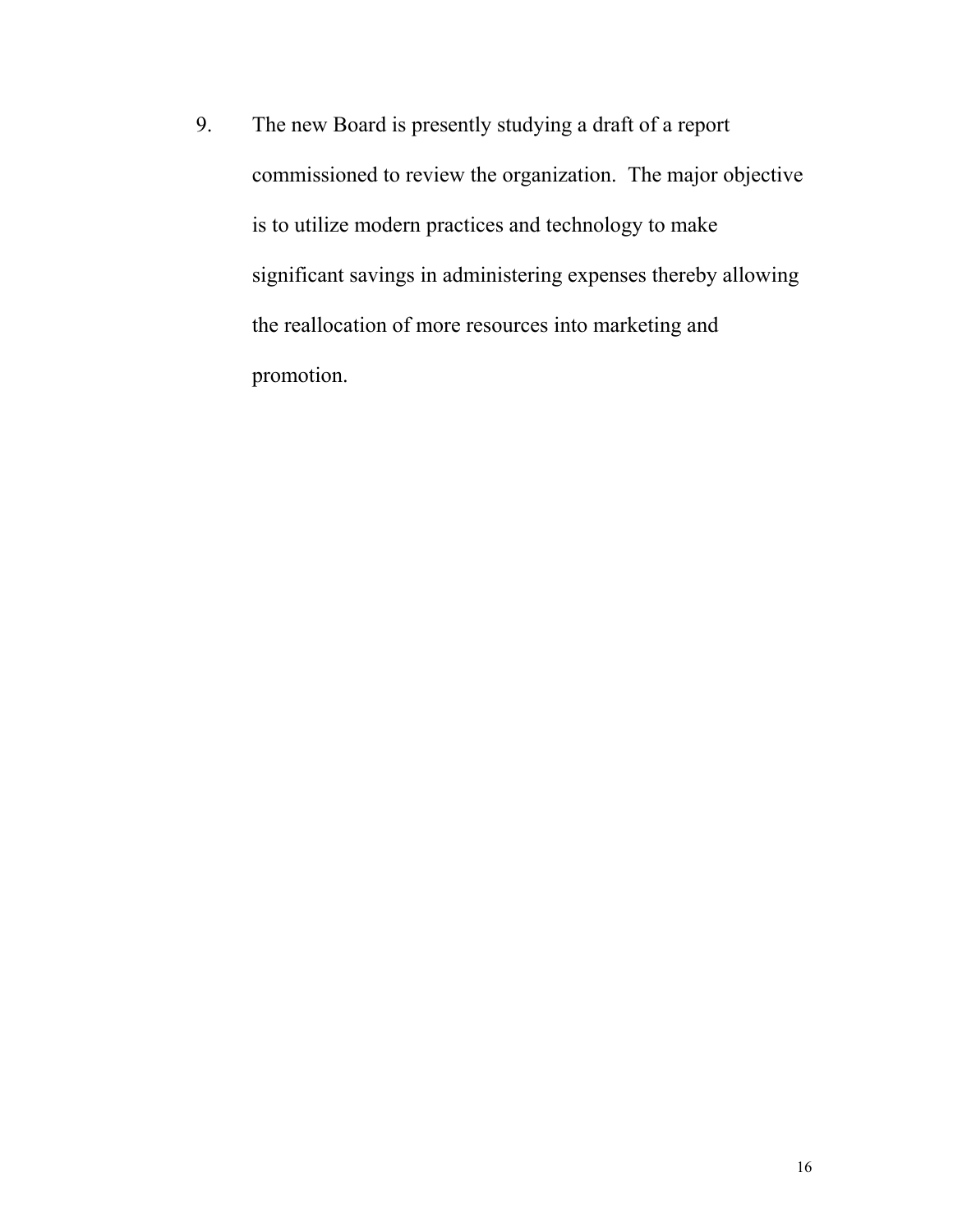# **C: THE CURRENT STATE OF PUBLIC FINANCES**

#### **TRENDS OVER THE PAST FIVE YEARS**

- 1. It is important for us in assessing where we are today to look at the trends in terms of the fiscal over the past five years.
- 2. We were able to contract the fiscal deficit over the fiscal years 1997/98 to 1999/00. That trend should have led to a surplus and hence debt reduction by the recently concluded fiscal year 02/03.
- 3. It should be recalled that one of the major reasons we were able to address the problems in the financial sector was due to these positive developments in the fiscal accounts. Were this not so, there would have been total collapse given the cost of the intervention which has now been assessed to have cost in excess of 40% of GDP.
- 4. Whilst I will not dwell on it today, the formal assumption of the FINSAC debt as part of MOF's debt stock and the associated debt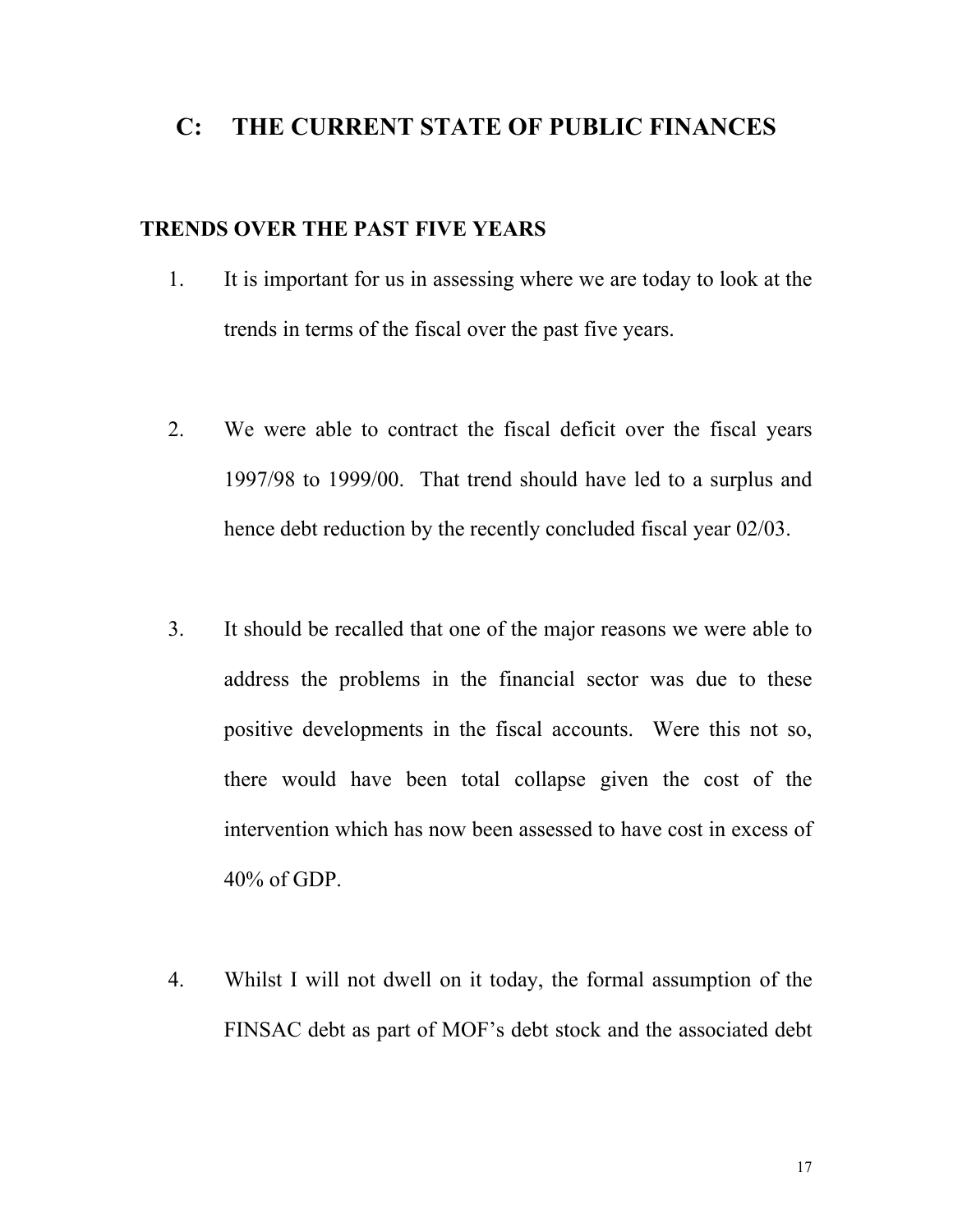servicing costs have been the major causal factor of the twin problems we face.

- 5. There were several major setbacks in fiscal year 2001/02 which reversed the positive trends which had obtained in the previous two years, these included
	- (i) the significant fall out as a result of September 11
	- (ii) the formal assumption of the debt service charges on the FINSAC debt, and
	- (iii) increased expenditure related to tourism promotion, flood relief and rehabilitation and decreased inflows from the travel trade.
- 6. In terms of the outturn for fiscal year 02/03, I have already indicated that the target established in the SMP of a deficit of 4.4% of GDP was not achieved. However, compared to the passive outcome of 8.4%, which was projected in December 2002 if no action were taken, we have already given a clear indication of a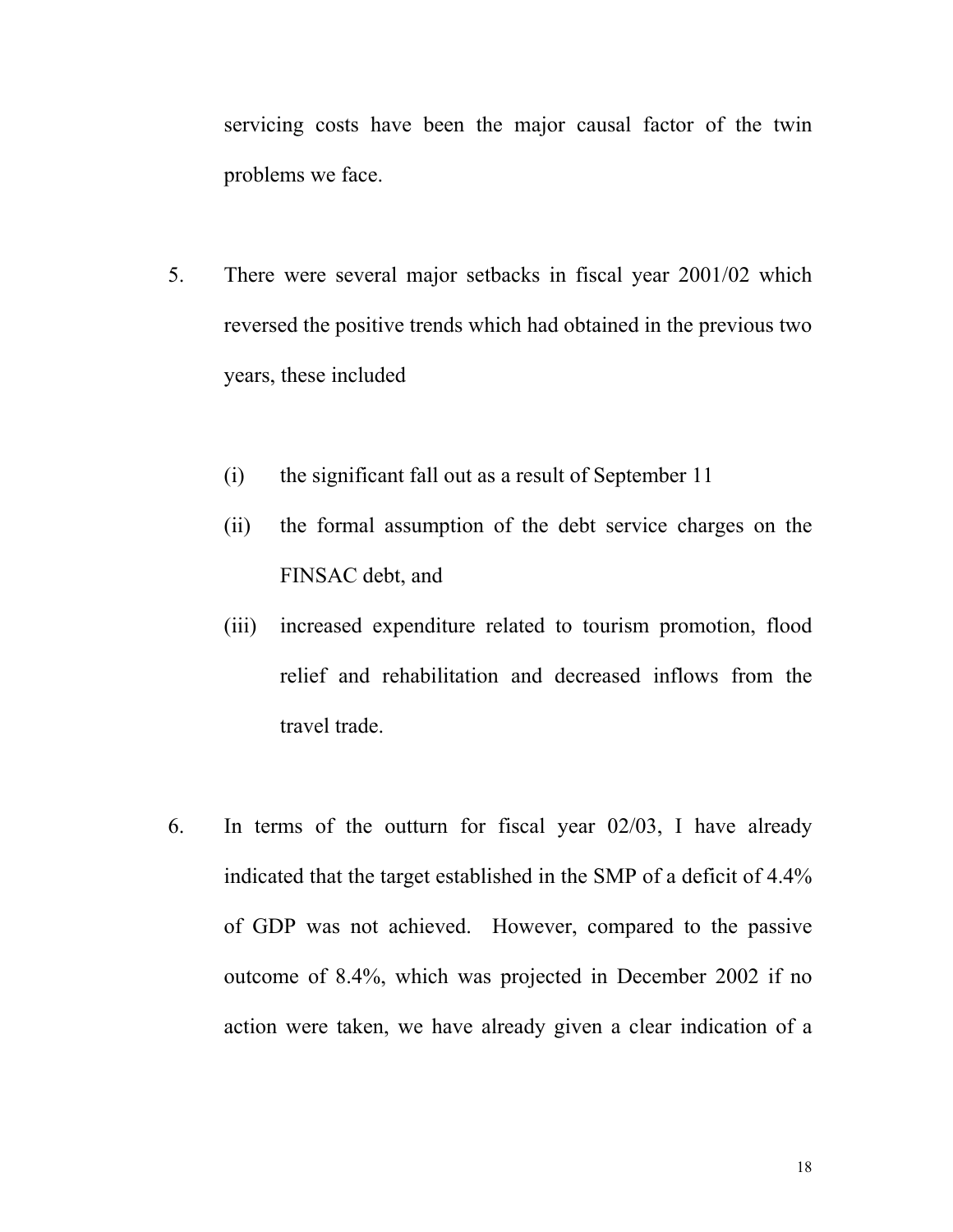willingness to take corrective measures. This has resulted in the reduction of the deficit to 7.7% of GDP for 02/03.

- 7. For observers at home and abroad, let me repeat that rather than the 8.4% deficit which seemed likely in December, we have reduced it to 7.7% of GDP.
- 8. Not surprising the debt statistics demonstrate a similar deviation from the target. The debt to GDP ratio at the end of March 2003 stood at 151.8% of GDP which is not only higher than the original target but is judged by all to be a clear indicator of the need for decisive remedial action.
- 9. Even whilst we accept the need for remedial action this deviation has not occurred in a vacuum. It has been caused by a sluggish world economy, adverse movement in commodity prices, prices for imported oil up and that for bauxite/alumina down. On the domestic front there have been the impact on production by four major floods within a 12-month period as well as the cost of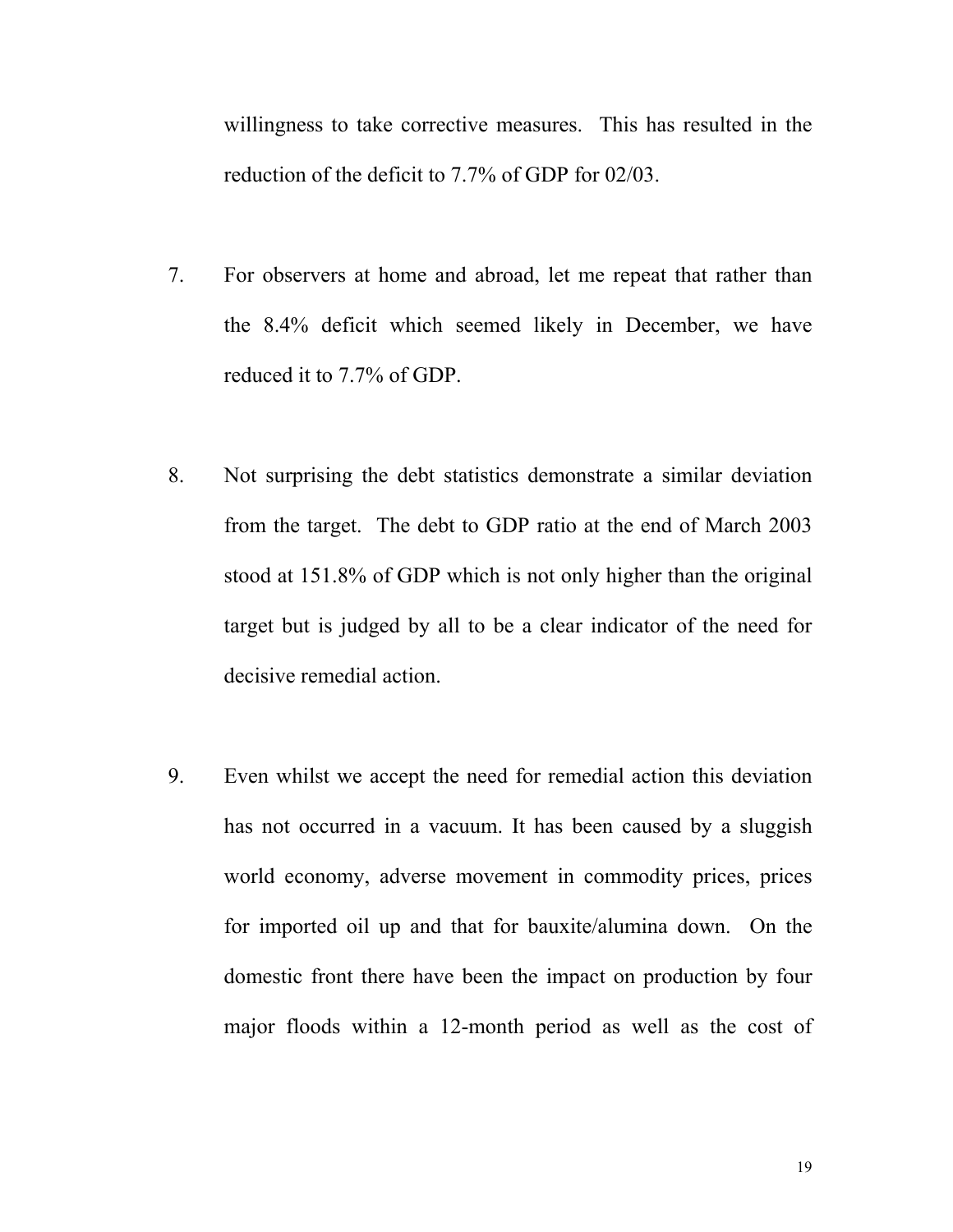rehabilitation, and finally there have been wage increases, including retroactive payments.

- 10. We could spend a great deal of time debating what could have been done differently to avert the negative developments in both the size of the deficit as well as the related increase in debt stock and debt to GDP ratio. No doubt this will be the focal point of some of the contributions in this budget debate. However, while this may be an interesting exercise, the reality is that there is need now for corrective action. The drive for corrective action emanates both domestically and internationally.
- 11. From the international perspective, whilst Jamaica's external debt, compared to inflows (earnings, remittances and investments) and our reserve levels still provides positive ratios, the fact that our foreign exchange system is totally liberalized means that creditors no longer focus solely on external debt but look at the overall debt stock. The reason is that it is quite easy to convert domestic resources to foreign exchange, thus putting pressure on the exchange rate and the NIR.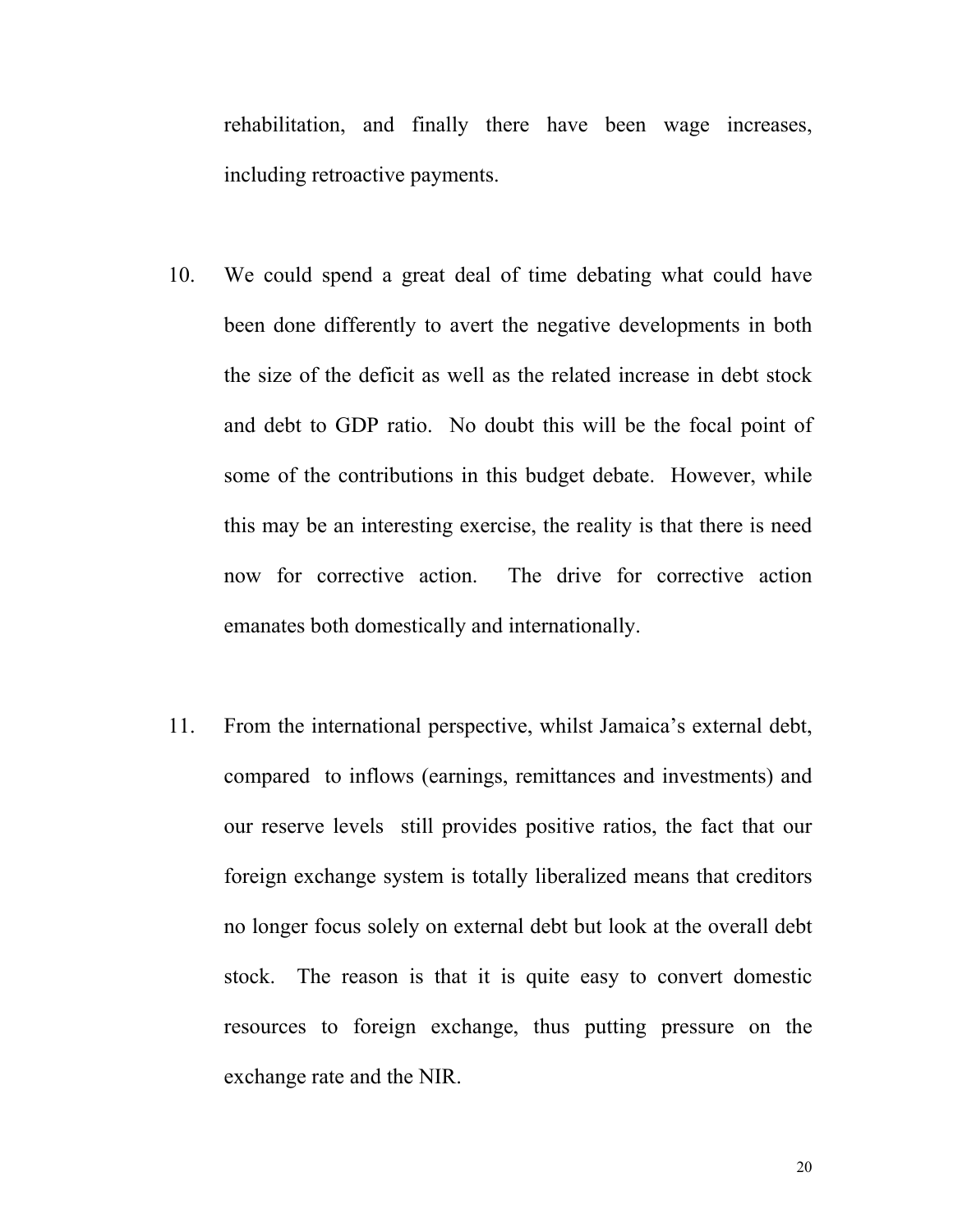- 12. Our external creditors, and rightly so, have placed a great deal of focus in terms of the ability of the revenue stream to sustain our debt servicing needs over the medium term unless corrective action is taken. There is a second issue and it relates to a generally unfavourable view of emerging markets particularly given the uncertainty which characterizes world economic developments. In time of uncertainty, investors in the industrialized, capital-rich countries become increasingly inward looking.
- 13. It is not that countries such as Jamaica cannot obtain credit but within the present environment, this is increasingly difficult and at a high cost.
- 14. On the local scene, our domestic creditors are themselves becoming concerned and it is an open secret that they are awaiting this presentation to see what specific steps will be taken to ensure a predictable source of additional revenue inflows to facilitate debt servicing.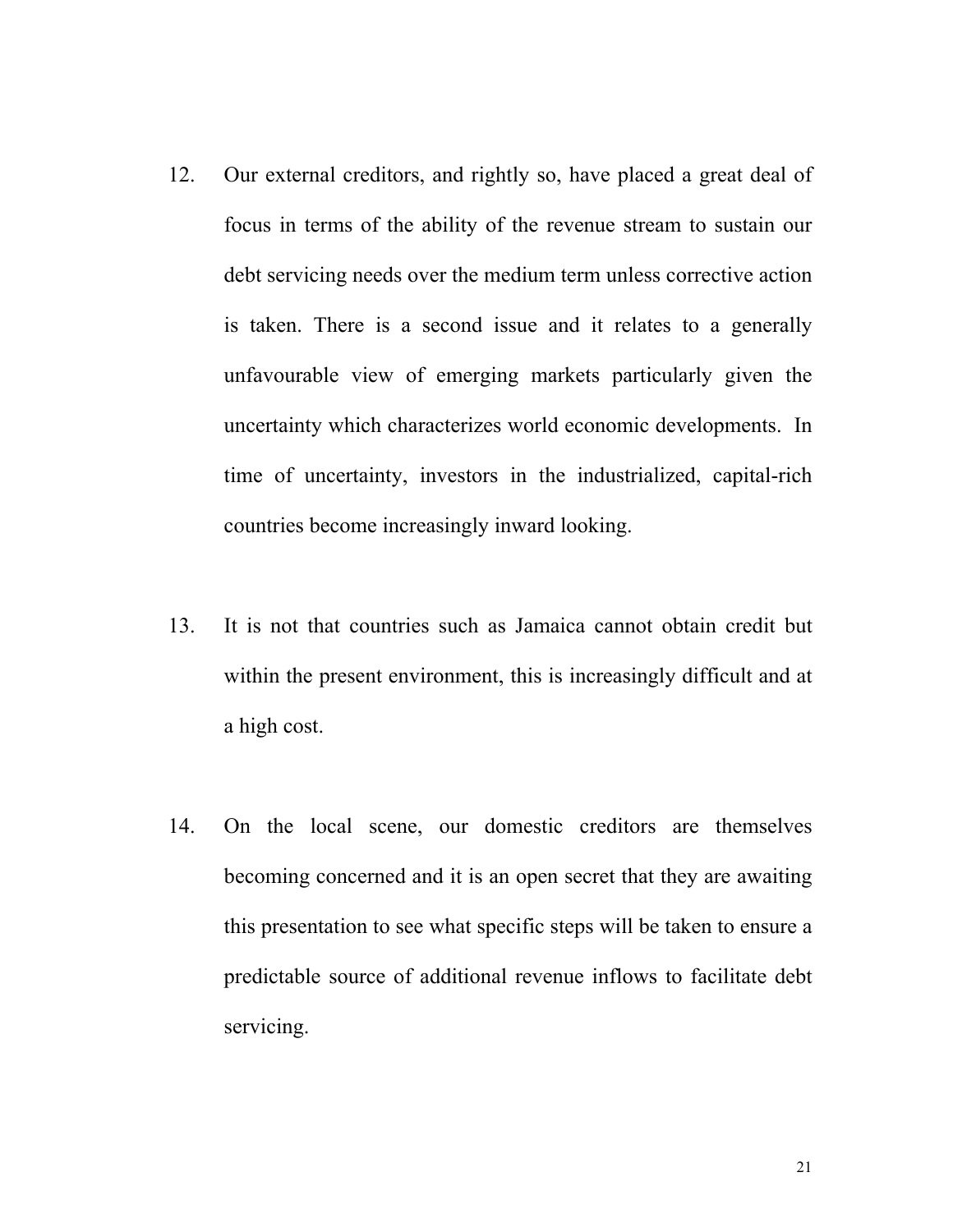- 15. However, whilst our creditors domestic and external are important, the improvement in the fiscal situation in the medium term will also redound to the benefit of the majority of ordinary citizens. The extent to which debt servicing consumes a larger percentage of total expenditure is the same extent to which the Government is hampered in addressing the needs of the most deprived members of the population.
- 16. Consider the present budget for fiscal year 03/04. Debt servicing takes up 65% of total expenditure and the total capital budget net of amortization will consume less that \$9 billion or 3.4% of total expenditure. What this means is that our future ability to address real needs in the economy is being constrained by the extent to which debt servicing is consuming a larger and larger percentage of the expenditure budget.
- 17. If there is one thing on which all 60 members of the Honourable House should be united is that this trend cannot be continued. Simply put, the imperative for strong fiscal action is something on which we all agree.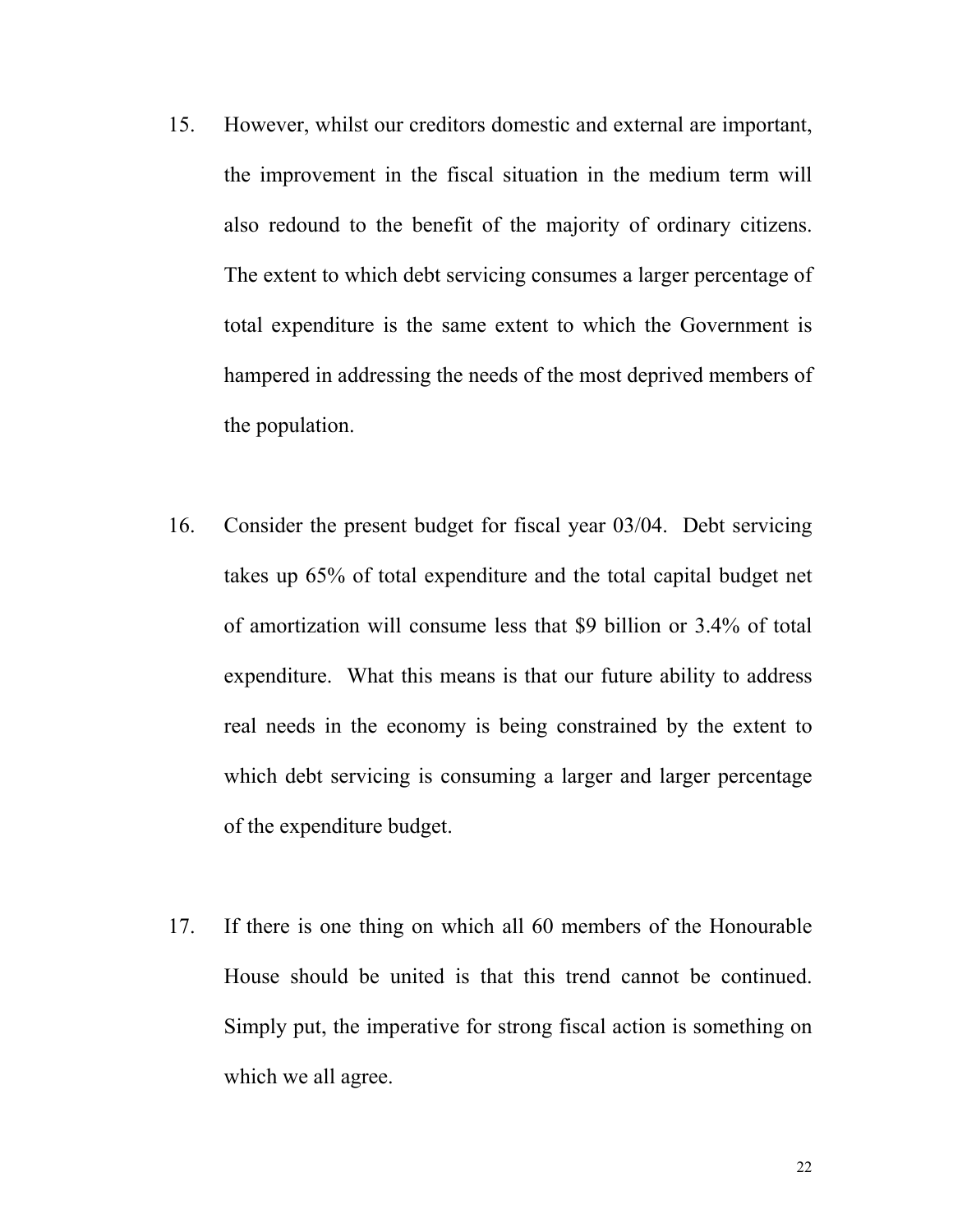- 18. This need for strong corrective action is not restricted to Central Government operations. Part of the problem relates to statutory bodies and government-owned companies which have become a financial burden on the Ministry of Finance. The NWC and the JUTC are two examples which will be required to put their fiscal house in order with immediate effect.
- 19. This is the day many of our creditors have been waiting for when the clear signal has to be given of the recognition to reduce the fiscal deficit and to reduce the ratio of the total public debt as a percentage of GDP.
- 20. Whilst creditors both domestic and external, closely monitor the debt and deficit to GDP ratios, perhaps the indicator which is most closely scrutinized, is what is termed the "primary balance".
- 21. **Definition** The primary balance is the difference between revenues and non-debt expenditure. Hence it gives everyone, the analyst/creditor and the ordinary observer, a clear picture as to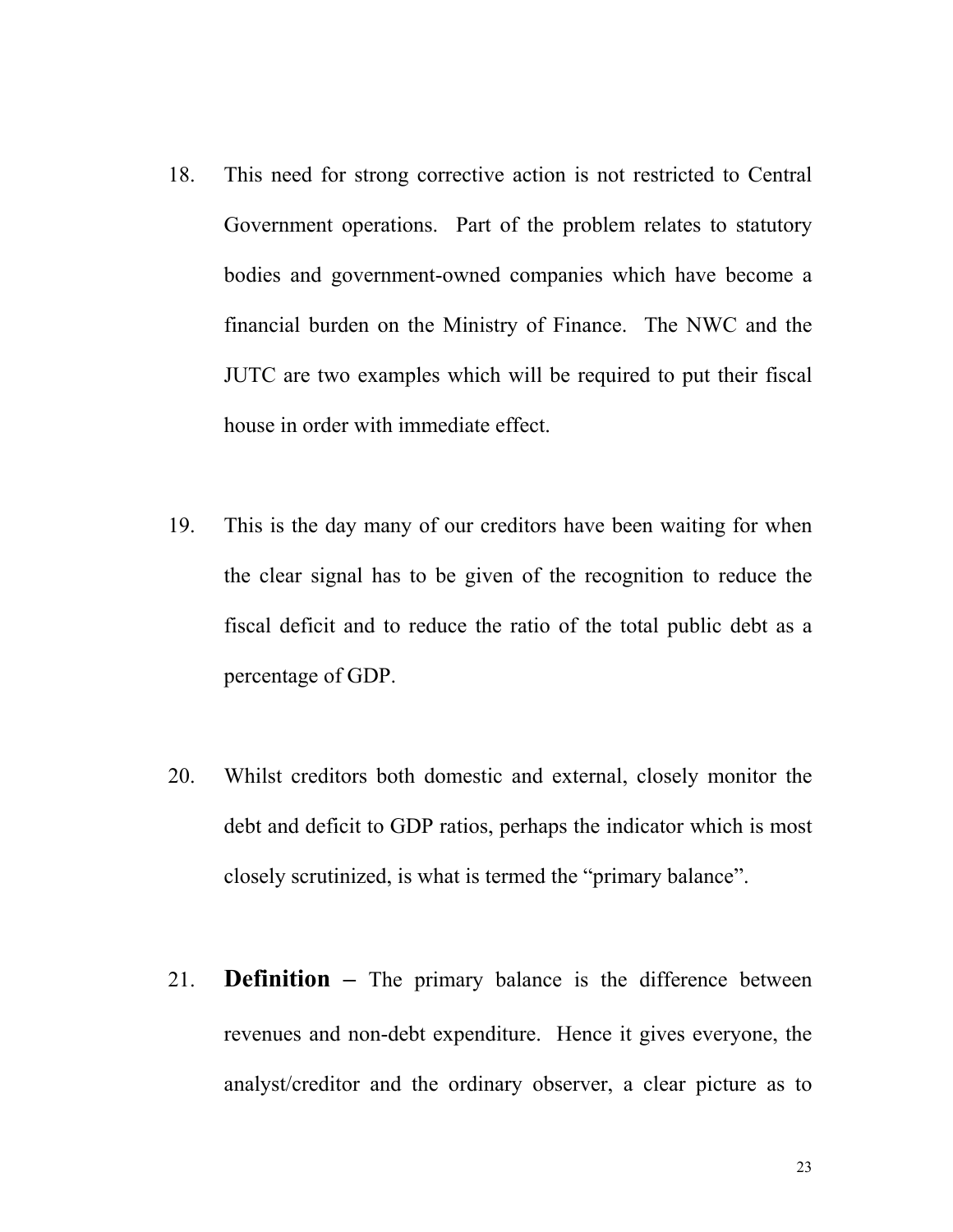whether a country is "splurging" or whether it seeks to demonstrate fiscal responsibility in expenditure patterns. For ease of comparison across countries, the primary balance is usually considered as a percentage of GDP.

- 22. Jamaica has had a remarkable record in terms of recording high primary balances in the recent past. In fact, over the three-year period 99/00, 00/01, 01/02 the country recorded an average primary balance of 12% of GDP. This was an unequalled record amongst member countries of the IMF.
- 23. Not surprisingly, last year 02/03 the primary balances fell to 8% of GDP.
- 24. There has been a clear signal from our external creditors and the rating agencies that whilst there are several indicators of interest, a special eye is being kept on our performance with regard to the primary balance. Not just for 03/04, but also for the medium term. In fact, it is no secret that it will be impossible for us to achieve the target of eliminating the fiscal deficit by fiscal year 05/06 unless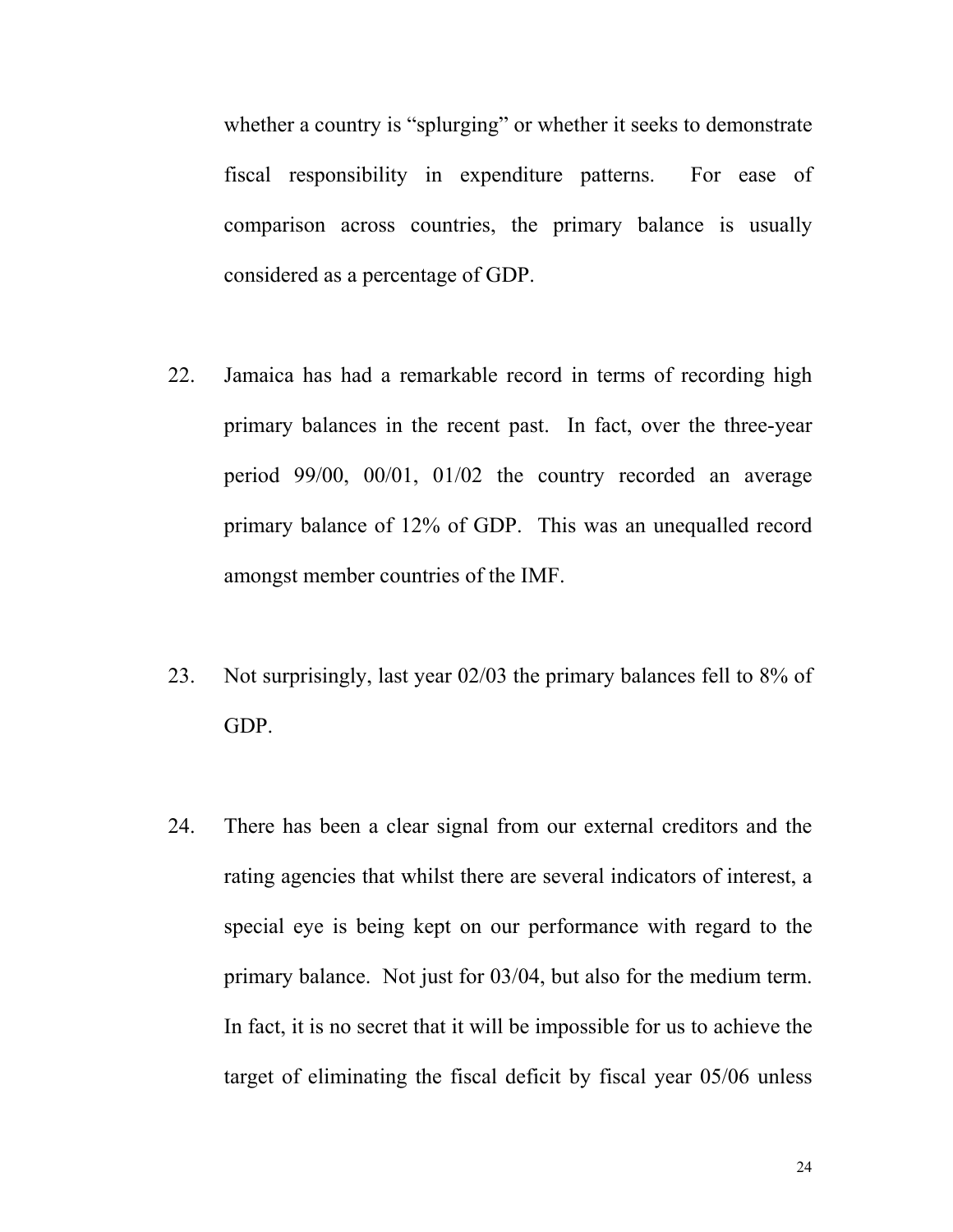we return the primary balance, as a percentage of GDP, to near or around the levels of the recent past.

25. Whilst these expectations are high, we are confident that they can be realized as we have done it in the past. Perhaps the only difference is that our behaviour and our performance will be more closely monitored this time around than ever before.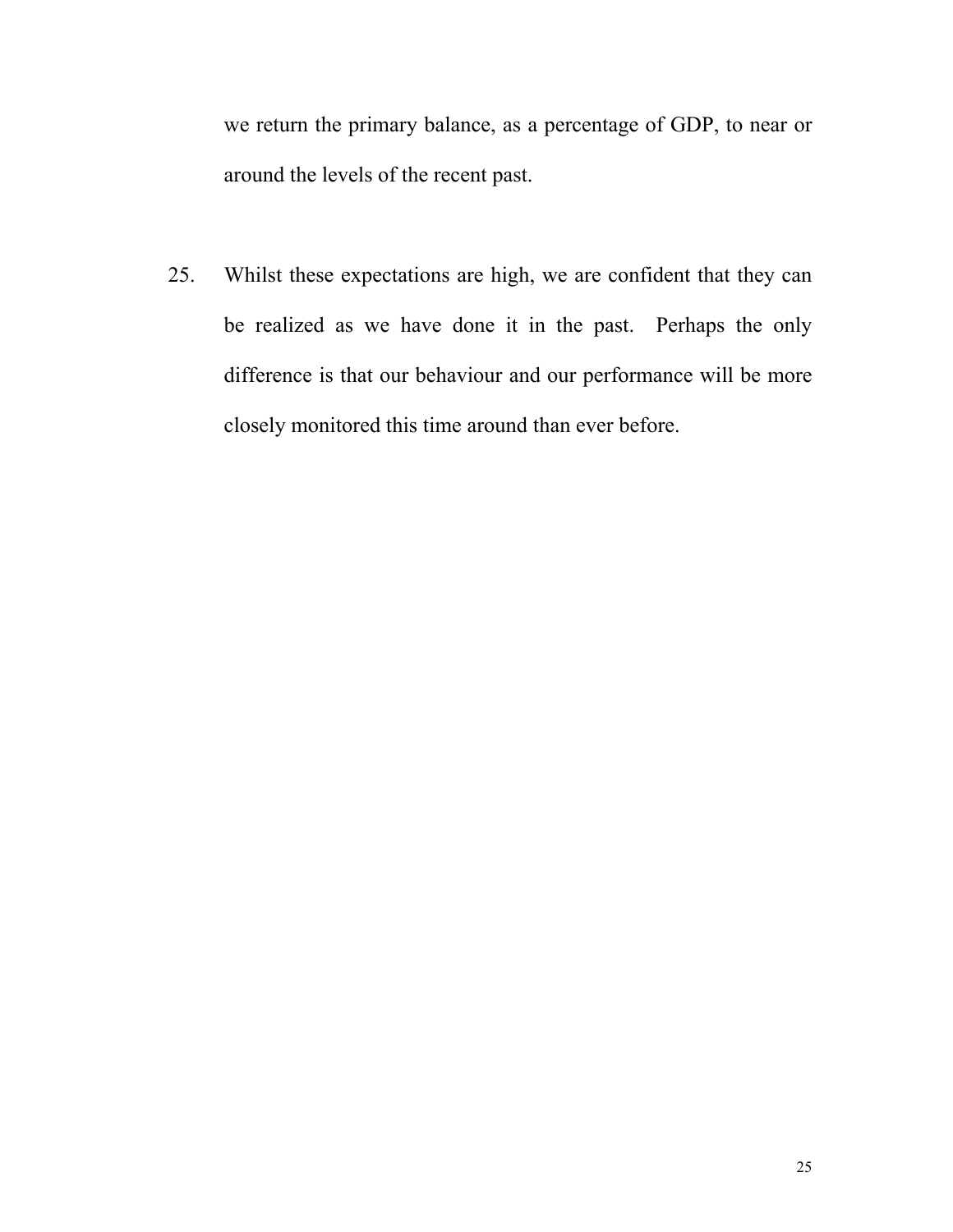# **D: THE MEDIUM-TERM FRAMEWORK**

- 1. Several years ago when this Administration completed its last Extended Fund Facility (EFF) with the IMF we decided that, despite having no borrowing relationship with that institution, we would seek to develop and adhere to our own medium-term macroeconomic targets.
- 2. As such, each year in my budget presentation, apart from identifying targets for the fiscal year, we would also present targets for the following two years – in other words a three-year programme. It was because of that approach why it was a relatively straightforward matter for us to develop a programme three years ago, which was endorsed by the IMF staff and became the SMP. That SMP was the basis on which the World Bank, the IDB and the CDB provided us with loans totalling US\$325 million to assist in the resolution of the problems in the banking sector.
- 3. I wish to briefly speak to two issues. One, the fact that we do not always make the targets which we have established and second,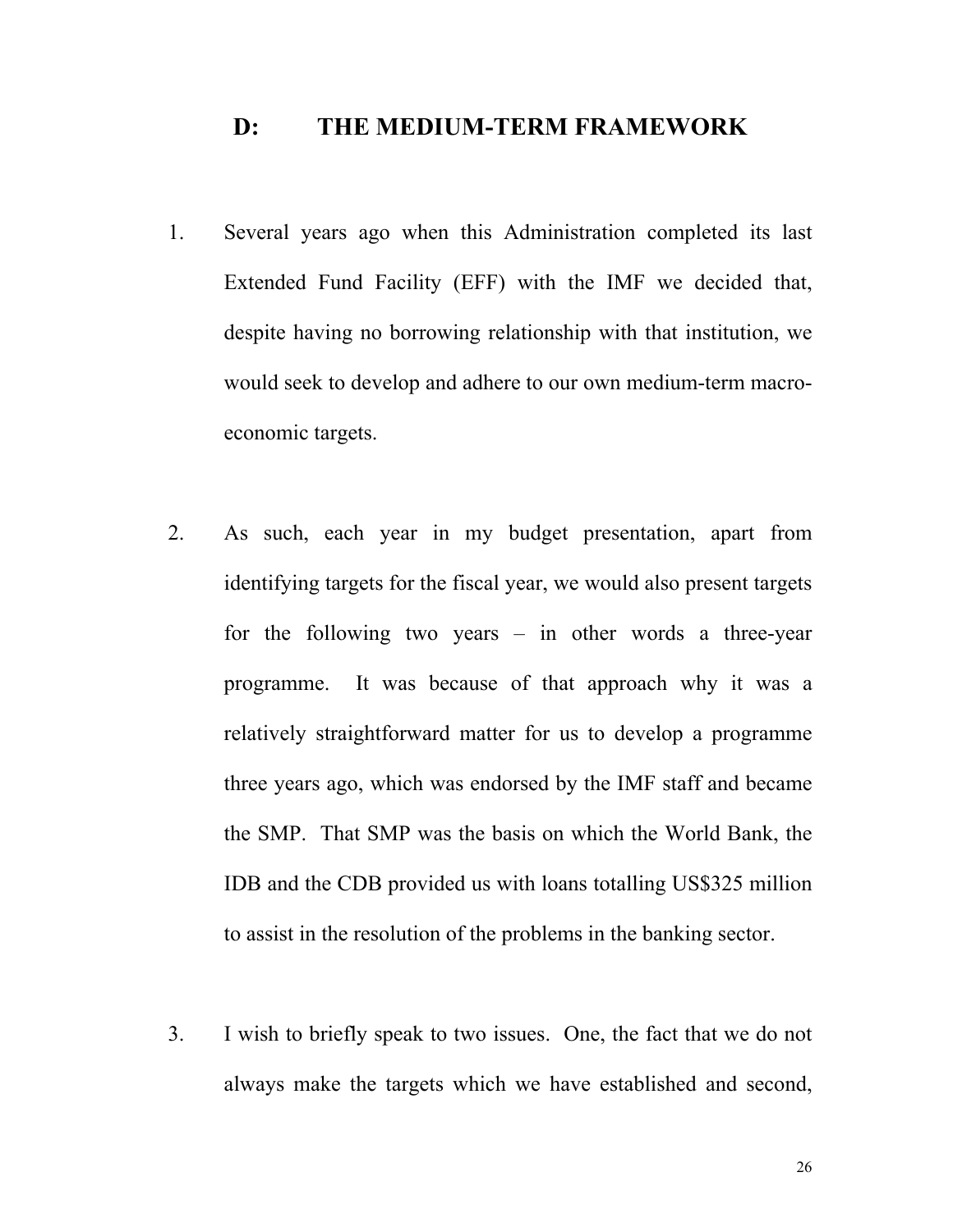our future relationship with the multilateral creditors given a recent decision taken by the IMF about SMP's, in general.

- 4. In terms of the targets, I have heard comments made of the fact that over the years, several have been missed. Whilst such comments are useful for scoring political points, it really does not do justice to the complexity of trying to manage a small open economy where there are factors totally outside of the control of any government, which can, and do, radically change the performance of various economic sectors.
- 5. We have our own recent experiences where the performance in bauxite and tourism or even in domestic agriculture can be radically changed by factors over which one has no control. However, even if we were to look at the major economies of the world, the divergence between actual performance and targets is nothing unique to Jamaica, and in recent years there have been virtually quarterly revisions by the US Government of its economic performance targets as unexpected changes take place in the macro economy.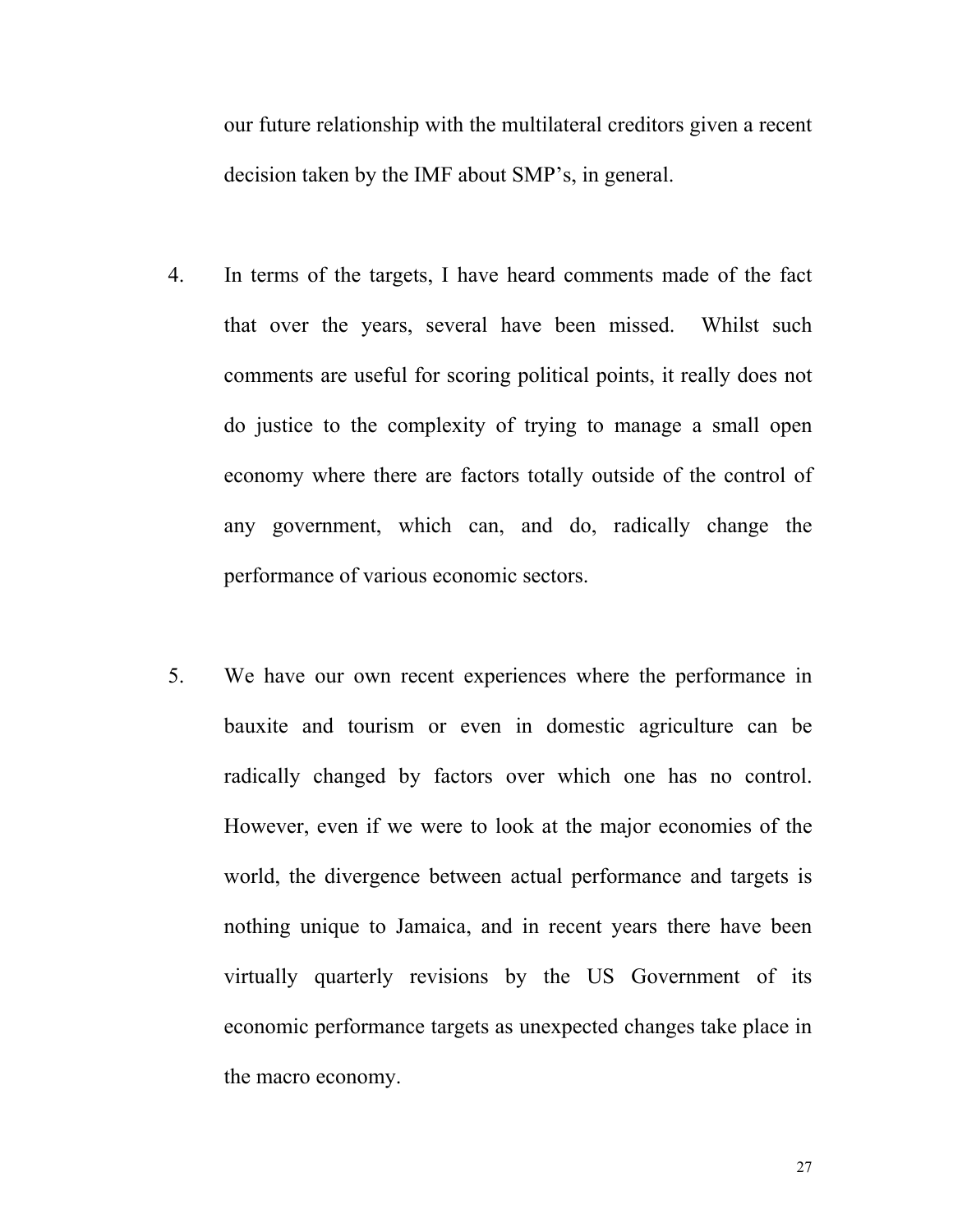- 6. Nonetheless, we keep aiming to do better and as we have been able to demonstrate in several areas, that of inflation control being one prominent example, our local technicians have the capability which we can rank with performances anywhere else internationally.
- 7. Let me now turn to the issue of the decision by the IMF to terminate the use of the Staff Monitored Programme. Mr Speaker, if I may, I should indicate that the Staff Monitored Programme grew out of the recognition by the IMF that there were several member countries in good standing, which had no need to enter into borrowing arrangements with the institution, but wished to have the IMF staff give a formal public assessment of their macro economic programme.
- 8. Such programmes were not IMF programmes **per se** but were designed by the individual countries, assessed by the IMF staff and judged to be technically sound. These programmes did not have to be approved by the IMF Board and there were no formal "tests"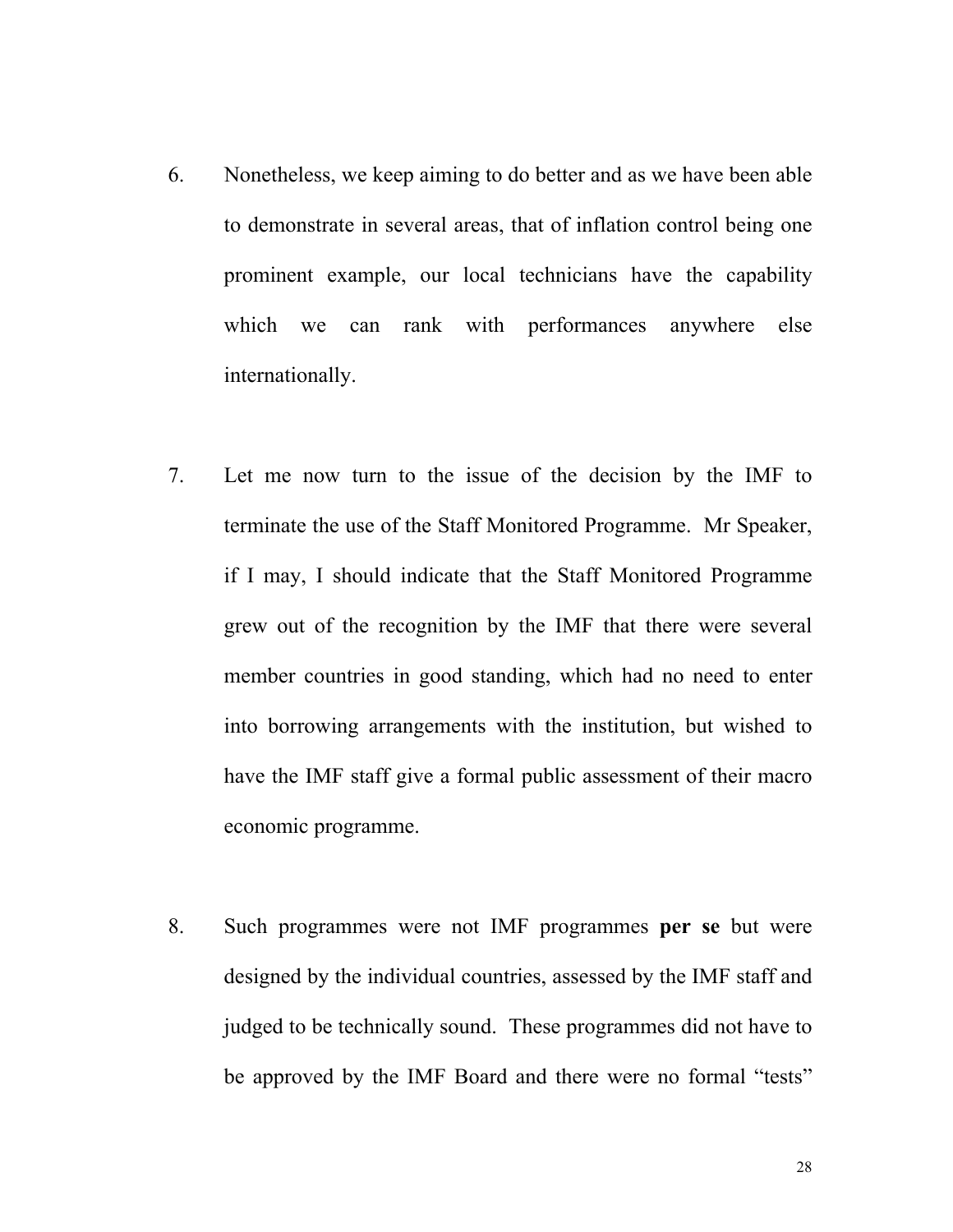which the country had to pass. In any event, there could be no punishment for failure as there were no loans associated with the programmes.

- 9. I do not wish to go into the details of the deliberations at the IMF Board about the usefulness/validity of the SMP. However, there are some observers who feel that the decision of the Board to discontinue use of this programme was due to the fact that SMPs excluded members of the Board from actual participation in assessing the performance of countries (the interaction was between staff members and the Governments of the individual countries).
- 10. It was within this context that the decision was taken to terminate the SMP as an official programme of the fund. Unfortunately, and rather surprisingly, this decision to terminate SMPs was taken even before any new programme to replace it was developed. I have had occasion to say before, and I wish to repeat today, that the IMF's decision to end the SMP as an official programme of the Fund had nothing to do with the Jamaican case. I know we think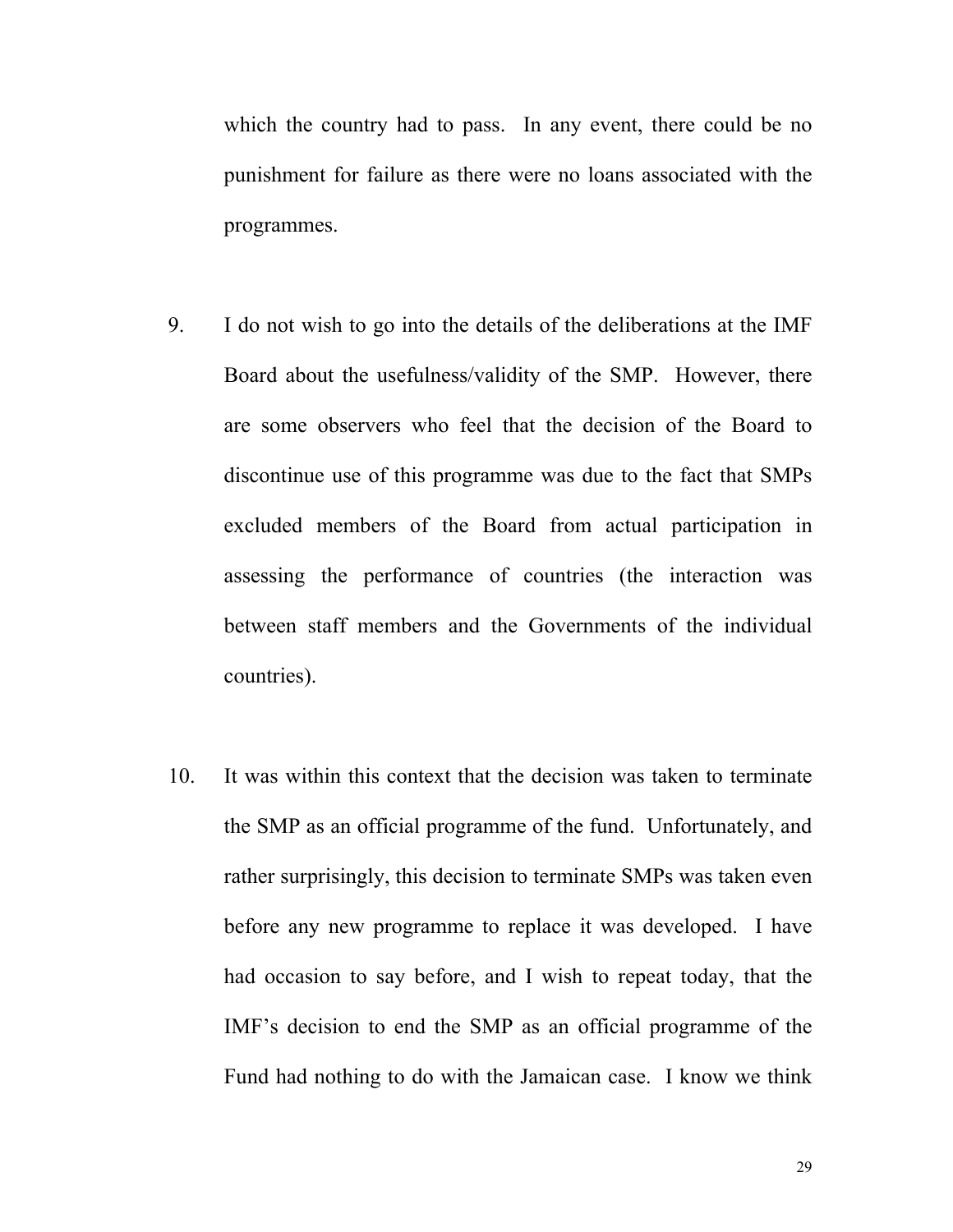that we are "broad" internationally, but in this case we were not the causal factor.

- 11. That aside, the fact still remains that there is a place for a programme such as the SMP whereby a non-borrowing member of the Fund could have an assessment by the Fund of its macroeconomic programme. This is of benefit in a variety of ways. In our instance it has assisted us not only in terms of the loans from the World Bank, the IDB, and the CDB – our normal multilateral partners but also in terms of bilateral partners who would wish to have some definitive assessment of our macro-economic programme from the IMF.
- 12. The Government of Jamaica is indeed concerned about the decision to terminate SMP programmes prior to the development of an adequate replacement and I would like to indicate to this Honourable House that we are seeking to be involved in the dialogue with other countries and with the Fund itself in terms of an adequate replacement. We naturally, have a vested interest.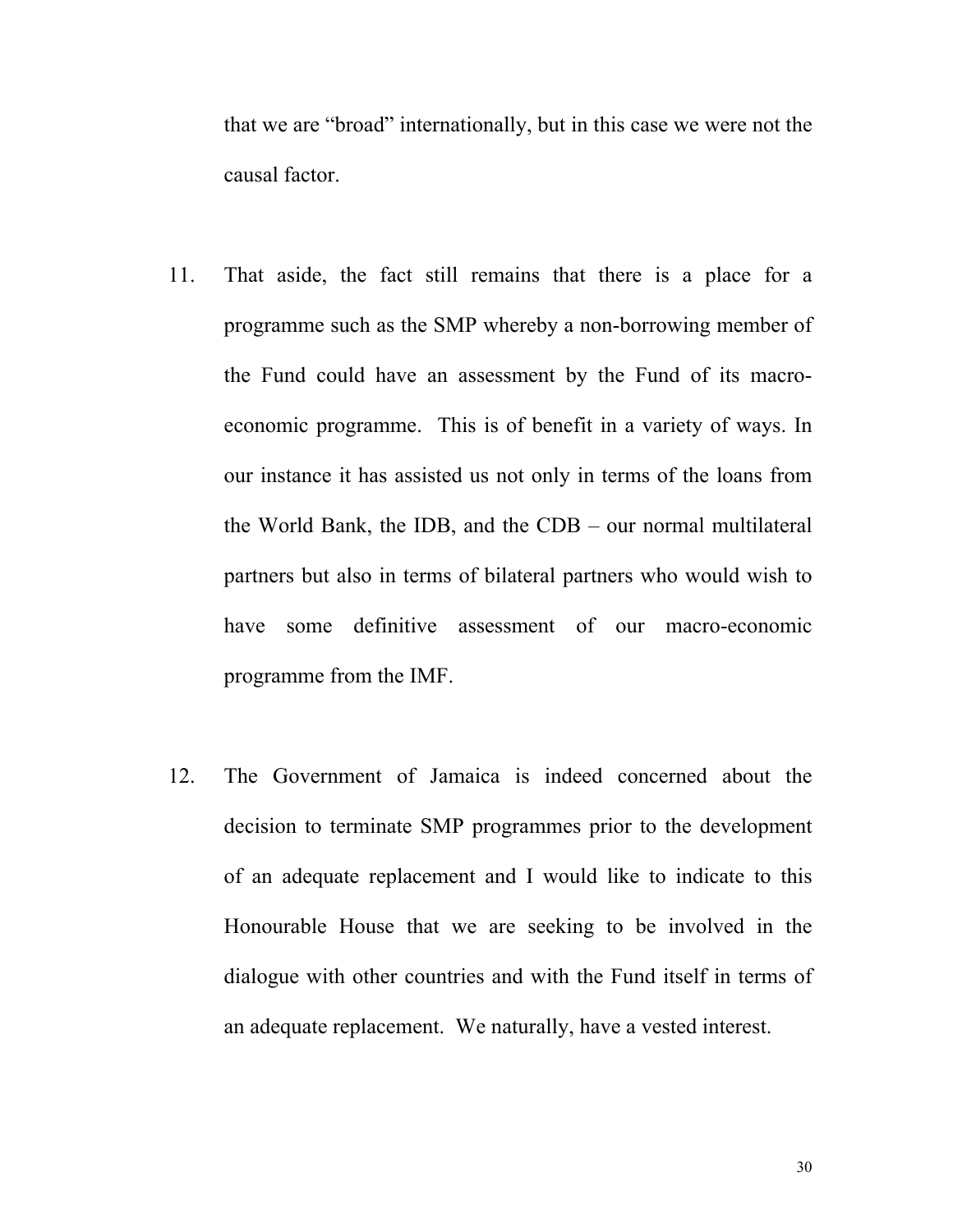- 13. In fact immediately after the conclusion of this debate, I will be visiting Washington to meet with the multi-laterals. High on the agenda of issues, which I intend to discuss with the officials of the Fund are possible alternatives to the SMP.
- 14. In terms of the medium-term programme for the period fiscal year 03/04, 04/05 and 05/06, let me begin by repeating the outturn in major areas for 02/03. For GDP for the fiscal year there was GDP growth of 1.7%; inflation for the fiscal year was 6.2% - the seventh consecutive year where inflation has been below 10%; the fiscal deficit as a percentage of GDP was 7.7% and the debt to GDP ratio was 151.8%.
- 15. The targets for the medium-term have been laid out but I wish to draw particular attention to the three which are of greatest importance. The first relates to the reduction and then elimination of the fiscal deficit within a three-year period.
- 16. The target for this fiscal year 03/04 is to bring the deficit down from 7.7% of GDP to between 5% and 6% of GDP. This is a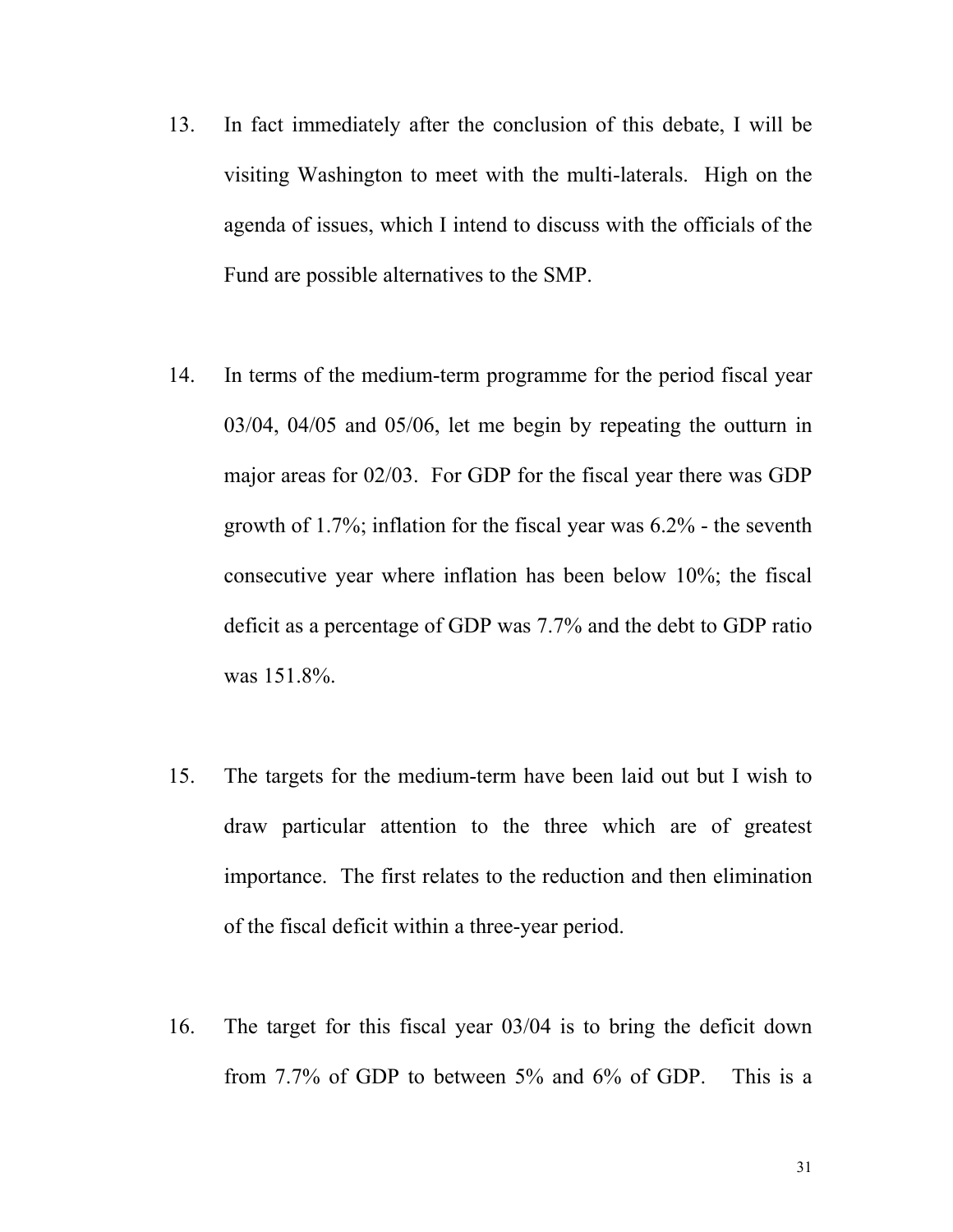major undertaking but as I have indicated before, it is one which the country must achieve, not only to restore credibility with our creditors, but also to put the Government in the position to respond more fully to the real needs of the country.

- 17. I believe that attainment of this target, regardless of the domestic developments, regardless of international uncertainties, will be the signal test by which the country will be judged domestically and internationally. We cannot afford to fail in this endeavour.
- 18. The second critical target to which I wish to draw special attention relates to the debt to GDP ratio. As at March 31, this ratio was 151.8% of GDP. Although this ratio is unacceptably high, it is far from being the worst we have experienced. In fact, over the fiveyear period, 1983-1987, the lowest point for this ratio was 167.7% (1987). The highest was 216% in 1985.
- 19. There has been a great deal of debate about the need to "cap the debt". This Administration agrees with the notion of "capping the debt", but let us be clear as to what we mean precisely. To cap the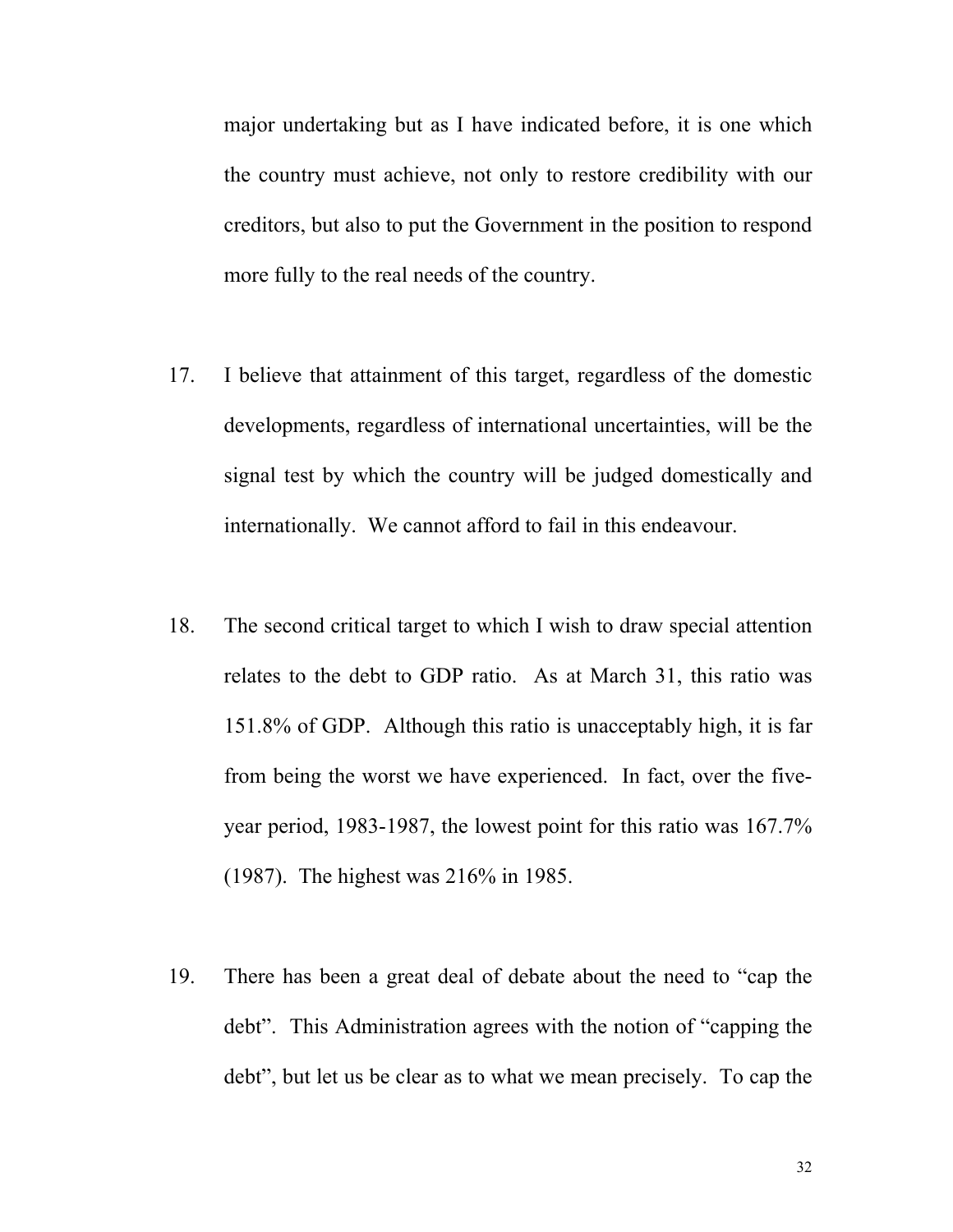debt can have two interpretations – either to cap it in absolute terms in billions of Jamaican dollars or otherwise to cap it as a percentage of GDP. There are many persons who endorse "capping the debt" without clarifying which is meant.

- 20. Let me make the Administration's position clear it is not possible for us to cap the debt in terms of the stock of debt. To begin, the stock of debt exists and unless we can find ways of paying down that debt immediately there is bound to be an increase in the actual stock of debt until we have eliminated the deficit.
- 21. As can be seen even the task of reducing the deficit from 7.7% to between 5% and 6% of GDP is a formidable challenge and as long as you have a deficit it means that the stock of debt will increase. Therefore, let us focus on containing and then reducing the debt as a percentage of GDP. If that is what is meant by those who make this recommendation, then there is nothing which divides us.
- 22. In terms of specific targets, devaluation has increased the stock of debt, expressed in J\$ and for FY 03/04, the best we can do is to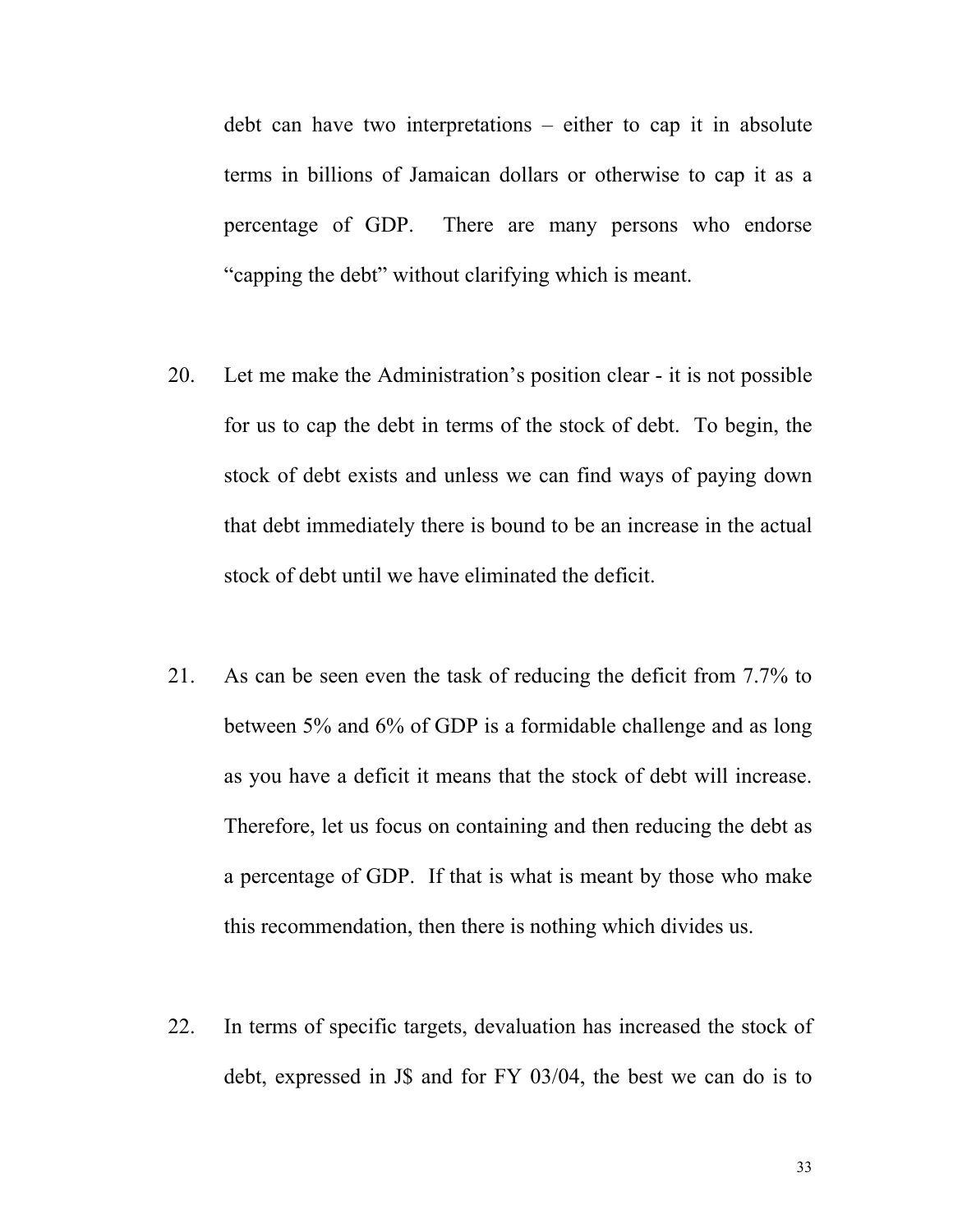hold the ratio stable. However, in 04/05 and 05/06 we project reductions, leading to a ratio of 123% at the end f the mediumterm..

- 23. The third major indicator by which the country will be judged is the primary surplus. As I have mentioned before in the presentation, Jamaica has earned positive assessments from the multilaterals, the bilaterals and private sector creditors by having maintained a high primary surplus averaging approximately 12% over a three year period.
- 24. In order to attain the fiscal targets leading to a balanced budget in 05/06 and to reduce the debt to GDP ratio a similar performance, in terms of the primary surplus is needed. That we have done it in the past is a clear indication that we can do it again. We have therefore targeted primary surpluses of 12% or above for each year of the medium-term programme.
- 25. The medium-term framework is not simply a collection of numbers which have been put together in a matrix in order to impress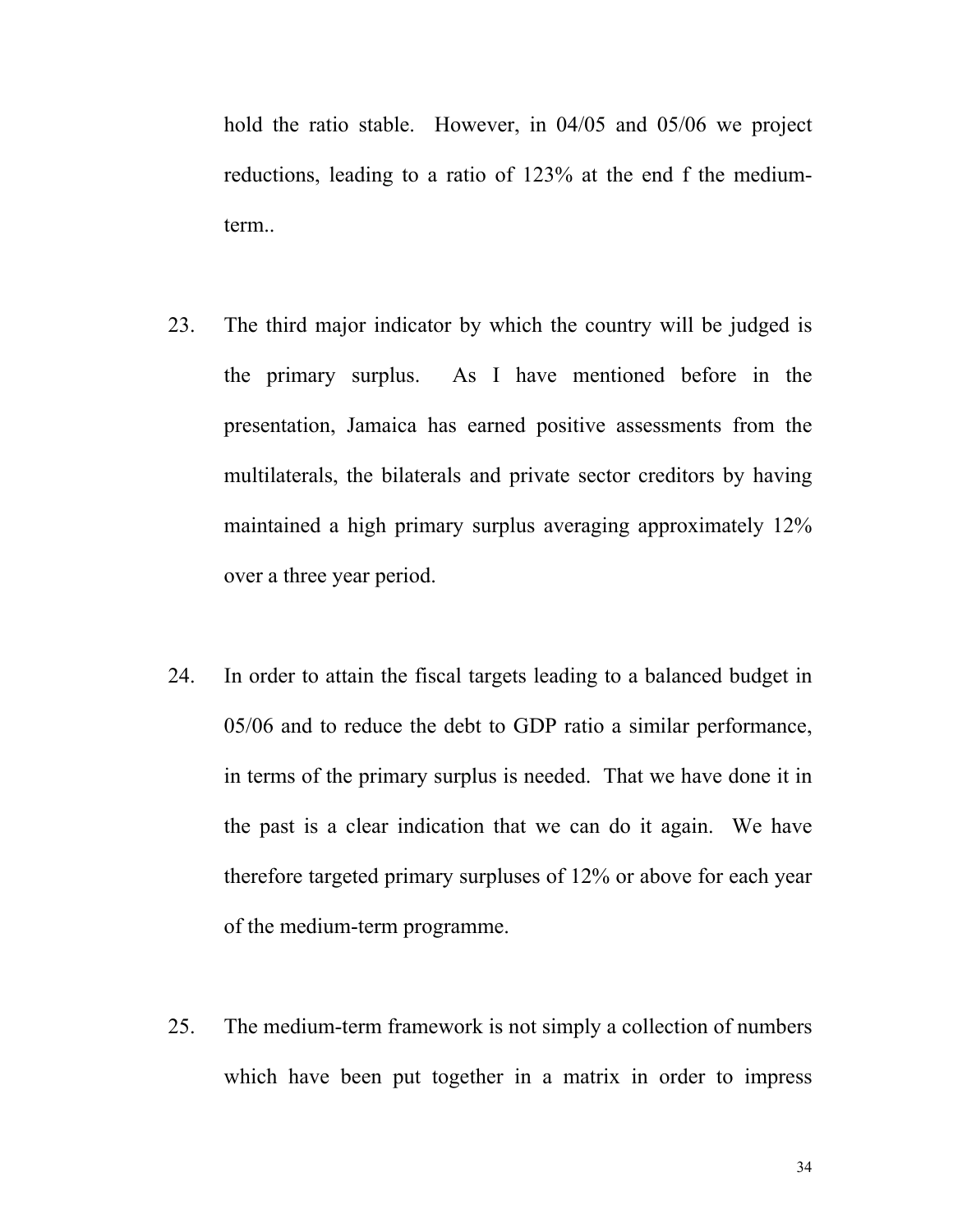creditors. It represents a technical programme built around our present situation, our best assumptions as to changes in critical variables, as well as explicit policy positions.

- 26. It is very rare that all assumptions will hold. No one can speak with any certainty about the weather, oil prices, the travel trade, or the spread of disease. Any of the above can create chaos in critical economic sectors thus neutralizing the best laid plans.
- 27. Despite all the above, we have prepared this medium-term framework which is being presented now and will be presented to our creditors as our blue print for emerging from this difficult situation.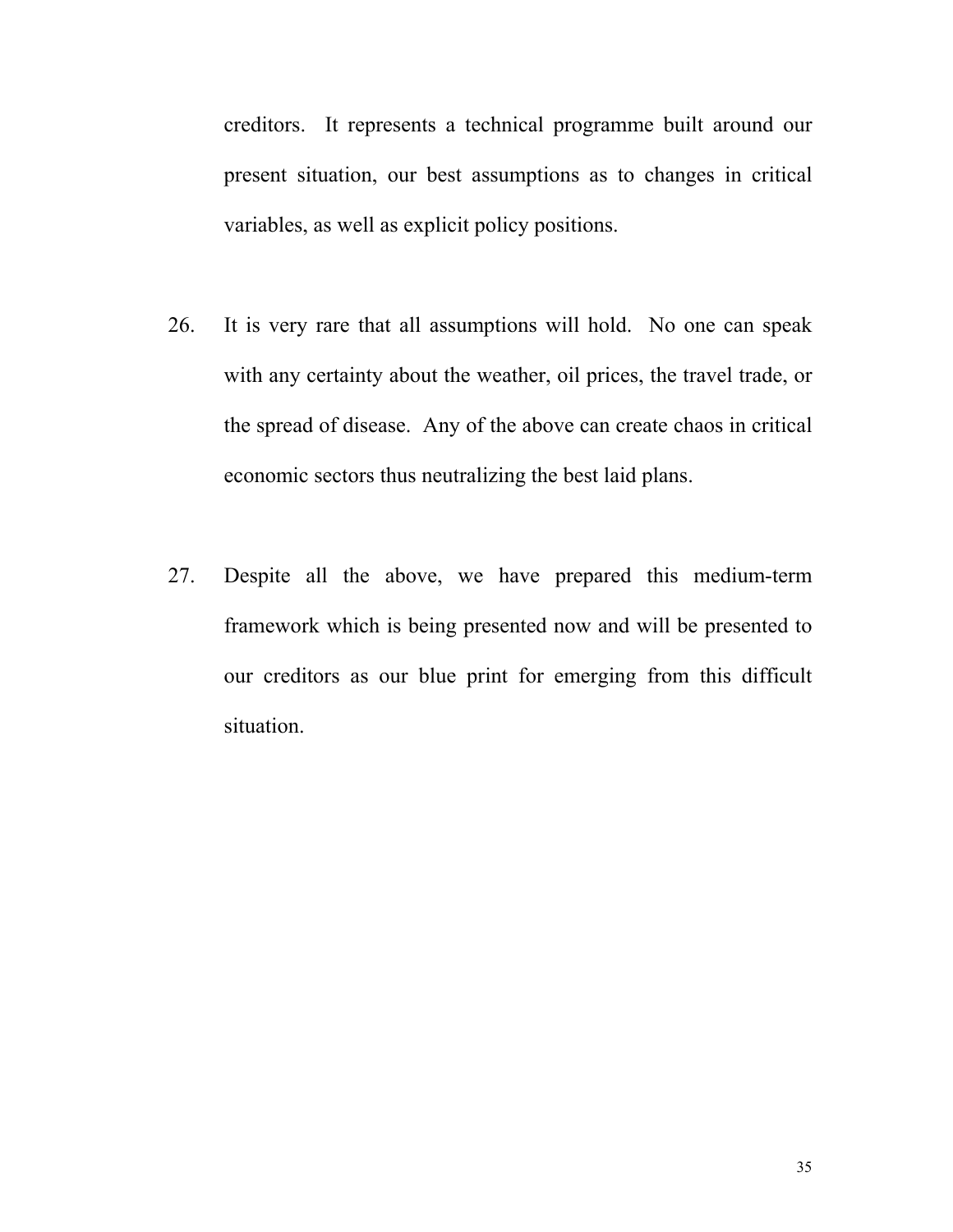#### **E: THE FINANCIAL SYSTEM**

- 1. I have decided to include in my presentation, a short review of the state of the financial system, as questions about its overall health have surfaced on various occasions in recent months.
- 2. The three main bodies responsible for monitoring and regulating the financial sector are the Central Bank (the B0J), the Financial Services Commission, and the JDIC.
- 3. The Central Bank's area of authority relates to the deposit-taking institutions, including the credit unions.
- 4. The JDIC's role is providing insurance protection for depositors who are clients of the institutions regulated by the BOJ.Overall, this sector is utilizing international standards for regularly focusing on a range of indicators meeting the standards demanded through the Basle convention.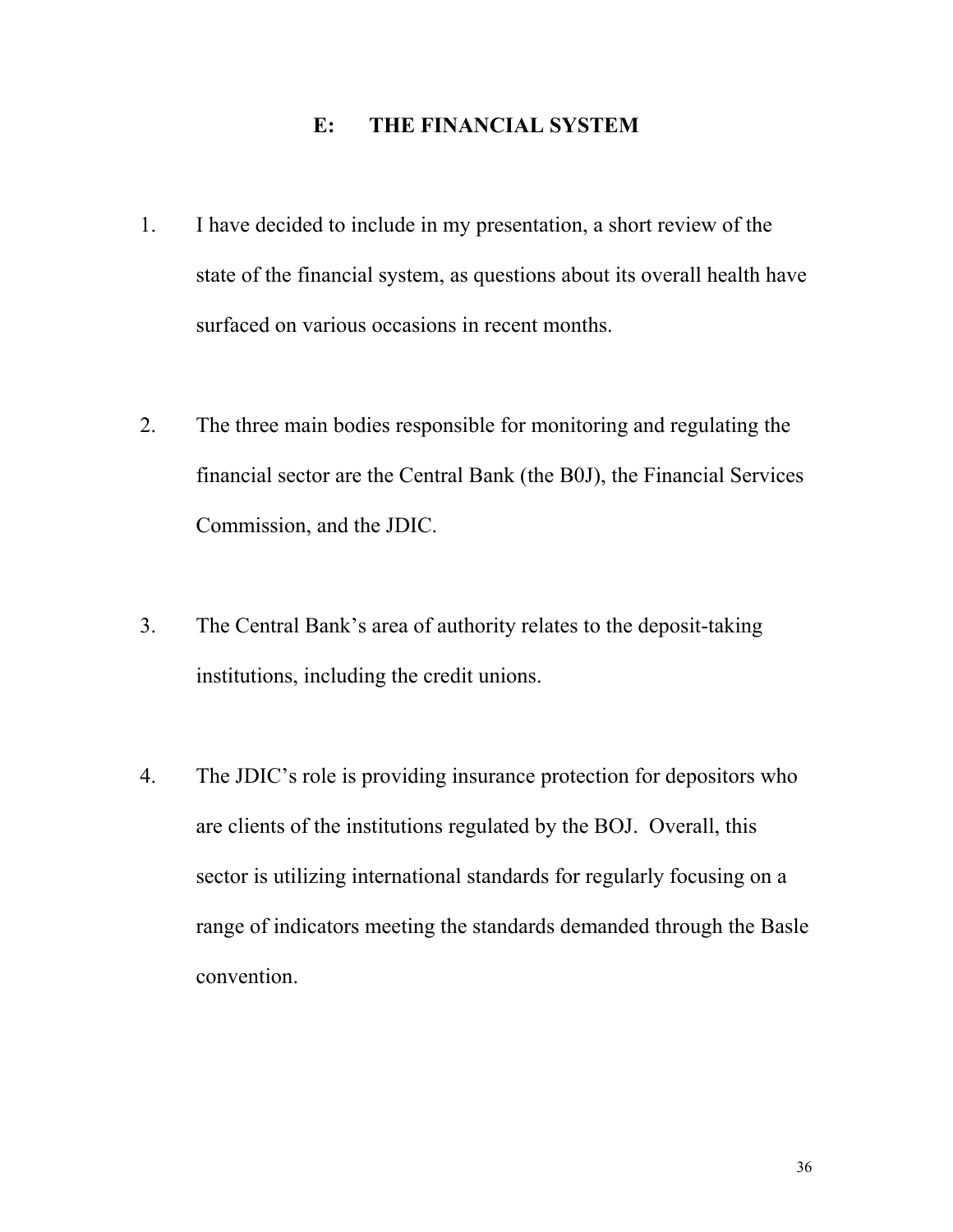- 5. At present, there are twenty deposit-taking institutions, down from thirty-five in 1998. These institutions have assets of over \$340 billion, approximately 85% of GDP.
- 6. Further, we have sought international assessments of the regulatory capabilities, and the IMF has indicated that in almost all areas, the standards are equal to those anywhere in the world and we are working to bringing the rest up to required international standards.
- 7. As regards the JDIC, as at February 28, it had balances of over \$760 million, 39% over the amount of a year ago. Its operations have also been assessed by external institutions and judged to be equal to counterpart agencies anywhere else in the world. Naturally our hope is that we will never need to find out how it operates in a time of actual crisis.
- 8. I now turn to the operations of the Financial Services Commission, which is charged with regulating and supervising all the financial institutions, which are not involved in deposit-talking. These include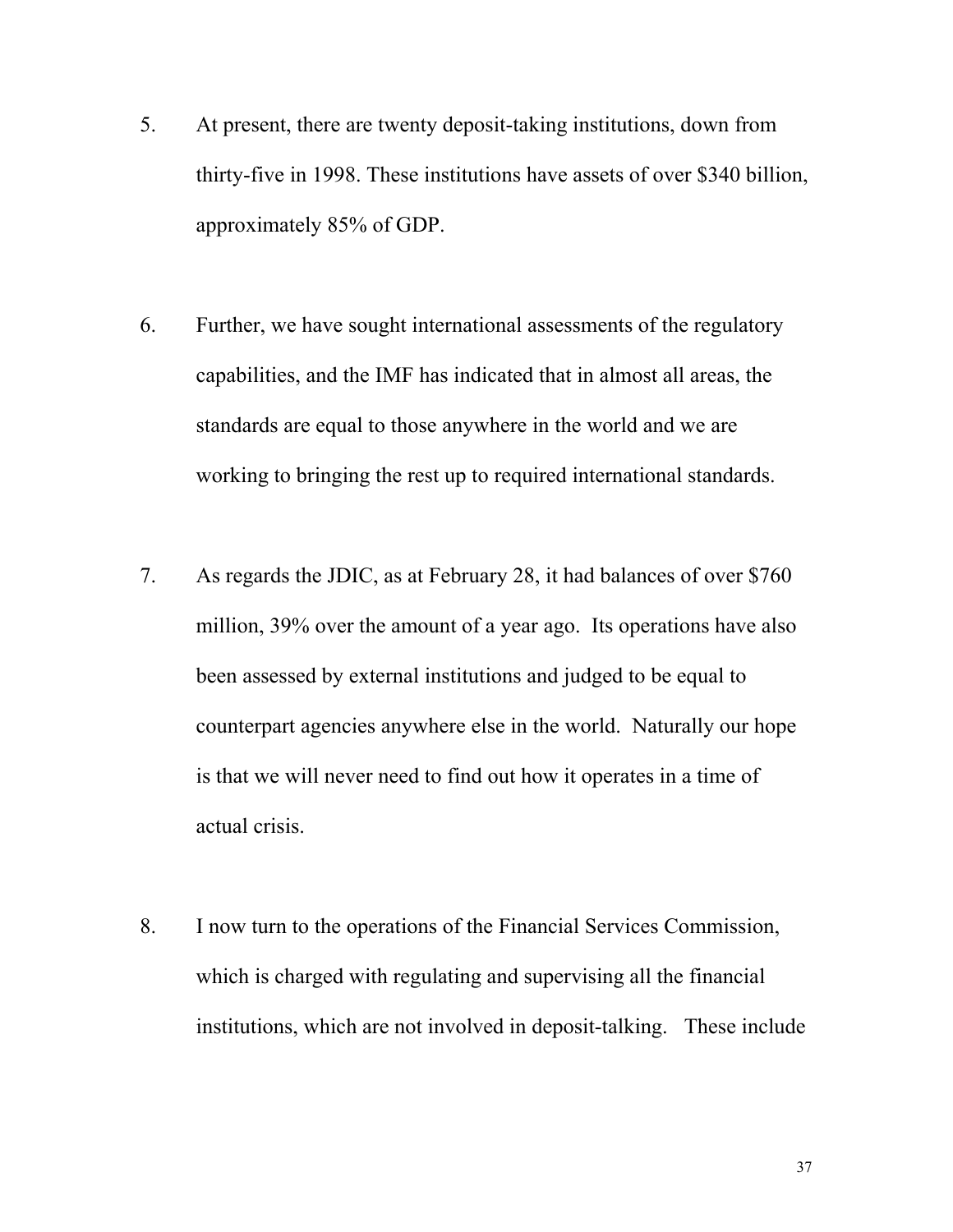60 securities dealers, 7 life insurance companies, 14 general insurance companies.

- 9. Let us speak frankly here, and indicate that it is about the securities dealers that most questions have been posed in recent months.
- 10. The range of institutions which fall under the umbrella "Securities Dealers" is large, as there is great latitude in terms of the instruments used in offering investment options to the public. Hence, for example, a Securities Dealer can simply facilitate the purchase of a government bond by a client for which he is paid a fee. On the other hand, the client's resources can be utilized to purchase a certificate of participation in an instrument in which the dealer has invested.
- 11. The critical distinction between the "Securities Dealers" and deposittaking institutions, is that, on the one hand, deposit-taking institutions guarantee depositors a specific level of interest on the principal placed with the institution, backed by the JDIC, up to a maximum of \$300,000. On the other hand, clients operating through a Security Dealer may have the opportunity to make higher returns but have no
	- 38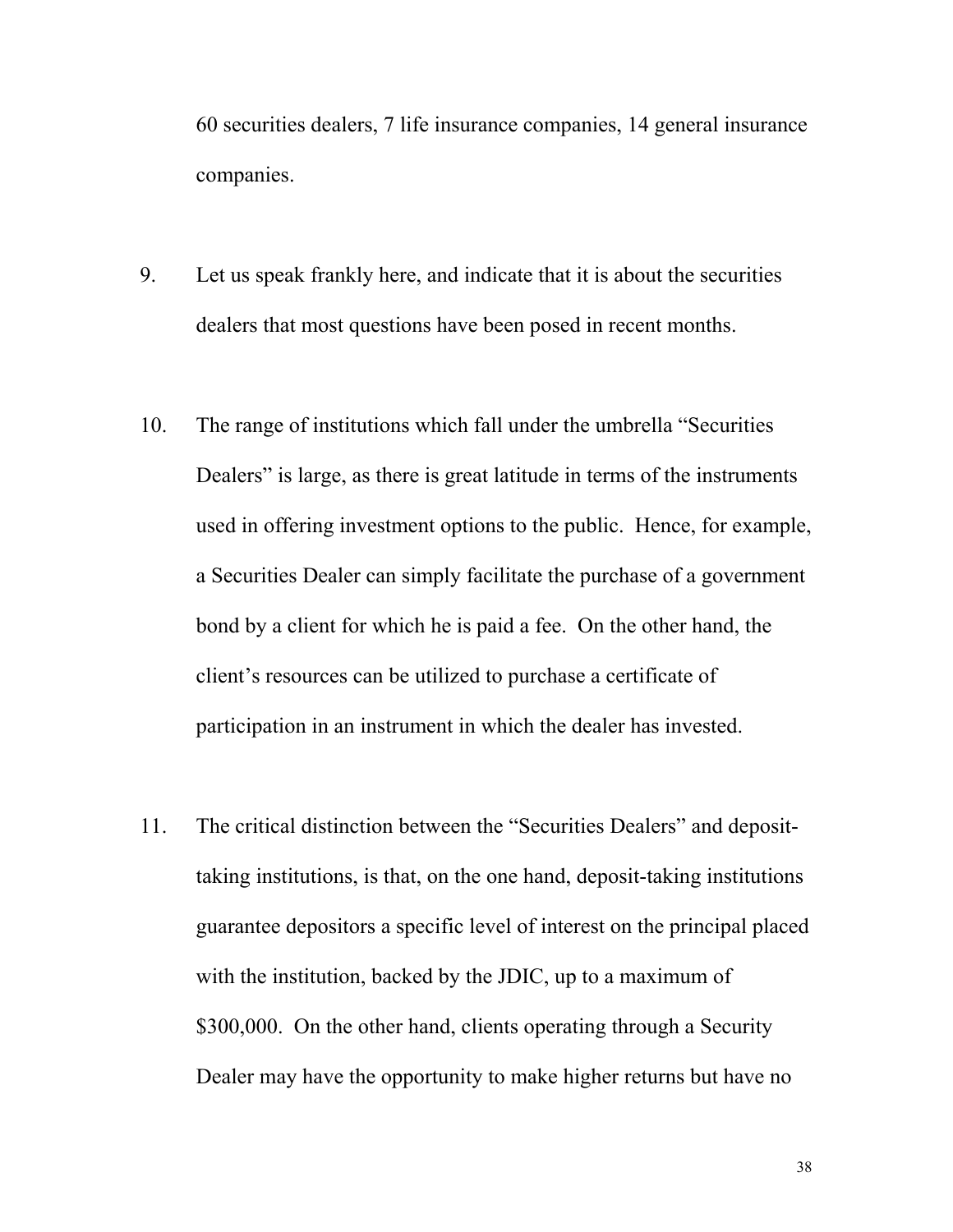such guarantee either by the Government, through the JDIC, or by their dealer.

- 12. It is important that this distinction be made and this has been part of my charge to the securities industry and the JDIC. It is imperative that their public education programme should give priority to the establishment of this distinction in the minds of the investing and saving public. Whilst there has been some improvement, it is still too much of a common viewpoint held by members of the investing public that funds placed with firms licensed as securities dealers are "on deposit".
- 13. Having made that distinction, let me provide some reassurance to clients of the securities dealers and supervised by the FSC. The fact is that, on an average, in excess of 80% of the investments made, using the resources under their control are in GOJ paper. In other words, the investors who are clients of the securities dealers are creditors to the GOJ and the people of Jamaica.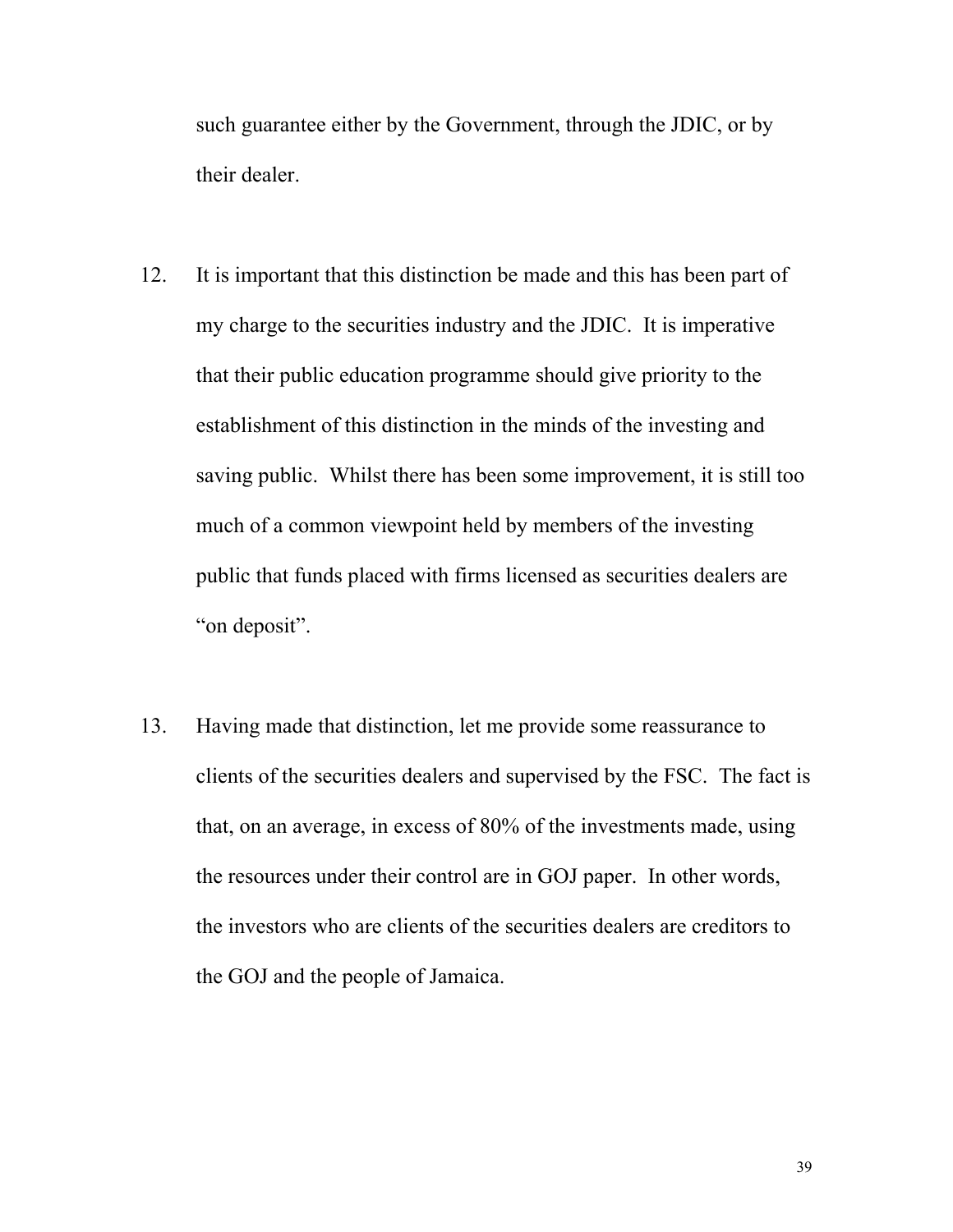- 14. The fact is of critical importance and marks a significant distinction in terms of the assets of the Securities Dealers, compared to those of the banks which failed during the mid 1990s. In the latter cases, many of their assets were in terms of real estate or investments in farms and hotels, the values of which were far below that of the associated liabilities.
- 15. So in this present situation, whilst there are areas where there is need for improvement in the regulations governing the activities of securities dealers, there is a fundamental difference in the concerns which we may have at present, as opposed to those which existed in relation to the banking sector in the mid 90's.
- 16. It is also important for me to state that there is constant dialogue and communication between the regulatory authorities and members of the trade. Hence I have insisted that the relevant officials improve the information and data flow as these relate to the sector in general, as well as each licensee, to ensure that we are never caught by surprise.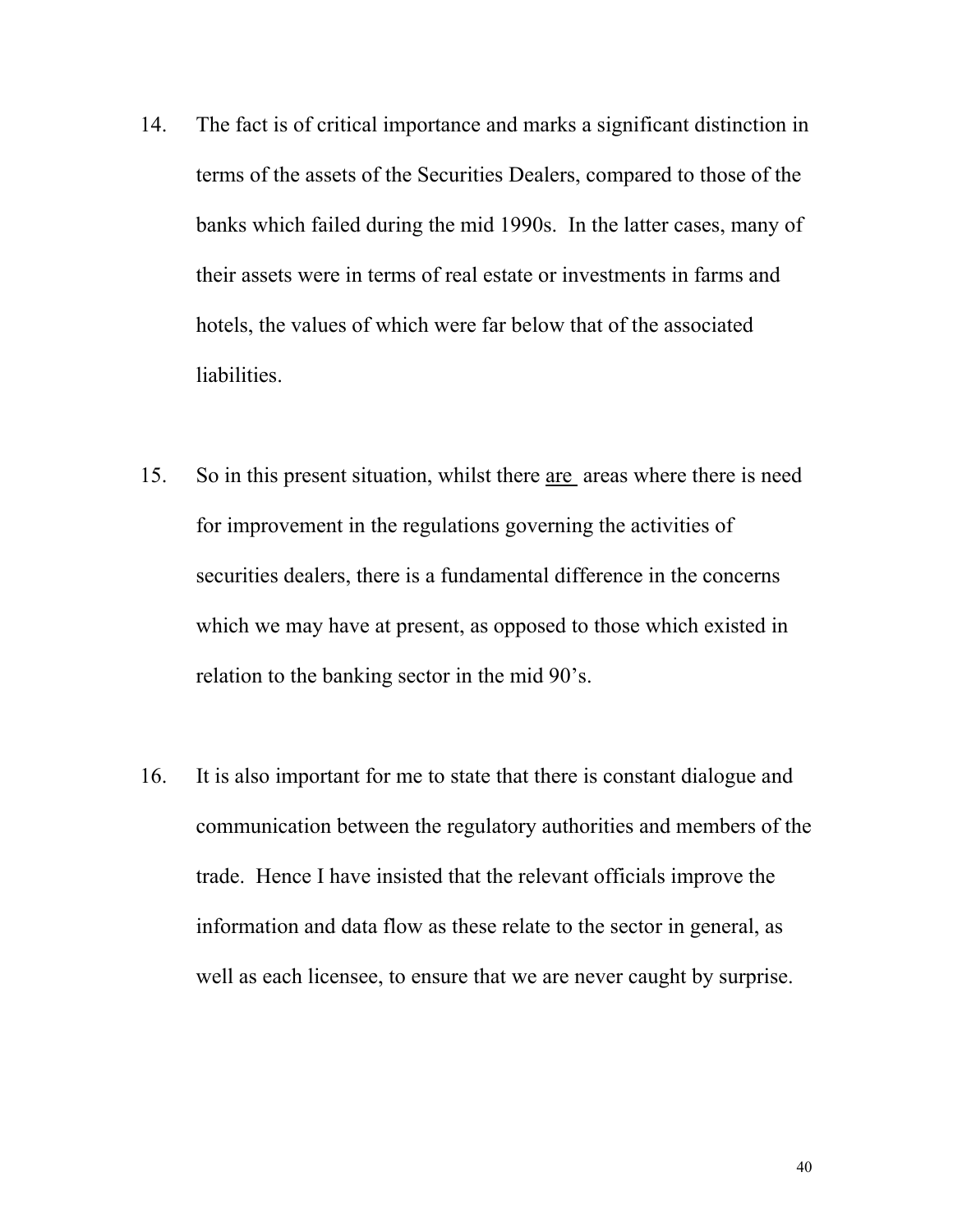- 17. In addition, the areas where there is need for tightened regulation have been precisely identified and the industry has been informed. The work programme on which the FSC has embarked is to do a complete assessment of each firm and, on a case by case basis, work out a programme of compliance within a specific time frame.
- 18. Finally, I wish to assure the public that whilst in certain instances there could be liquidity pressure on a particular institution, this is a problem which can be easily dealt with, and in the rare instances where this has occurred, it has been addressed by the institutions.
- 19. Pension Reform –

There is one outstanding aspect of the responsibilities of the FSC which will be addressed in the legislative year. It relates to the Pension Reform and the associated legislation.

20. Very few persons are aware that there is no specific pension legislation in Jamaica. Rather, pensions management is treated under the Income Tax Law.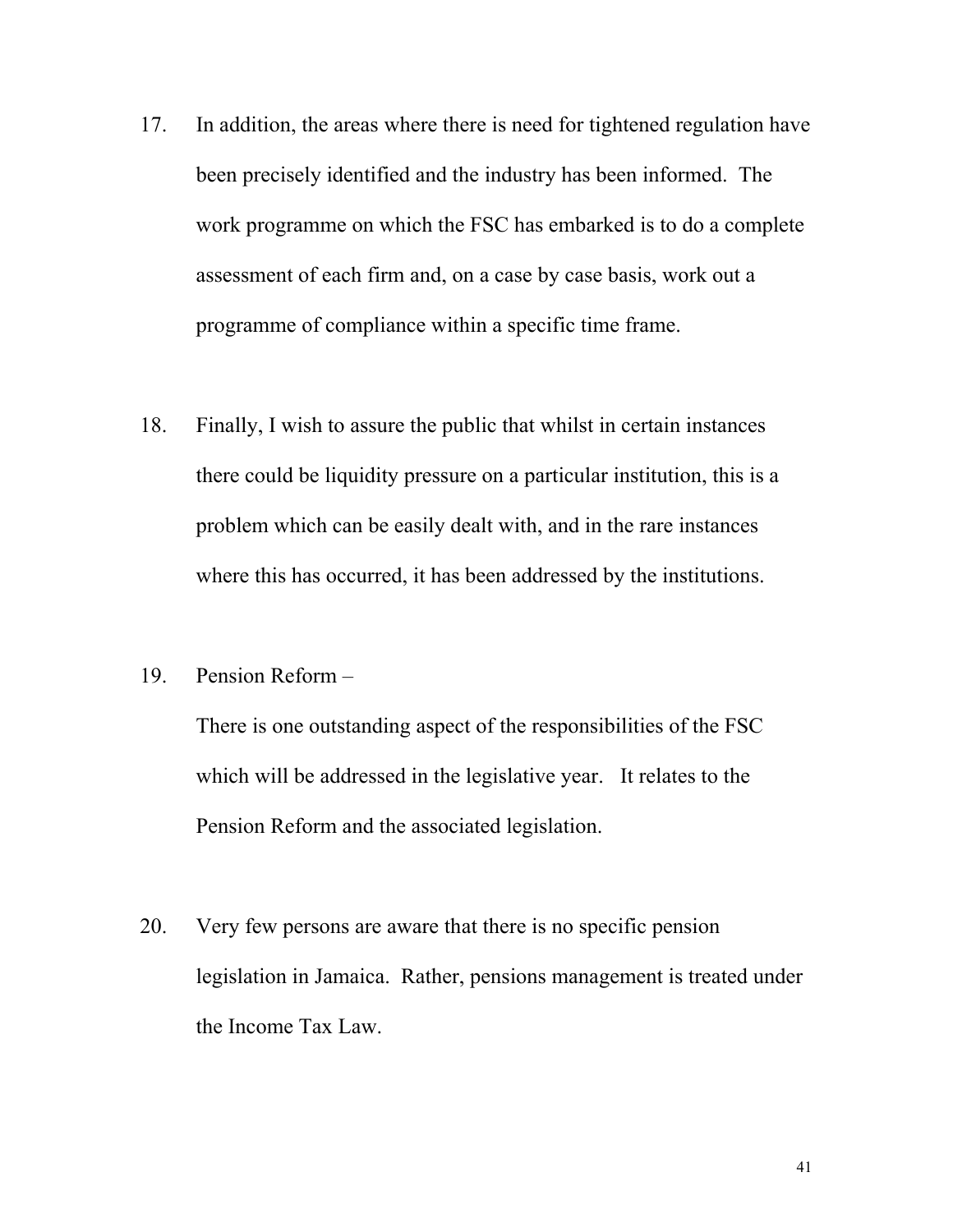- 21. There is general agreement on the way forward, including portability, registration of pension fund managers, etc. However, whilst most parties have agreed to vesting, there is still not unanimous endorsement from all trade unions.
- 22. We have expanded a great deal of time and effort attempting to achieve this unanimous endorsement. To date, we have not been successful and so we have decided to proceed with the legislation without "vesting", and then seek to bring all on board in as short a timeframe as possible.
- 23. The "vesting" issue is an integral part of any fundamental pension reform. My goal is that within the legislative year we will first pass the legislation without vesting, then as soon as an accommodation has been reached on that issue, the appropriate amendments be made.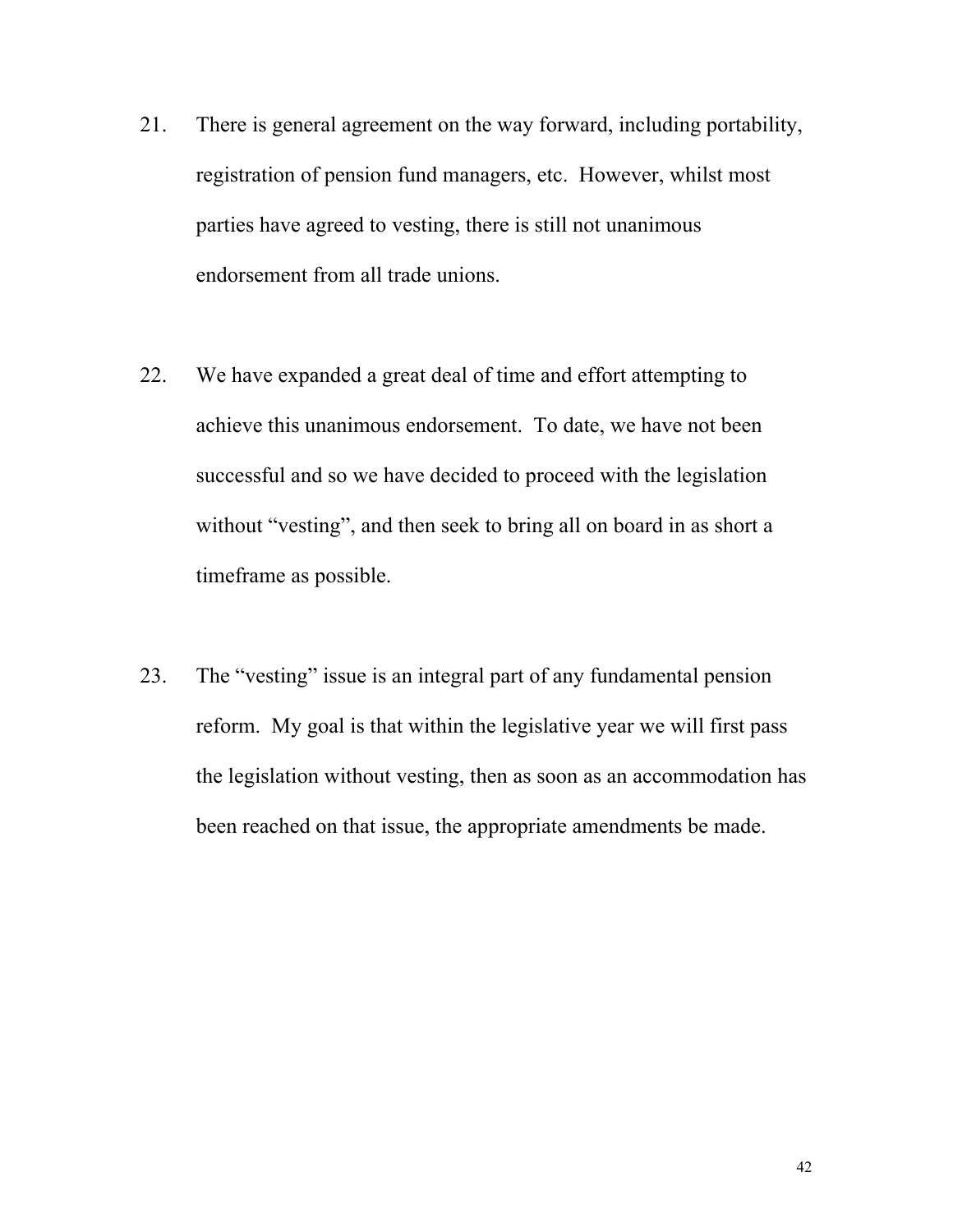## **F: THE EXPENDITURE BUDGET**

- 1. The Estimates of Expenditure were tabled two weeks ago and it has received extensive analysis in the public media and in the sittings of the Standing Finance Committee. The reactions to the size of the budget have been mixed and at times contradictory. On the one hand, there are those, including some local and external creditors, who have argued that the projected level of expenditure was greater than expected and the Government should have sharpened the knife to a greater extent reducing the increase for 03/04 either compared to the Supplementary or to the original estimates presented a year ago.
- 2. At the same time, virtually every single Minister at Standing Finance Committee was bombarded with questions suggesting that the allocations contained in the Estimates were inadequate.
- 3. Let us look briefly at the budget. Debt servicing amortization and interest payments will consume approximately 65% of total expenditure. This leaves 35% to deal with wages, salaries, running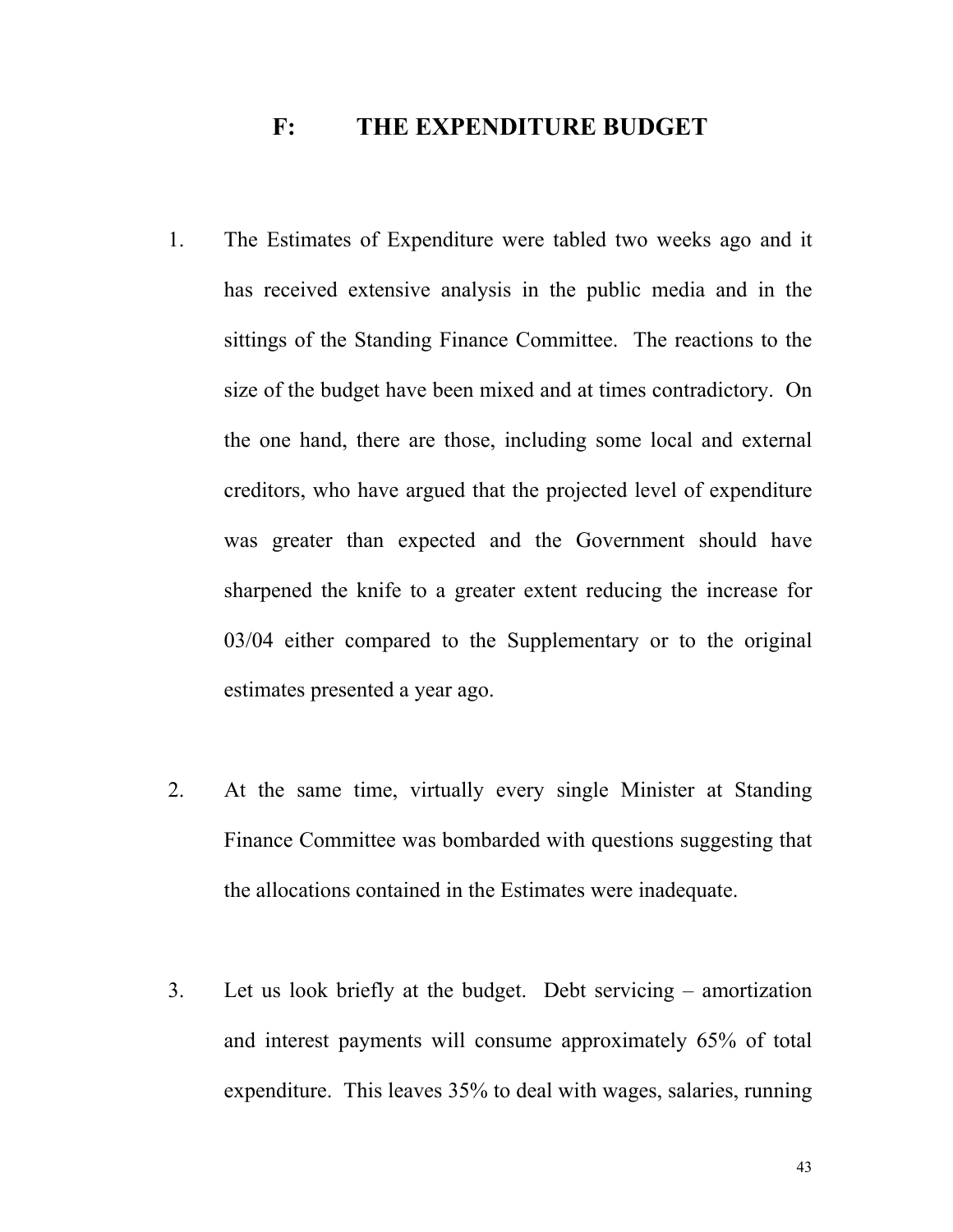the ministries and the capital budget. If we operate on the assumption, which all Governments of Jamaica have adhered to, that the debt must be paid and I am certain all our creditors wish to ensure that this tradition is preserved, then any cuts should be related to that 35% of the expenditure which is not related to debt.

- 4. Let us probe a little more deeply. Of that 35% remaining, after debt, the capital budget consumes \$9 billion or 3.4%. No one, I repeat no one, in this House would dare to suggest that this is adequate. In fact, it is because of the inadequacy of the allocation in recent years why the deferred financing mechanism has been utilized to supplement that which is taken on board in the budget in this fiscal year.
- 5. So we now turn to the recurrent budget and here we are faced with a reality. Interest payments account for a half of total recurrent expenditure and the big three ministries - Education, Health and National Security consume 30%. This means that only 20% of the total recurrent expenditure has to take care of everything else.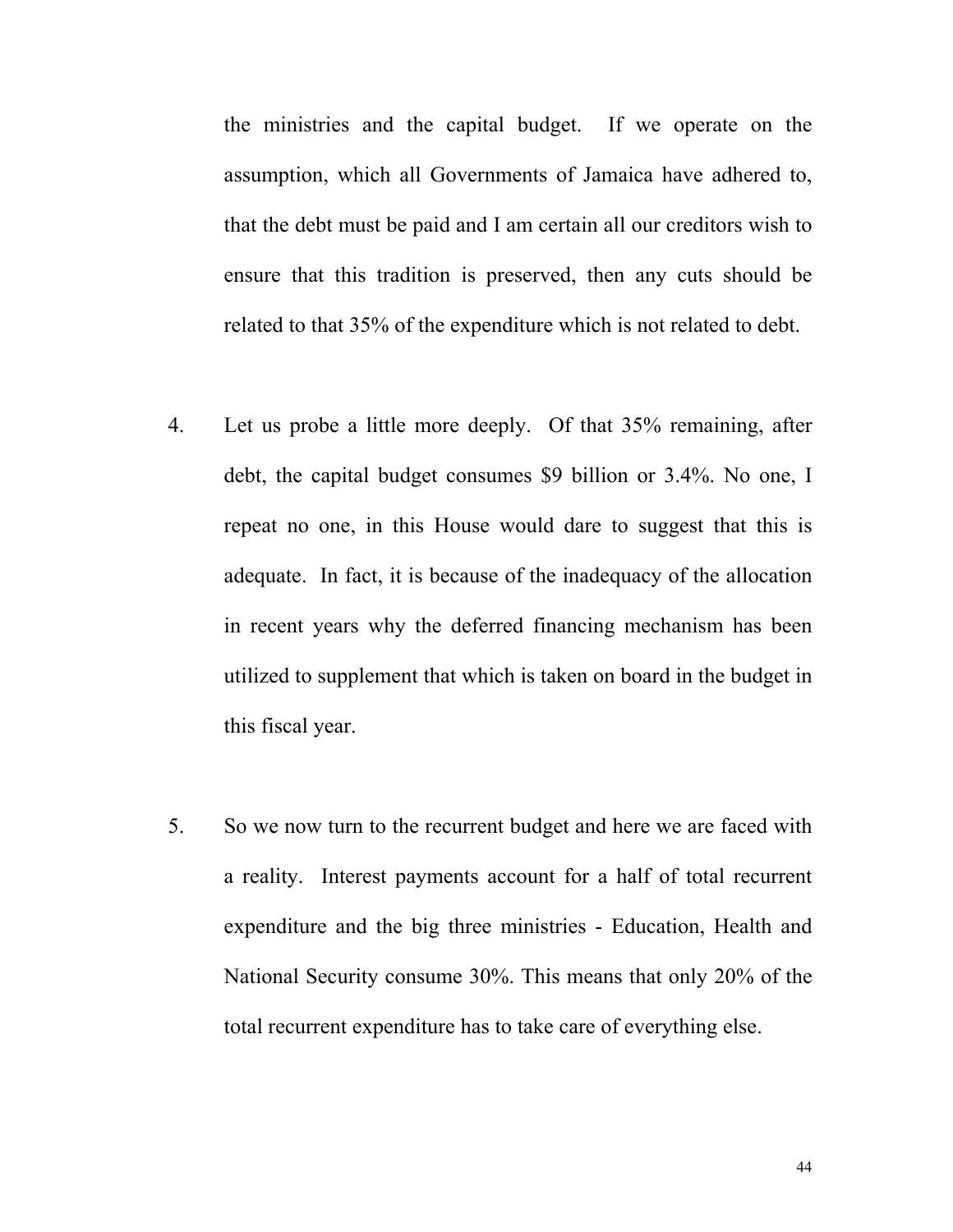- 6. I turn to those who demand a smaller budget and ask how do we compress expenditure in these three ministries without undermining all efforts at improving the social conditions of our people?
- 7. I am not for one moment claiming that there are not efficiency gains to be made and this is an issue to which I will return. However, we run the risk of taking a superficial view of the problem, unless we disaggregate what is indeed contained in the budget.
- 8. On various occasions I have heard persons argue that the cutting of the expenditure is not a difficult problem. They say "*look at any well run firm, this is what decision-makers do as a matter of course.*" This comparison of the Prime Minister to the CEO of a company and hence charged with taking identical responsibilities for a major firm is acceptable up to a point.
- 9. However, how should we treat the school system if revenues fall off in a particular year? How should we treat the police force, how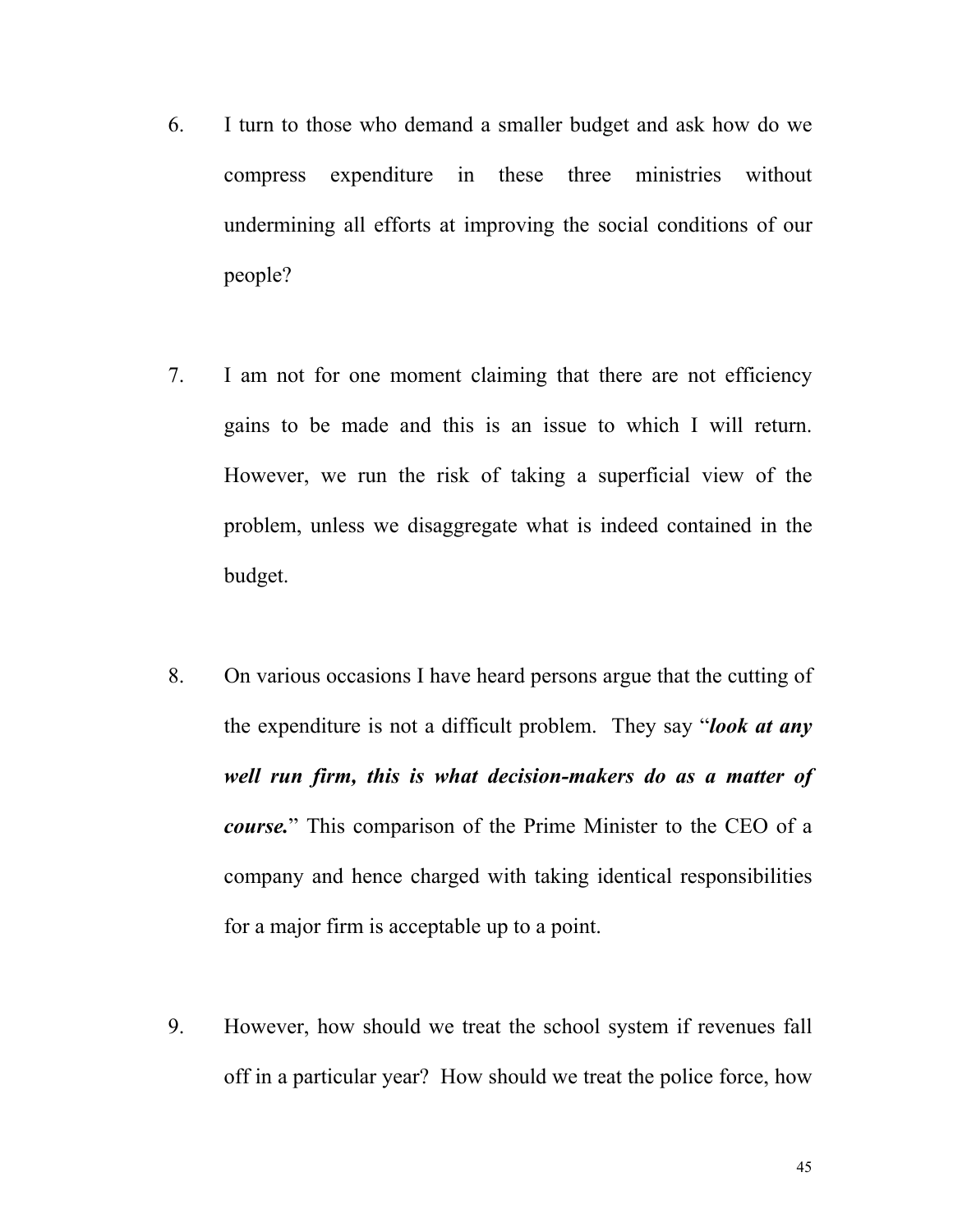should we treat the health system? Should we simply slash expenditure in areas which are already under-funded?

- 10. But there is yet another issue which must be faced by all of us, but especially those who urge greater fiscal austerity particularly in terms of wages and salaries. There are those who opine, sometimes from capitals abroad, that we should enforce drastic cuts or freezes in the wages of public sector employees. The basic suggestion is that the average government employee is an underqualified paper pusher. This stereotype is simply not true. They do not face what successive Governments have faced - the braindrain whereby our most skilled professionals can simply make a logical choice and give up on low-paying jobs.
- 11. So even whilst accepting the imperatives of increased efficiency in providing services for which Government is responsible, we must also indicate that reduction of expenditure on wages and salaries cannot be carried out without recognizing that professionals have options - not simply whether to work with Government or the private sector in Jamaica, but whether to remain in Jamaica at all.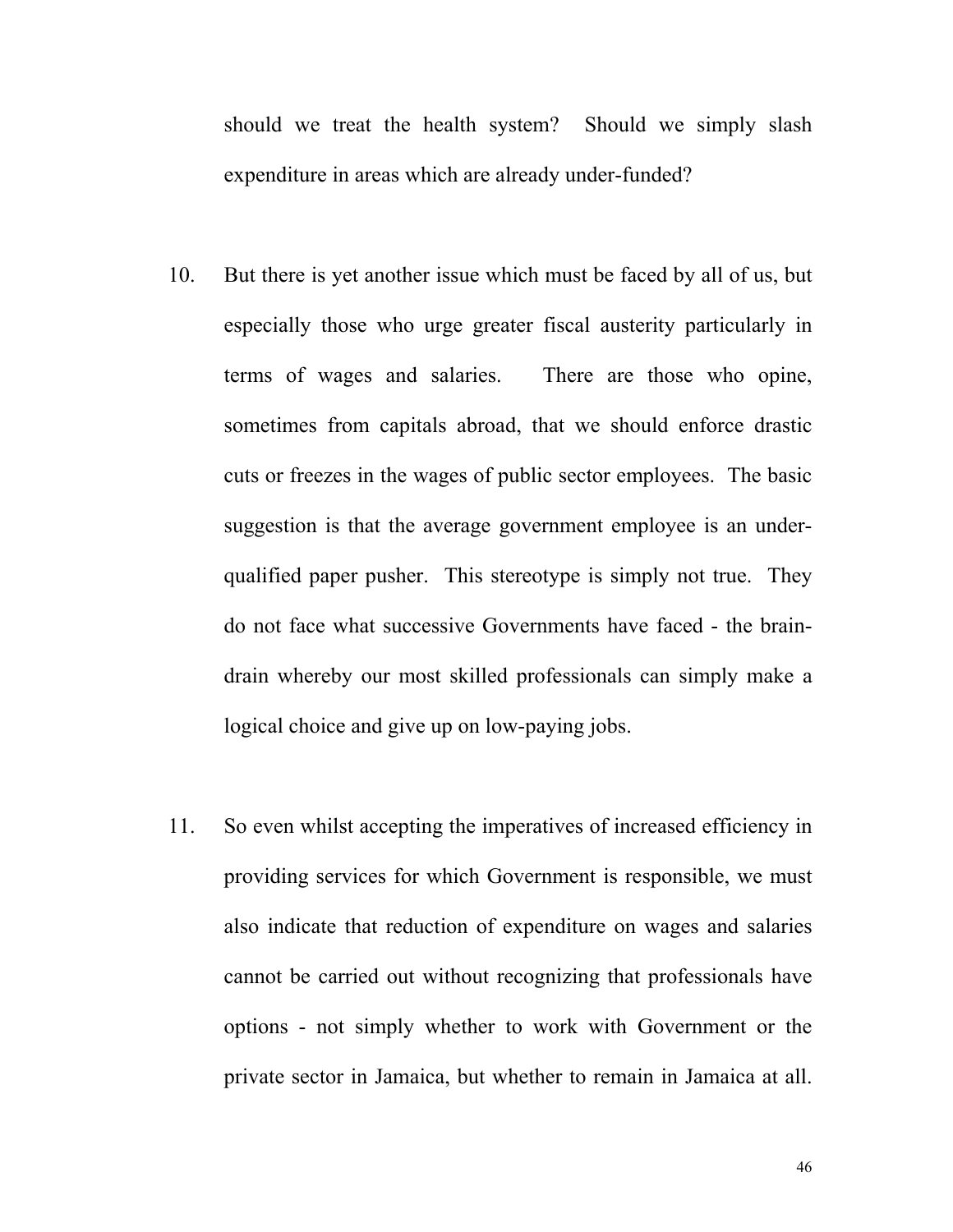This is not theoretical musing. The recruitment of our health professionals over many decades and our teaching professionals in more recent years is practical proof of this.

- 12. I now turn to a brief discussion of the allocation of an overwhelming percentage of the budget to debt servicing. Clearly, as I have stated before, this is not sustainable as it undermines the country's credit worthiness. Hence the tightness of this year's budget.
- 13. However, even as we all agree to focus on debt, whether through normal loans and credit lines or through deferred financing, we should not pretend that this debt has brought no positives. It is through debt that we have modernized our hospitals - whether it is the Kingston Public, the Mandeville, St Ann's Bay, May Pen or Cornwall Regional.
- 14. It is debt, now in excess of J\$10 billion, which has provided the KMA with a modern civilized transportation system. It was this debt which financed the dualization of Hope Road; it was debt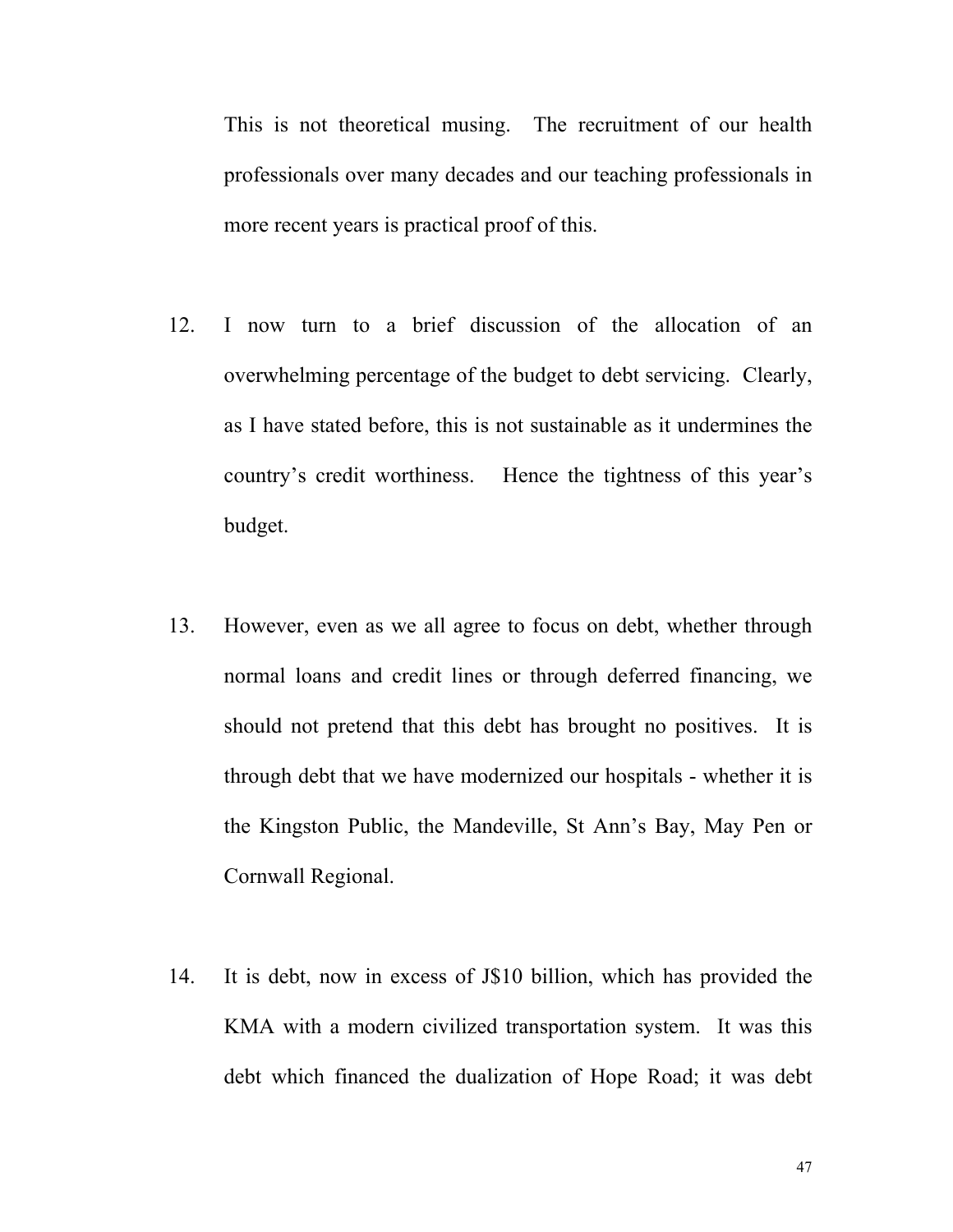which has brought about improvements to the North Coast Highway, to Mount Rosser, to Washington Boulevard and to Trafalgar Road. It was this debt which has brought about modern water and sewage systems for Negril, for Montego Bay and for Ocho Rios.

- 15. So even as we take steps to reduce the debt to GDP ratio and to reduce the deficit, let us not pretend that these debts were incurred to buy fighter planes or to carry out extravagant acts.
- 16. Let me now turn to certain special aspects of the expenditure budget identifying particular areas which are geared toward improving the socio-economic standing of those at or near to the bottom of the economic ladder or providing support for increased output and production.
- 17. For obvious reasons there is very little scope in the budget for financing major new incentive programmes for the productive sector. However, we have closely examined those areas where the resources which are available can have the maximum positive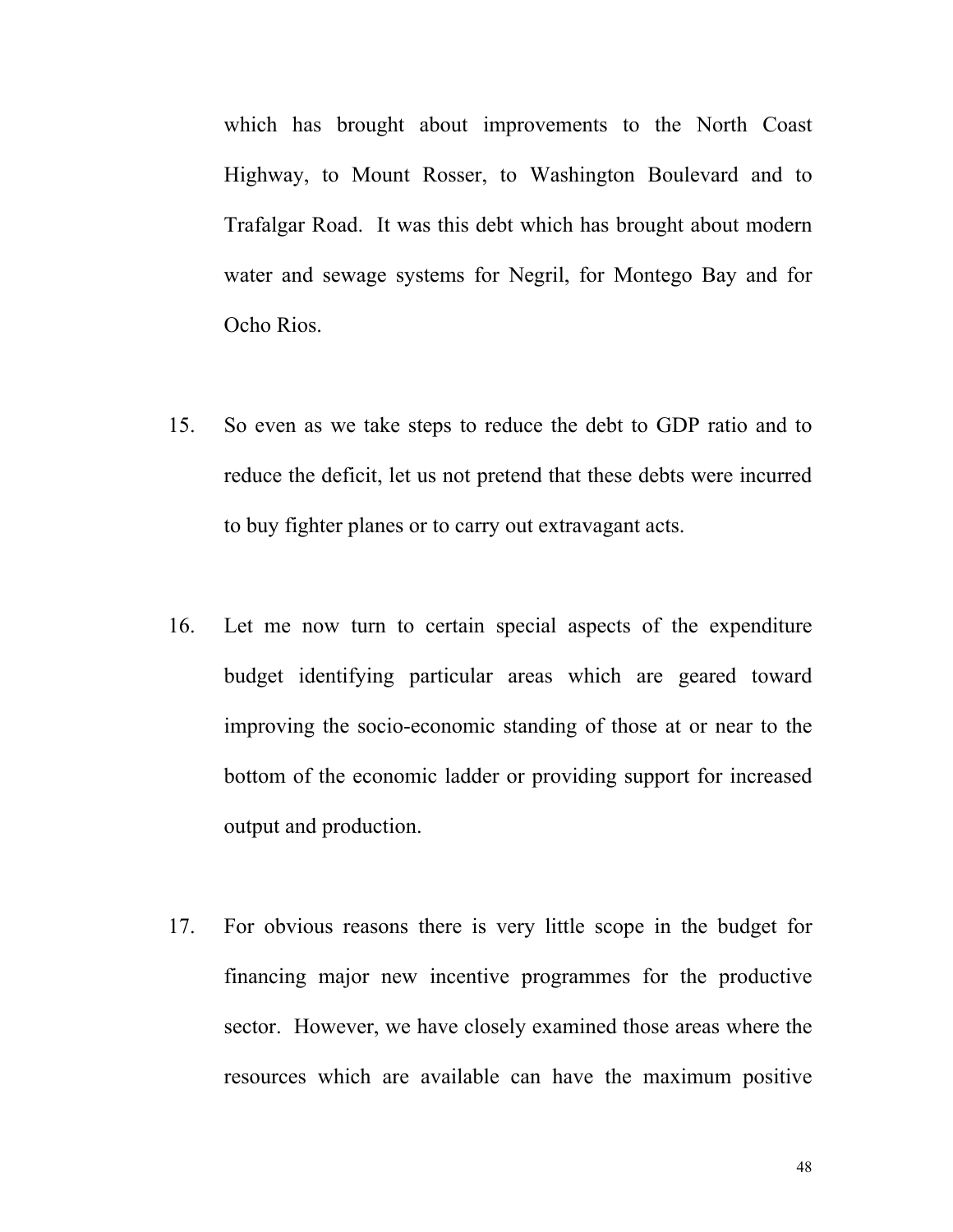impact in terms of output, employment and reduction in the cost of living.

- 18. Support for the agricultural sector can reap those benefits not just in theory. Recent results in terms of movements in the CPI confirm this; e.g. over the period January through March, despite significant depreciation of the currency, which under normal circumstances would have impacted negatively on the CPI, the recovery in domestic agriculture has contributed greatly to reduced food prices and hence the moderate inflation for the first three months of 2003. We need to give further impetus to this sector.
- 19. We have included some additional resources in the budget and also have earmarked sums from the DBJ totalling approximately \$300 million for various initiatives to facilitate expansion in the agricultural sector. I wish to highlight a new production rebate scheme.
- 20. We propose to refund up to 30% of the investment cost of farmers who meet agreed production targets under an agreed set of criteria.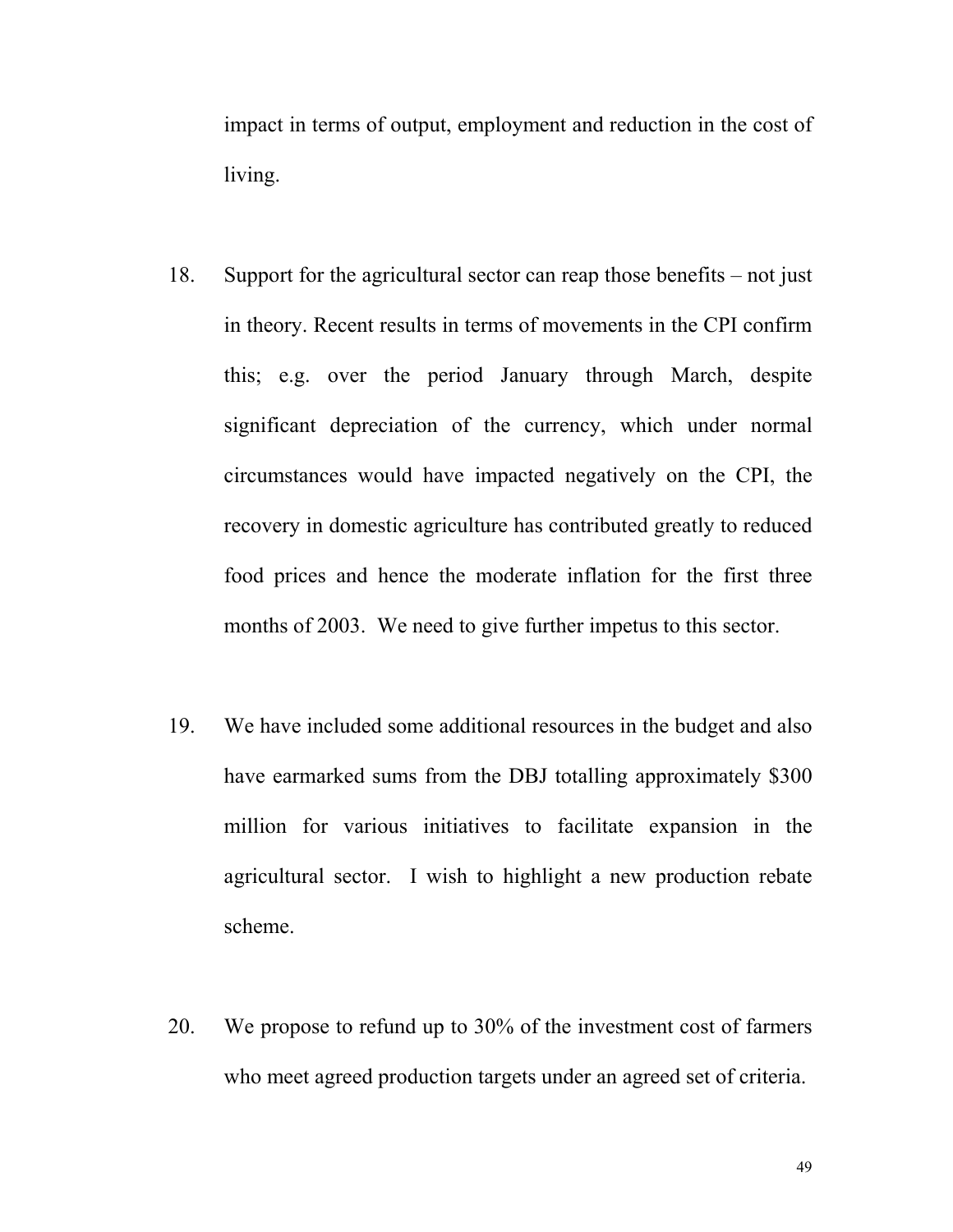- 21. The refund will be paid over to farmers after performance is certified by RADA and a special management committee made up of persons from DBJ, PIOJ and the Ministries of Agriculture and Finance.
- 22. The main objective of this scheme is to quickly resuscitate output from cocoa, ginger, tree crops as well as livestock for which there are ready markets.
- 23. There are several areas of expenditure which represent concrete examples of the continuing commitment to addressing the need to improve physical and social infrastructure thus raising the standard of living of the inhabitants of the country. This afternoon I will focus on two – the PATH programme and the soon to be implemented National Health Fund. As regards the PATH programme we accept that there are some teething pains still to be overcome, but there can be no question that the focus is right and should lead to a more coordinated response to the need for assistance by the most deprived in the society.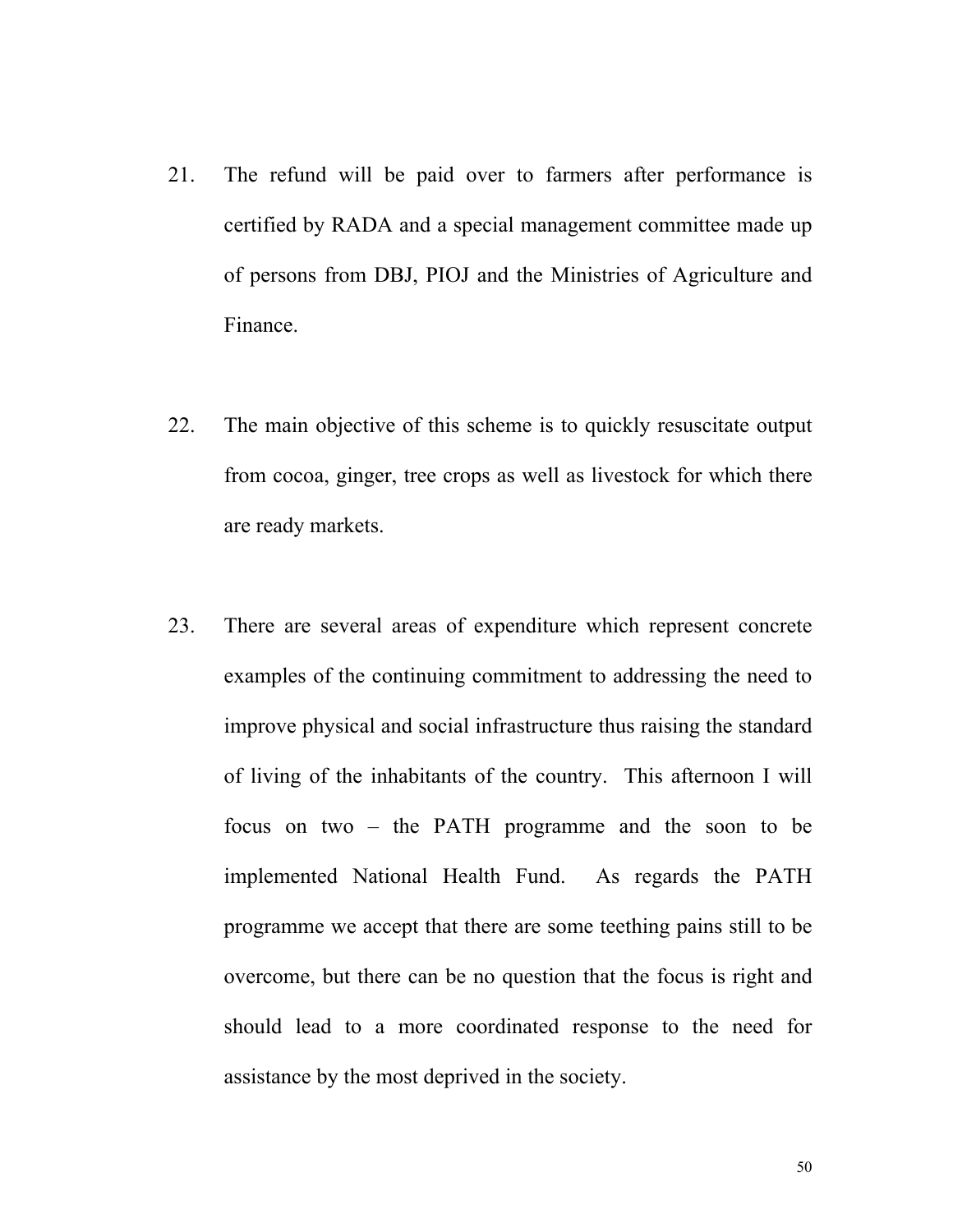- 24. The programme links benefits to desired behavioural changes and it is one which we have developed with the assistance of the World Bank and the IDB. Whilst we will be accessing loan funds from the multilateral institutions in the first instance, after the initial four-year period the GOJ will assume full responsibility for financing the programme.
- 25. When fully operational, the PATH programme will provide benefits to approximately 240,000 persons each year. I have heard many justified complaints in terms of the coverage of the programme and the adequacy of the amounts being provided to families.
- 26. Such complaints and comments are to be expected, but let us not use them to halt implementation of what is undeniably a major advance in the social welfare programmes. Let us all, as persons concerned about the welfare of our constituents, share our thoughts on how this programme, which can alleviate the poverty of nearly 10% of the population can be improved.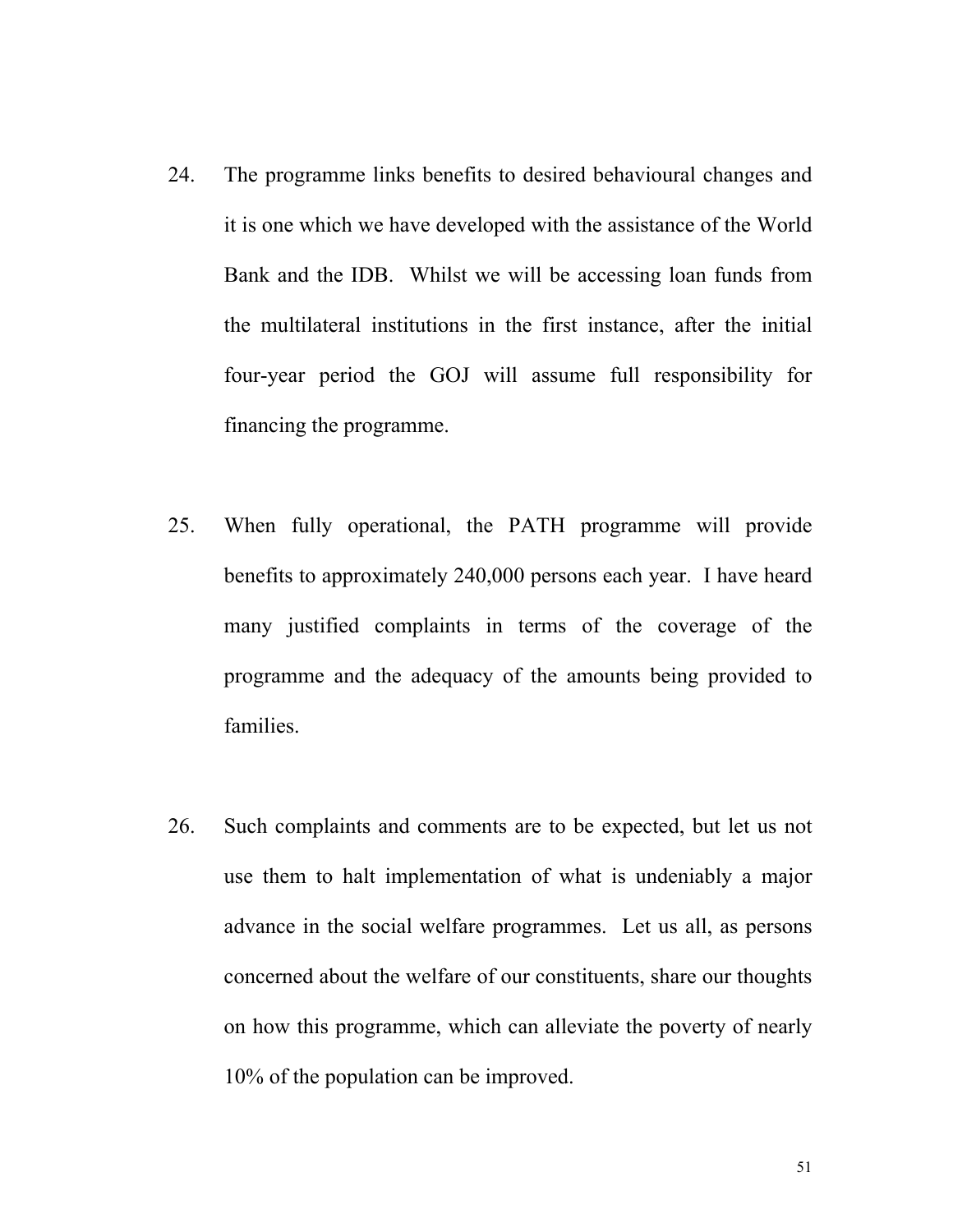## **27. The National Health Fund** –

Let me begin by paying tribute, stick-to-itiveness and tenacity of my colleague who pushed, prodded and persisted until this Fund has become a reality.

- 28. The Fund will assist individuals in meeting the high cost of filling prescriptions for a range of chronic illnesses. It will also provide assistance for primary health care.
- 29. It is estimated that up to 750,000 persons who suffer from one or more of the chronic illnesses will benefit from the NHF. There will also be a health promotion and production fund with allocations for immunization and health education programmes which focus on promoting healthy lifestyles.
- 30. Financing for the Fund will come through the imposition of a 23% excise tax on tobacco consumption. This additional revenue from the excise tax will go straight to the Fund. Furthermore, there will be a specific charge on the Consolidated Fund of \$450 million and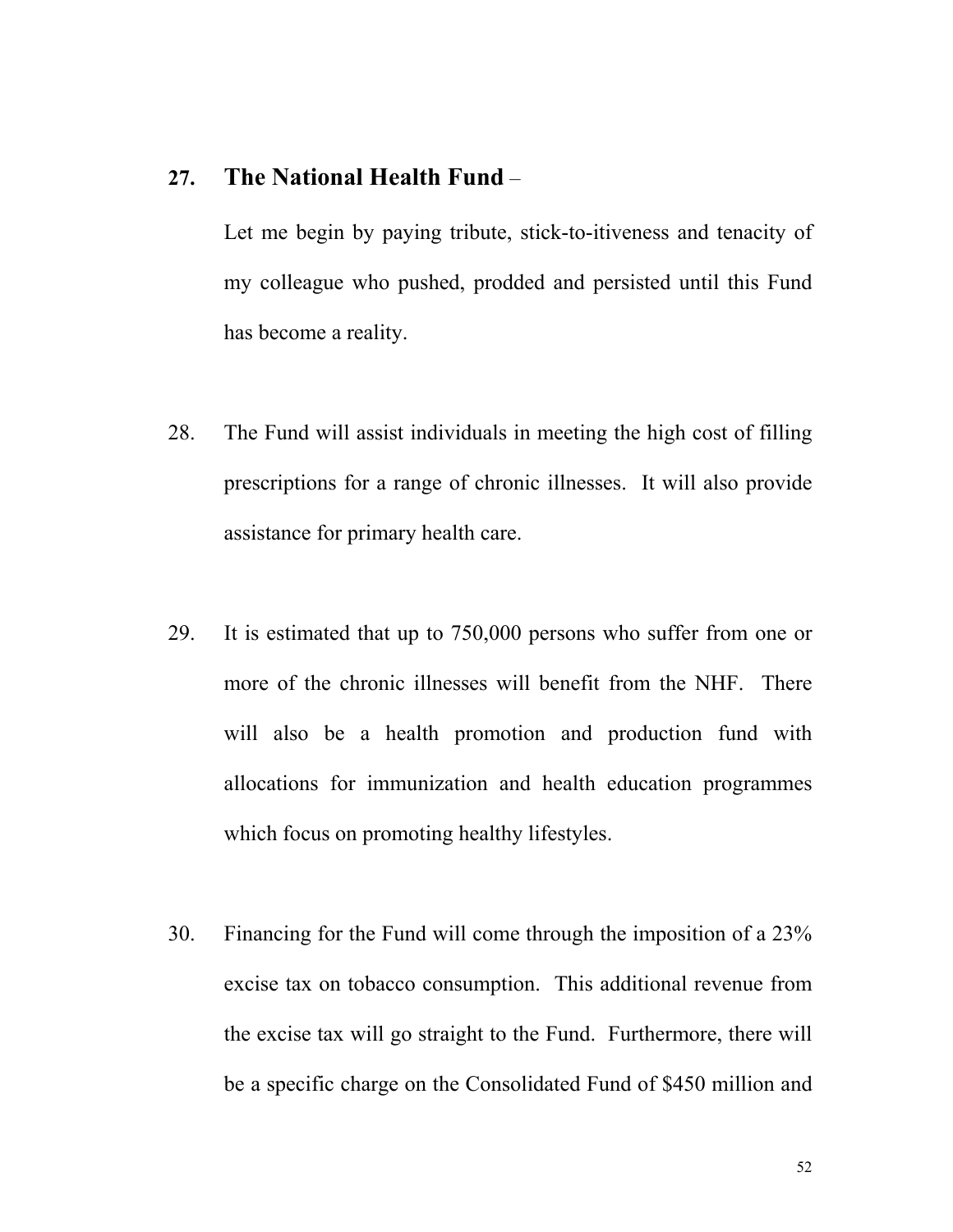a re-configuration of payments into the National Insurance Scheme providing \$800 million during this first year.

- 31. Registration for NHF individual benefits will commence on April 28 and benefits can be accessed some time in June.
- 32. Two additional points must be made. The first is that the successful implementation of this Fund will be a major achievement, not only by Jamaican standards, but internationally. There are very few countries regardless of how wealthy, which have solved the problem of providing some measure of health insurance to its general populace.
- 33. For example, one-fifth of the US population has no health insurance protection at all. Therefore, it is in the interest of all of us to collaborate to make this Fund operate successfully.
- 34. The second point is that whilst there are many who are not in a position to make their full financial contribution to keep this Fund going, we cannot allow those who are able to, to benefit without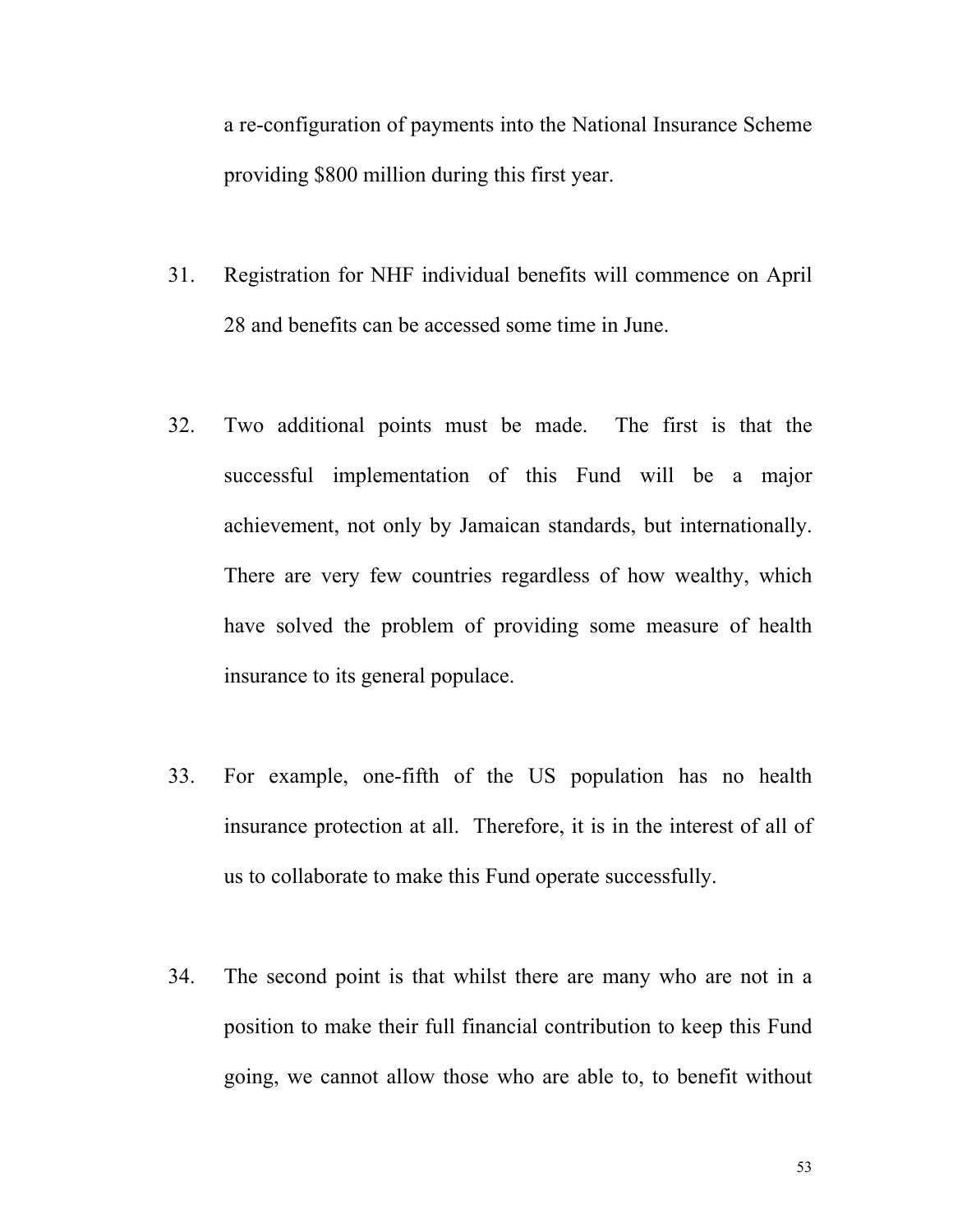making a contribution. Hence those who register for the programme will be required to have a valid TRN and we will be putting in place arrangements to ensure speedy processing of applications for the TRN.

35. We need to collect the data on beneficiaries. No one will be prevented from participating, but we need to have full information on all beneficiaries just as in the case of the NHT and the NIS.

## 36. **Efficiency and Cost Containment**

Earlier on, I made the point that whilst the analogy of running the Government being no different from running a large firm cannot be generally applied. I wish to assure this House and the public at large, that clear steps are being taken to increase efficiency levels in the public service. Simply put, we need to ensure that we are receiving "more bang for each buck".

37. Whilst we are not where we wish to be, the fact is that we have made significant progress as there has been improved service coming from the public sector with the establishment of Executive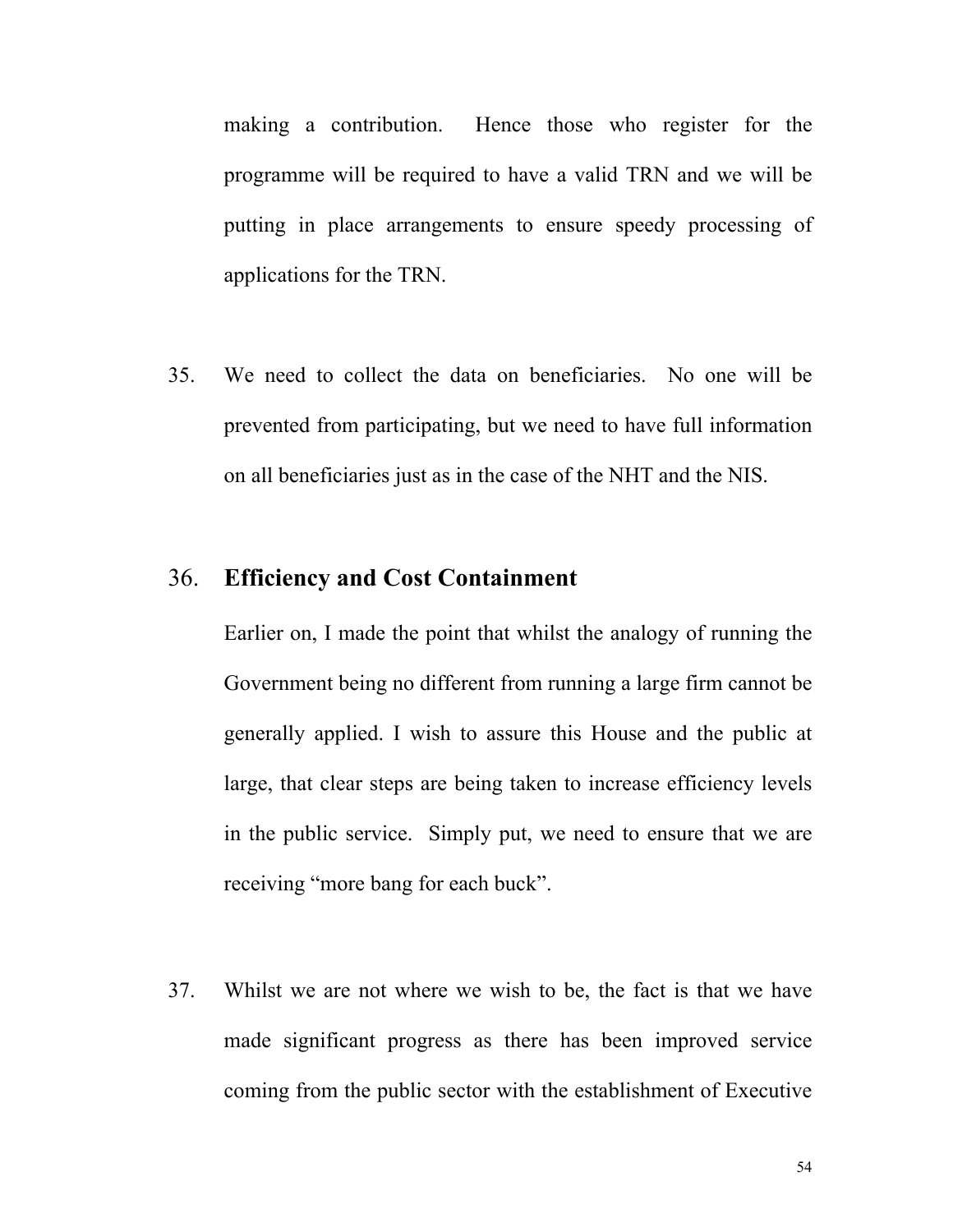Agencies which have been forced to maximize their revenues and improve their service to the public.

- 38. Much attention has been focussed on the significant increases which were granted to civil servants last year and the logical and correct question is what will be given in return to justify moving the remuneration of this group of workers close to that which obtains in the market.
- 39. The truth is that significant concessions have been made in terms of leave entitlement and in terms of performance related increments and promotions. All new entrants into the Civil Service are being employed with drastically reduced leave entitlements and a clear acceptance that additional increments and promotions are related to their performance evaluation.
- 40. For those who have been employed for longer periods, performance based promotions will first be introduced on a pilot basis in six ministries/departments – Ministry of Finance and Planning, Office of the Prime Minister, Cabinet Office, Office of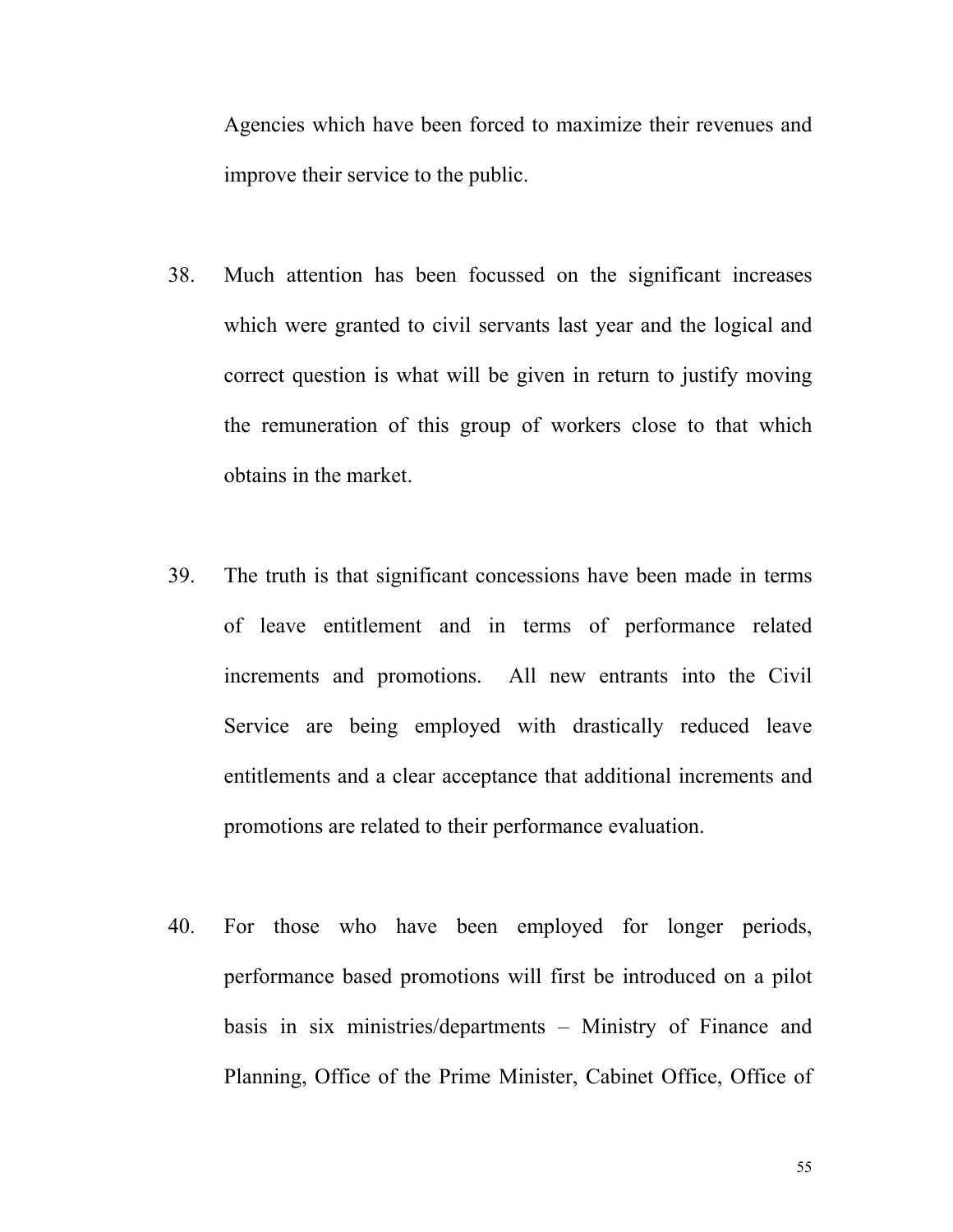the Services Commissions, Ministry of Transport & Works and Ministry of Local Government. It will be extended service-wide by April 2004.

- 41. There have been further concessions made by the workers in terms of the reduction of departmental leave, the number of days leave which can be accumulated and the elimination of payment for leave not taken. In the latter case, it is estimated that this will save the Government approximately \$1 billion in the first year.
- 42. There are many who may argue that these changes, although welcomed, are not enough. However, I wish to place on record my appreciation for the level of cooperation which has been offered by the Executive of the Jamaica Civil Service Association in making this move towards a more efficient and accountable public service.
- 43. Let me now turn briefly to discuss the ongoing negotiations with the JTA who represent the majority of our 23,000 teachers. The review, which was jointly commissioned by the Government and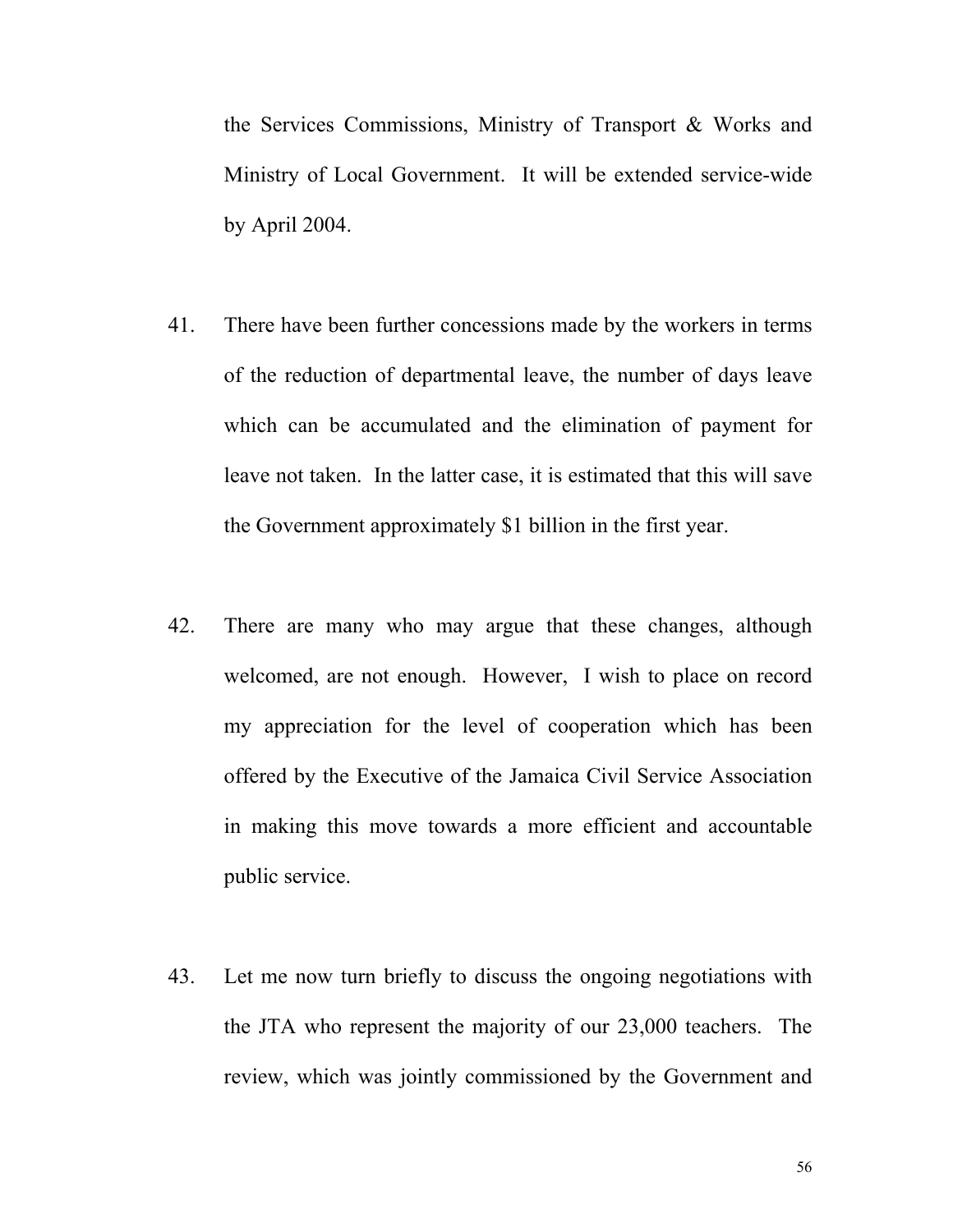the JTA, establishing the links between teachers and their Civil Service counterparts has been completed. The issue is no longer about the monetary adjustments which are needed. The increases proposed by the report and accepted by Cabinet are significant. However, given the overall objective of greater accountability and consistency between the conditions of service which obtain in the "market", we feel that it is imperative that there are clear signs that there are changes which are taking place in those areas also.

- 44. Simply put, alignment with the market is not just about salaries and the whole exercise would have missed the major objective were we to sign an agreement which eliminates reference to performancebased pay and reduced leave entitlement, simply in order to achieve industrial peace.
- 45. Notwithstanding the above, we have not doubt that the GOJ and the JTA will soon have a mutually acceptable resolution.
- 46. I have indicated that the degrees of freedom, which face the Government in terms of the expenditure budget are limited.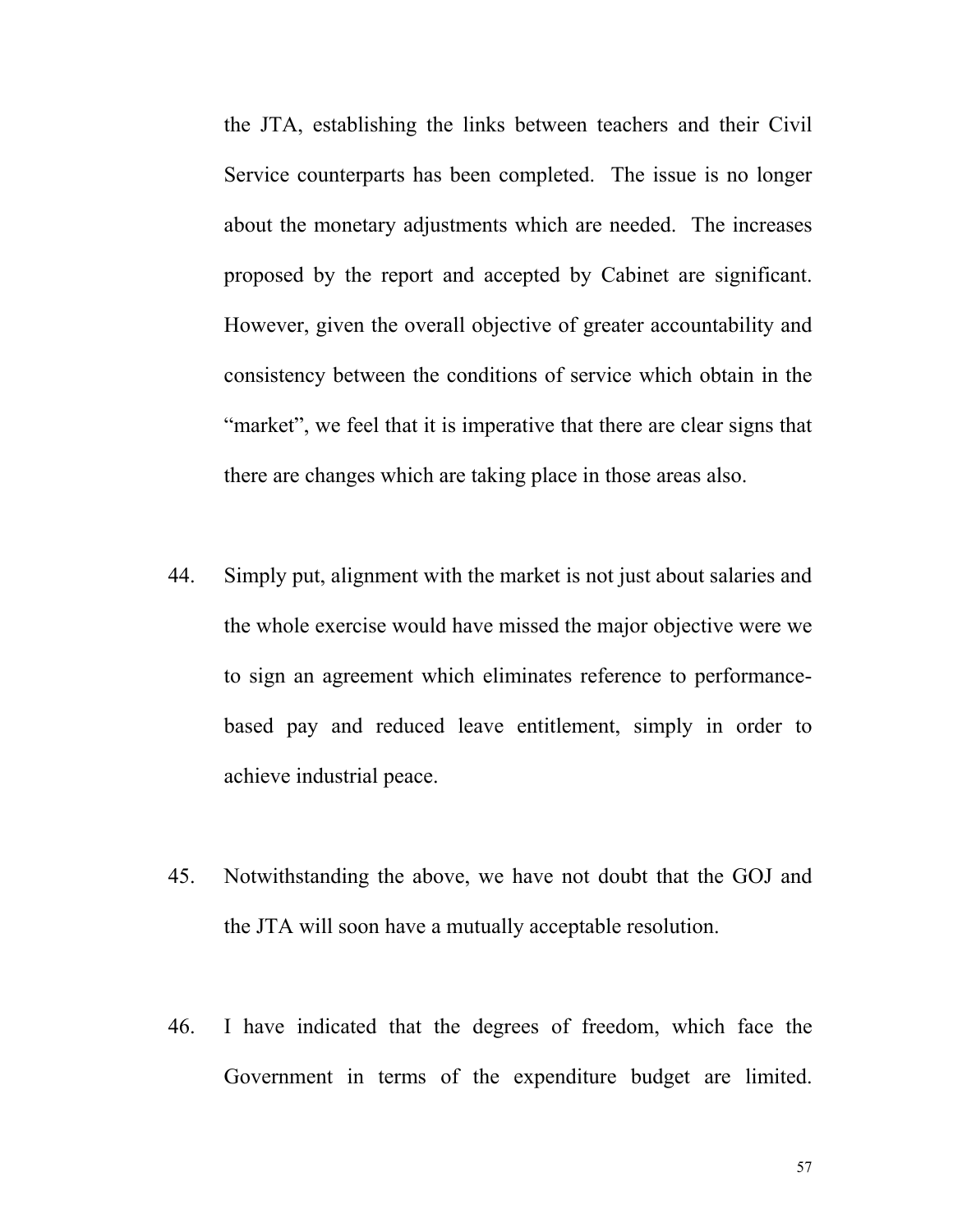Nonetheless, in any bureaucracy this large, there is always scope for savings through cost cuts and each dollar saved provides an opportunity for either reducing the debt or spending on a programme which has been squeezed.

- 47. Toward this objective I have decided to establish a two-man Task Force who will report directly to me with specific recommendations on how best practices employed in the private sector can be utilized to trim expenditure levels in Government. This Task Force will have access to full information on procurement procedures etc. It will comprise Mr Chris Bicknell the CEO of Tank Weld and Mr Patrick Hylton, former Managing Director of FINSAC.
- 48. The total non-debt expenditure is approximately \$90 billion. I have given this Task Force a minimum target of a one percent saving for the fiscal year. If this is achieved, this will be a significant step on the way to greater efficiency.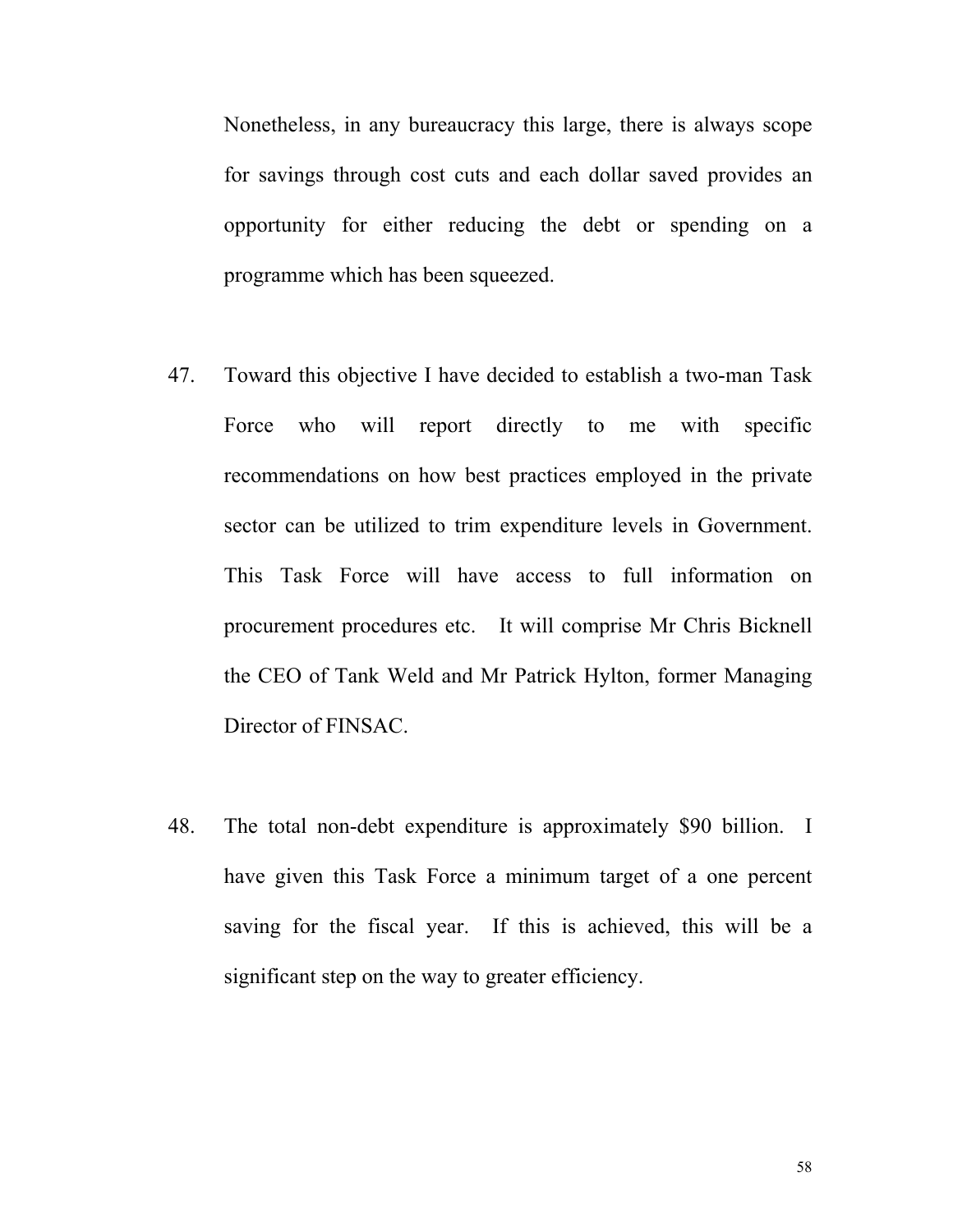- 49. There are additional steps being taken to improve efficiency. Work is far advanced in respect of a further round of rationalization via closures, mergers, sharing of corporate services.
- 50. Whilst I will not provide full details here, I will give a specific example from my own ministry. Members will recall that the present institution, the Development Bank of Jamaica, represents a merger of the Agricultural Credit Bank (ACB) and the National Development Bank of Jamaica (NDB). These two institutions which formerly employed 120 persons, were merged to form the Development Bank of Jamaica (DBJ). The DBJ, with an expanded loan portfolio now employs only 70 persons.
- 51. We intend to go even further. Members would be aware that in October responsibility for the NIBJ was given to me by the Prime Minister. I have asked Professor Alvin Wint of the UWI, who was responsible for the study leading to the merger of the ACB and the NDB, to advise me how to proceed with a merger of the DBJ and the NIBJ.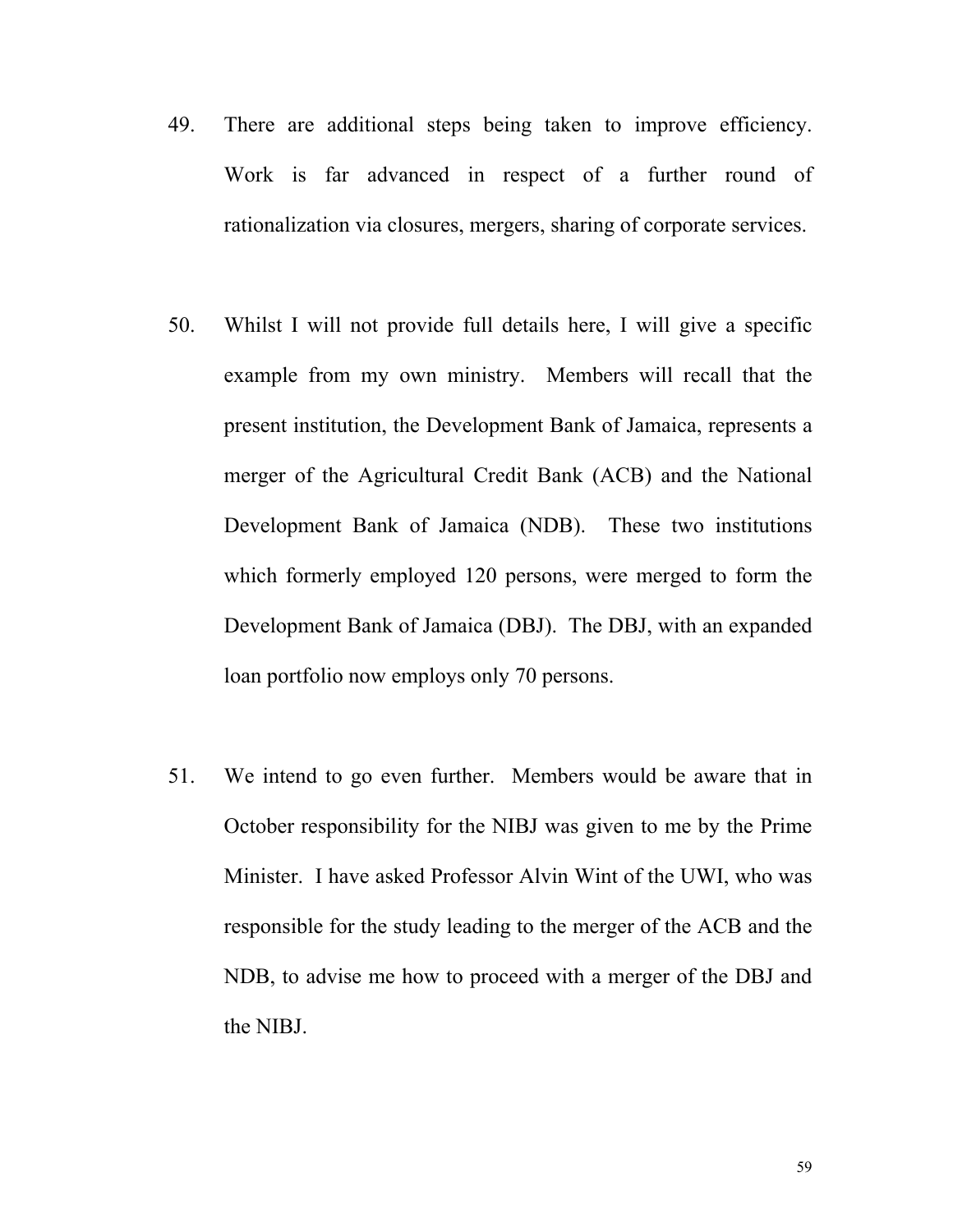- 52. I expect to have his report by the end of April and will be following up on his recommendations immediately thereafter.
- 53. Privatization of several state entities still remained on the agenda. I wish to assure this House and the public that there is no lack of will by Government and whilst I have heard the advice of the private sector to privatize and divest, very few offers have been forthcoming and in several instances, when they are forthcoming the proposals do not have the wherewithal.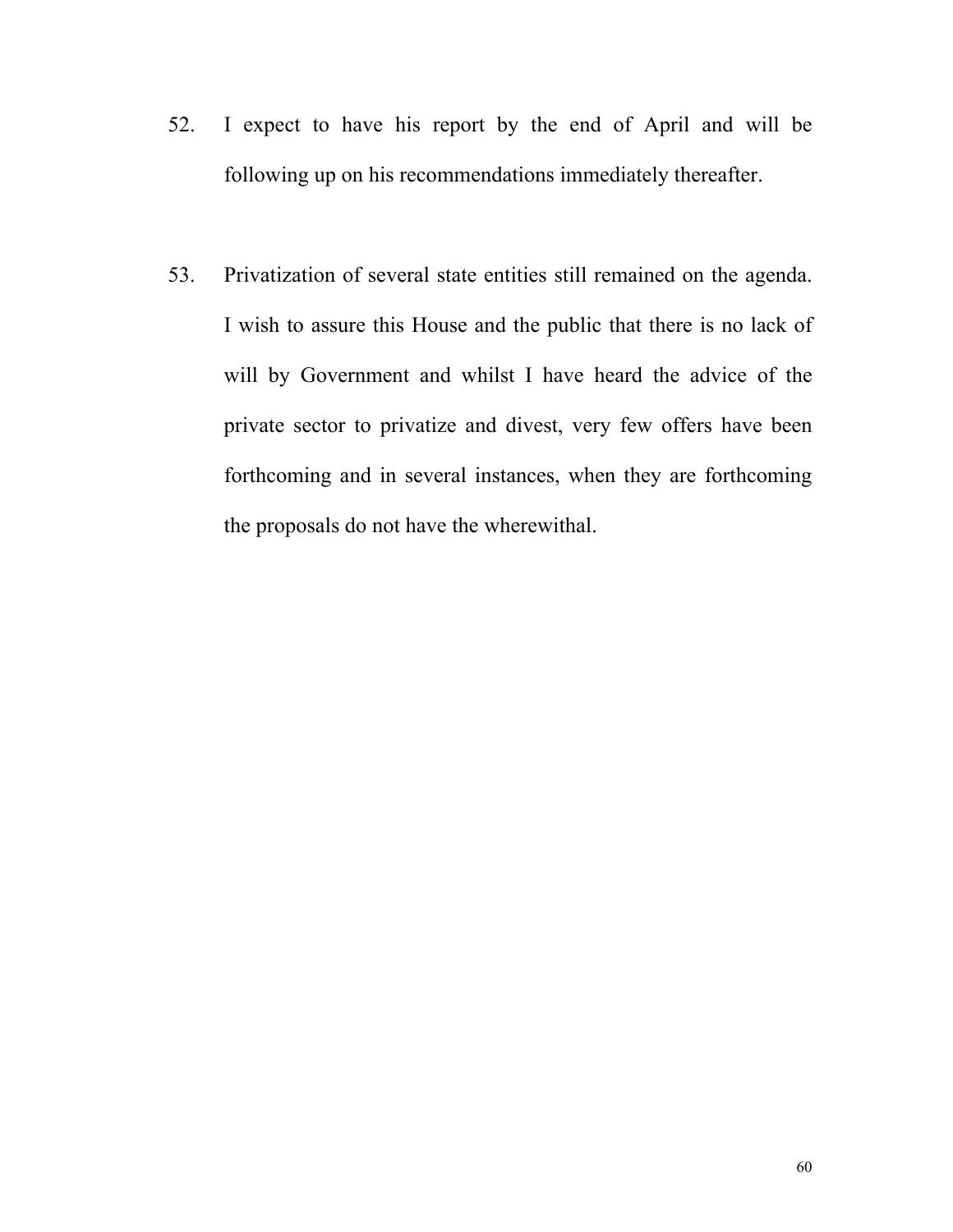## **G: FINANCING THE BUDGET**

- 1. The Estimates of Expenditure as approved by the Standing Finance Committee projects spending of \$261.3 billion. We have all accepted that the reduction and then the elimination of the fiscal deficit are objectives which must be attained.
- 2. We therefore now need to look at projected revenue flows in order to assess what additional action needs to be taken to meet that critical target – a deficit of 5-6% of GDP.
- 3. On a passive scenario, we project tax revenues and grants totaling \$132 billion of which \$122.5 billion will represent tax revenues. The projected growth in revenues is consistent with the pattern over the last several years. If we add to this total of \$132 billion, loan receipts of \$116 billion we have a total of \$248 billion. That leaves a financing gap of \$13 billion.
- 4. Obviously that gap cannot be closed by more borrowing, as that will exacerbate our existing problem of a deficit which is too large. Hence, in order to attain the fiscal deficit of 5-6% we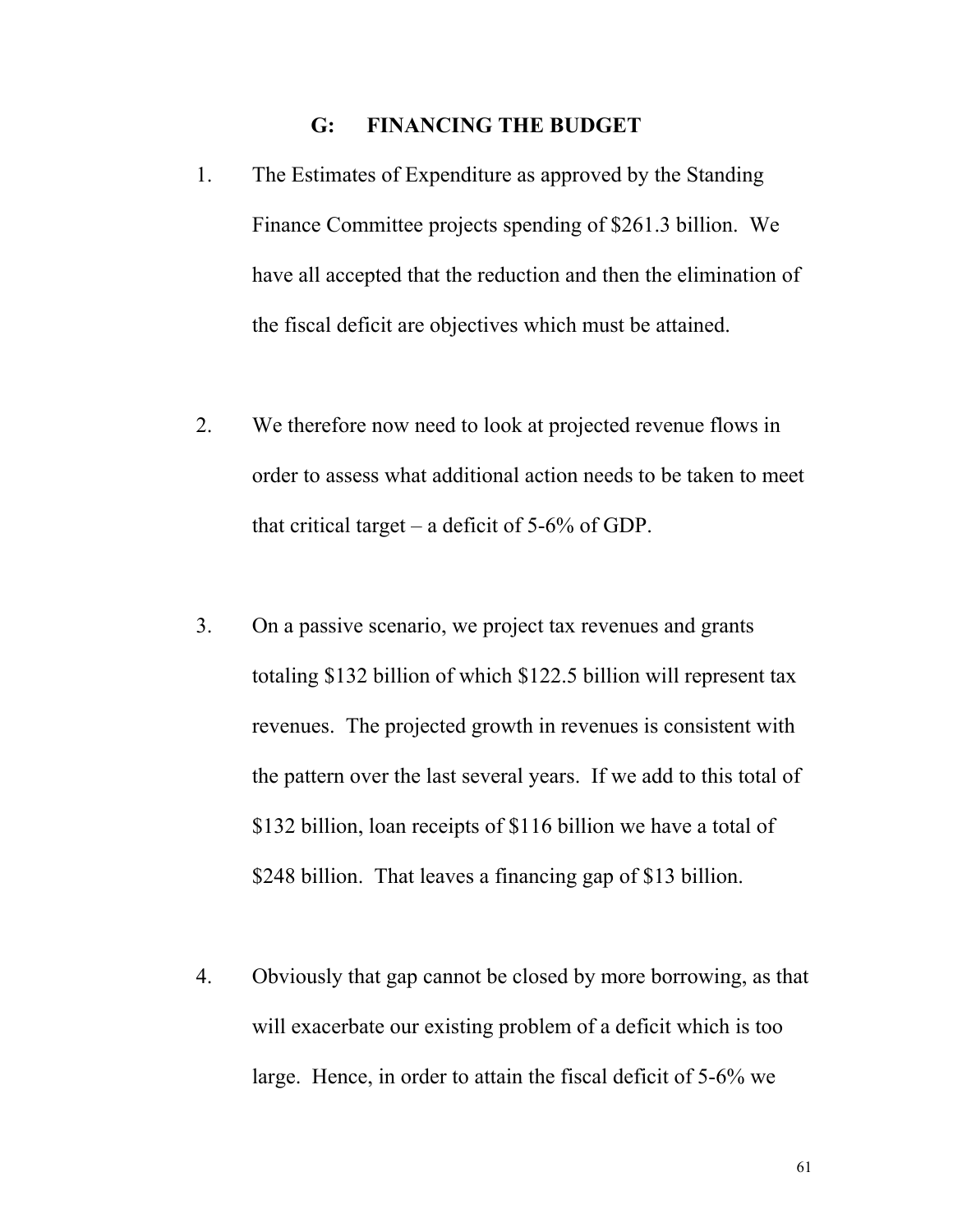need a revenue package of just over 3% of GDP or \$13 billion, to close the financing gap.

- 5. In seeking to generate this additional revenue totaling \$13 billion we have had to examine a menu of options.
- 6. The first major area of increased revenue is aimed at pulling into the tax net those individuals/firms who, in one way or another, are avoiding payments which are due. Such individuals/firms by their actions are creating unfair competition with those who routinely pay their taxes.
- 7. A recent study has demonstrated that the informal economy is at least 40% of the formal economy – that is those who pay their taxes. Put another way, of the real economy only 70% of activities are included in the tax net.
- 8. All are agreed that we must seek to bring this additional 30% into the tax net. The obvious question is how? We know that in several cases importers have no interface with the tax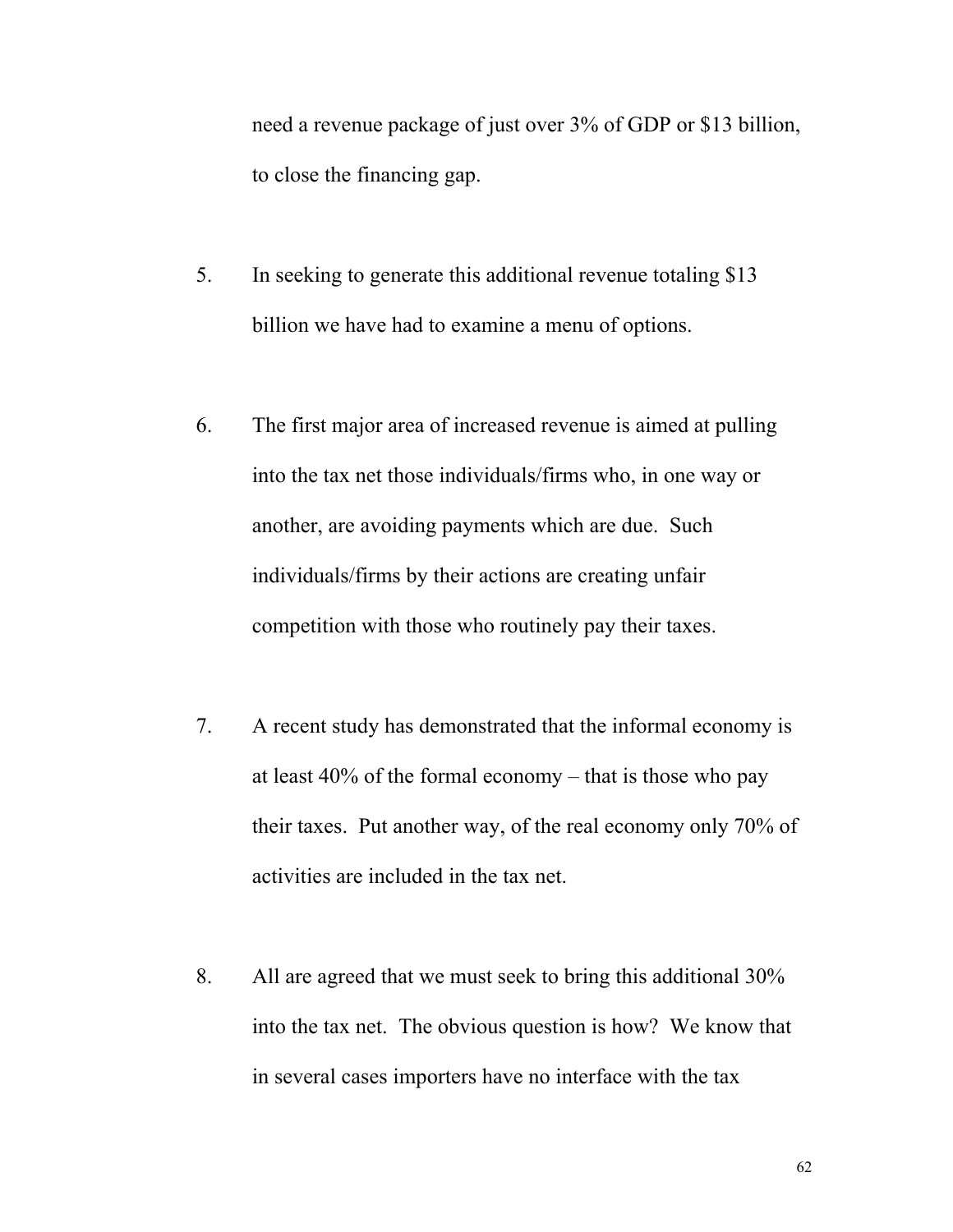authorities after goods leave the ports. A measure which will be implemented is a prepayment of income tax due by all importers. A 4% cess will be charged at the ports on all imports, including capital goods and raw materials. This cess will be treated as credit against income tax when the importers have filed his/her income tax returns.

- 9. The exemption from this cess will be applicable when goods are being imported by government, diplomats, international organizations and individual passengers up to the allowance of US\$500.
- 10. From the perspective of the importer who systematically files returns, this cess would have minimal impact, only in so far at it affects his cash flow. The only persons who will have a net loss, compared to their present situation, will be those who have not been making income tax payments. If these wish to claim for that credit, then it may represent their introduction to the tax system.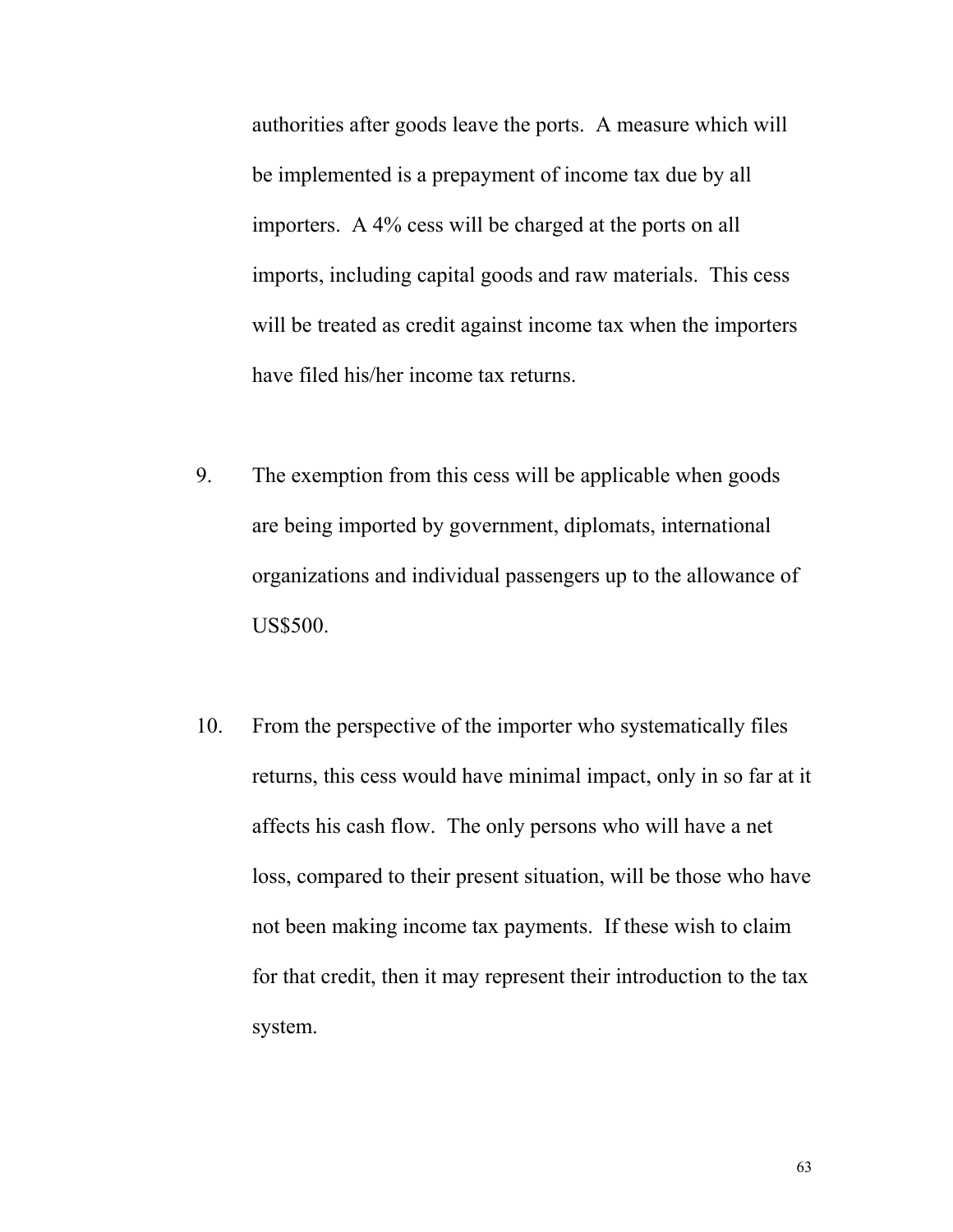- 11. We estimate that there will be a net gain of approximately \$3.4 billion from this measure.
- 12. I now turn to two areas where special services for the population are being partly funded from the Consolidated Fund and for which additional revenues are needed.
- 13. Members will recall that the revenue gained from property taxes is specifically allocated to Solid Waste Management Bodies, for fire fighting services and streetlighting. As I have indicated to this House earlier this year, the projected collection from property taxes in fiscal year 2003/04 will only be able to fund approximately 50% of the cost of providing these services.
- 14. In terms of Solid Waste Management, an area which is of growing concern is that of disposing of plastic packaging material. 12% of the municipal waste generated in Jamaica is comprised of such material with 50% of this figure attributed to PET containers.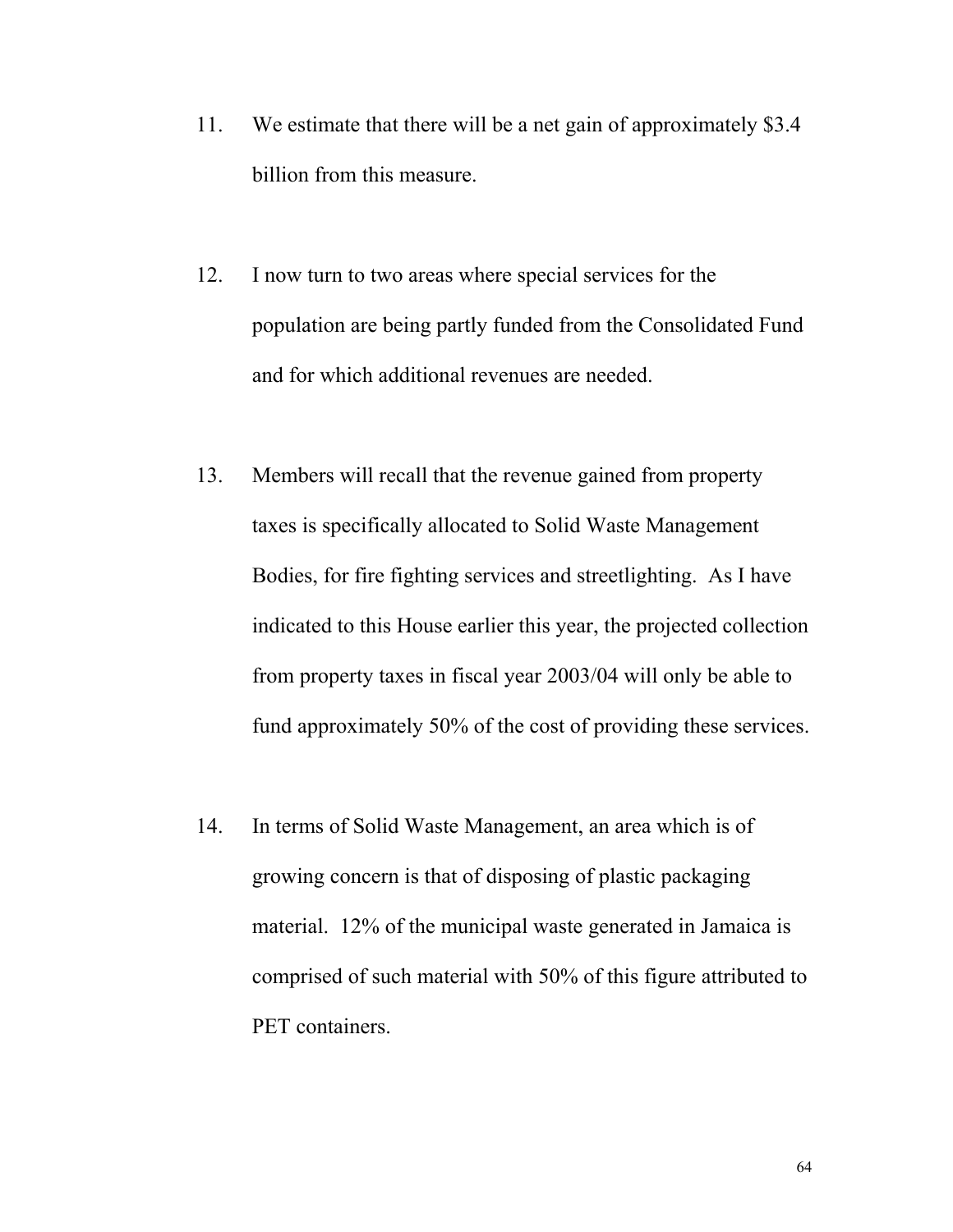- 15. One only has to drive through both urban and rural Jamaica to see the extent to which such material litters the landscape. Such waste has serious environmental consequences, not just in Jamaica but internationally. In fact, almost all other CARICOM countries have imposed an environmental levy on such containers ranging from \$8.40 per container in St. Vincent to \$2.50 in Guyana.
- 16. It is being proposed that the environmental levy of J\$2.00 per kilogram be placed on containers which are imported, manufactured and are distributed in Jamaica.
- 17. The proceeds from this levy will go towards off setting the cost of clearing up the tonnes of waste created by these materials.
- 18. I have already spoken of the proposed coverage of the National Health Fund (NHF). A programme which has been welcomed by everyone. Again, the Consolidated Fund is expected to make a contribution to finance the Fund this year of approximately \$450 million. In order to bolster inflows into the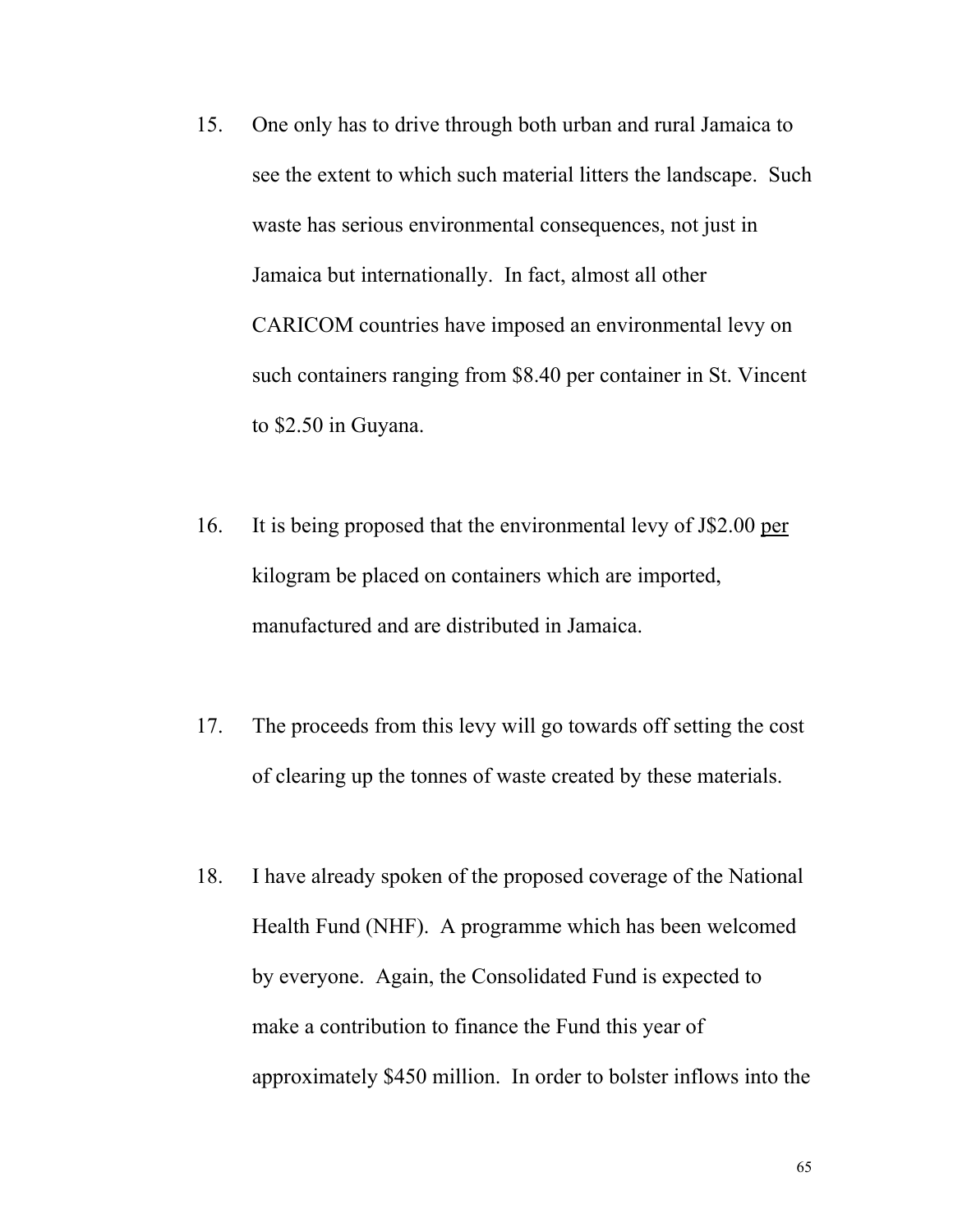Consolidated Fund there will be an increase in the SCT rates on alcoholic beverages.

- 19. The environment levy will raise \$190 million and the increase on the SCT on alcoholic beverages just under \$450 million.
- 20. Let me at this point indicate that we have received several submissions from the tourist sector concerning the SCT levied on certain high priced foods and alcoholic beverages. We have heard you. I have asked authorities to initiate immediate consultations with the sector.
- 21. I will provide a definitive statement on the relief when I close this Debate on the  $30<sup>th</sup>$ .
- 22. Adjustment on the Age Limits on the Importation of Motor Vehicles. I now turn to duties related to motor vehicles and we intend to address this matter with an objective of rationalizing the duty structure on specified vehicles.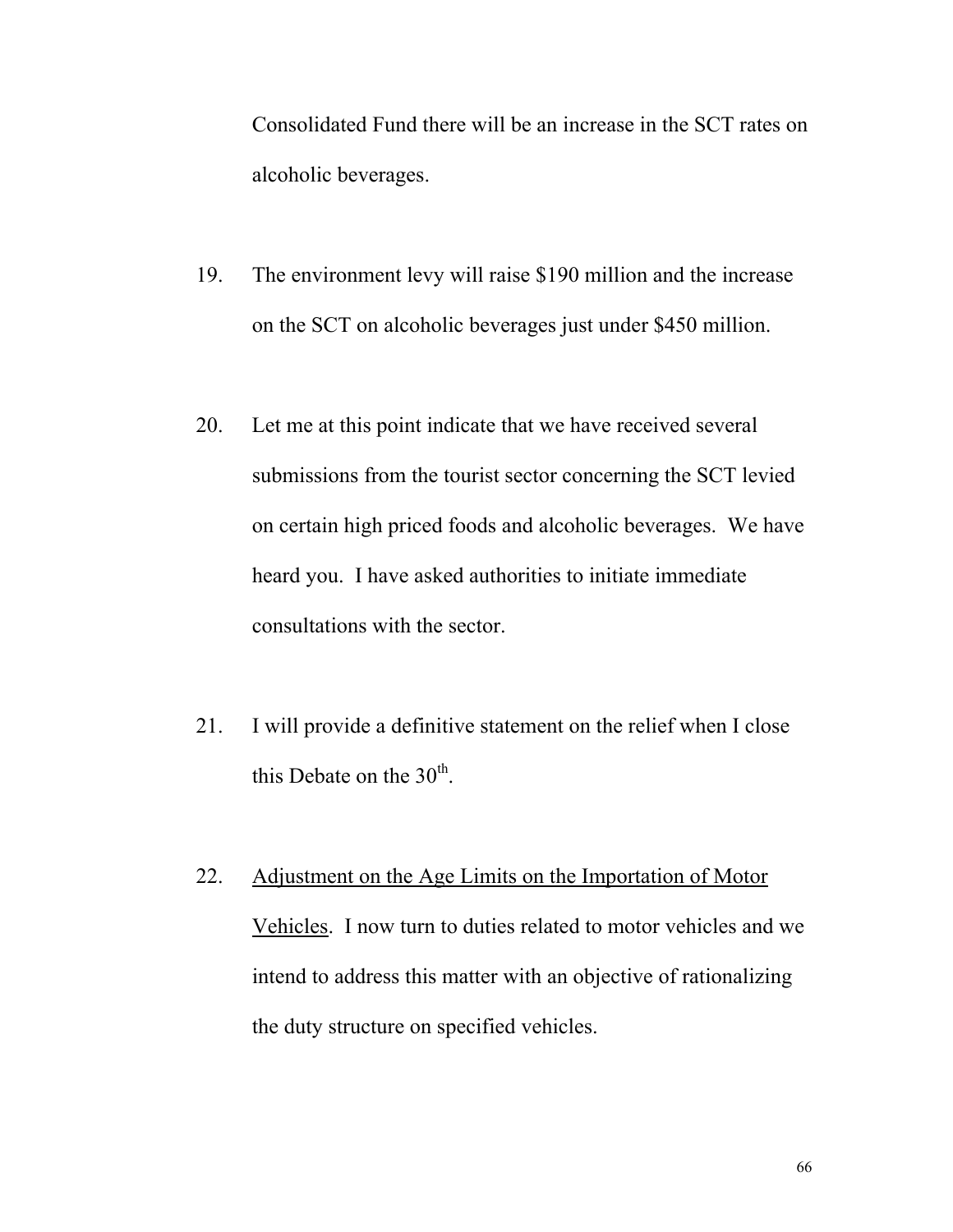- 23. As it may be known since March of this year as per the WTO agreement the valuation on motor vehicles is based on the transaction valuation as opposed to the Blue Book reference prices. This has implied a significant drop in custom duties. The decision has been taken to lower the age limit on vehicles which are being imported. For returning residents the new age limit will be 5 years and for the other individual dealers the maximum age will be three years for cars and for vans, and trucks 4 years. This measure will reap approximately \$180 million.
- 24. The third area for increased revenue from motor vehicle importation relates to those persons who benefit from special duty concession. At present specified public officers are allowed to import vehicles on a concessionary rate of 20% if the vehicle has a maximum value of US\$30,000 FOB. We propose to reduce this limit for concessionary vehicle importation to US\$25,000 CIF. This is projected to yield \$250 million.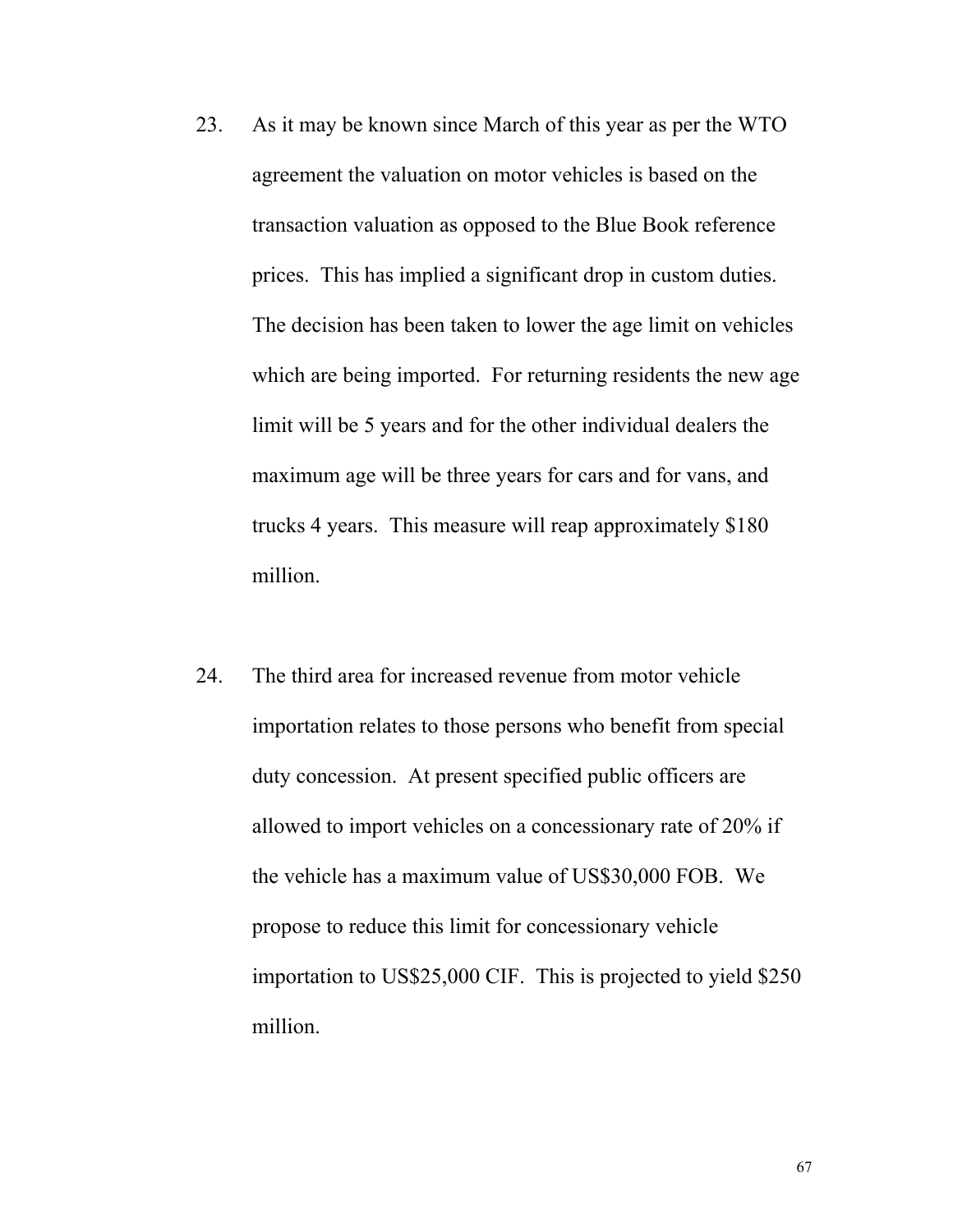- 25. The duty regime on motor vehicles has been in place for an extended period, penalizing vehicles with a CC rating of over 3,000 CC but making special allowances for trucks, pick-ups. However, over time vehicles which are ostensibly meant for the farm are now being designed such that there is very little difference between them and luxury Sedans. This duty regime is being restructured and will reduce the taxes on cars with CC ratings in excess of 3,000 to 180%, and increase that on full size luxury pick-ups to the same level. These changes would bring about increased revenues of \$600 million.
- 26. I now turn to three areas which will have some direct impact on the business sector. The first relates to the increase in the added stamp duty levied on goods imported by in-bond merchants. It will be moved from 6% to 15%. It is expected to yield \$85 million.
- 27. The second area relates to the assets tax levied on companies registered under the Company Act, and societies registered under the Industrial and Provident Society Act. The prescribed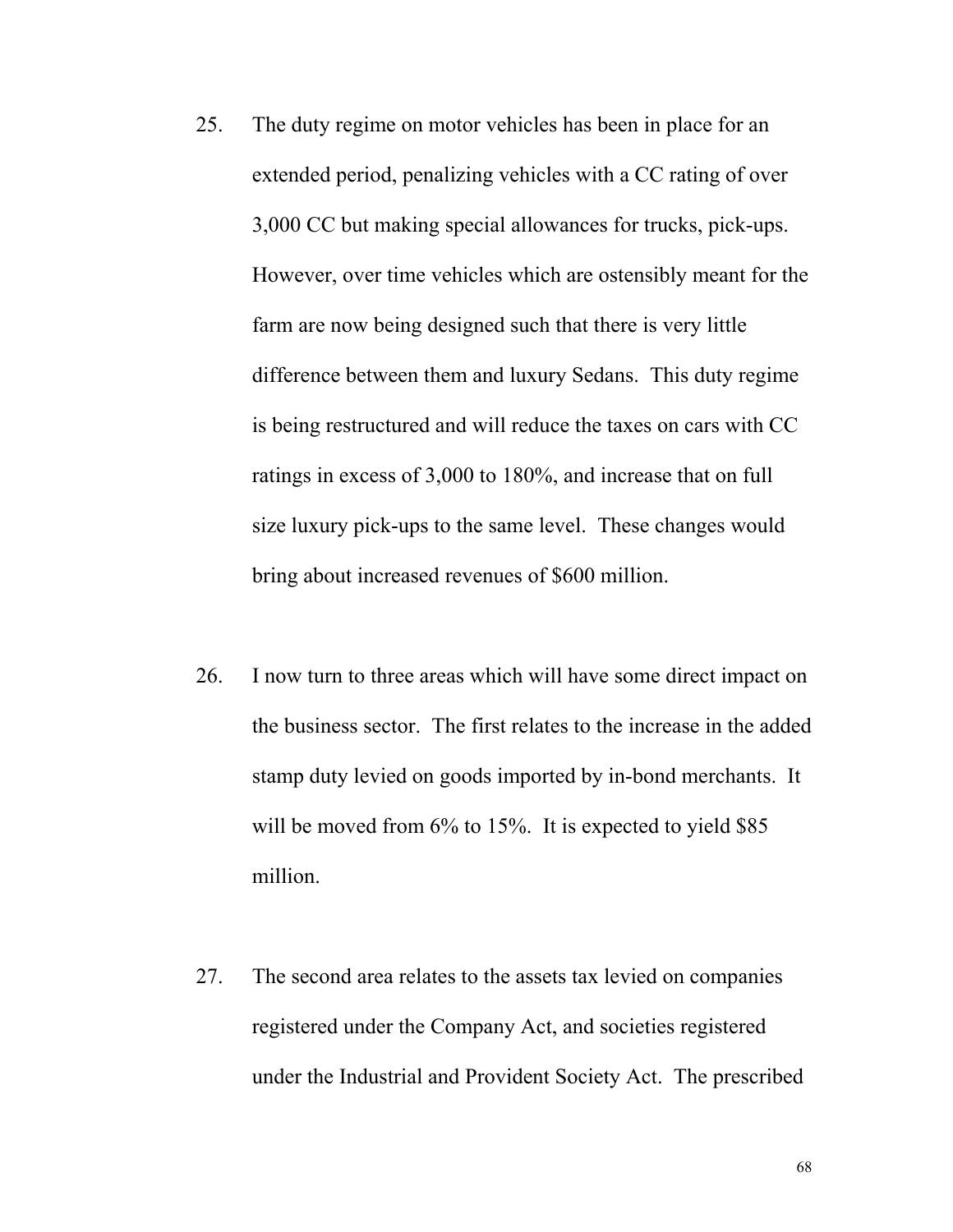rates are being increased as indicated in the Ministry Paper and should yield approximately \$85 million.

- 28. The final area relates to the removal of credit bonus shares issued.
- 29. Over the years the Administration has attempted to find ways to facilitate companies faced with the high cost of loan financing. Two special steps worthy of note were taken. One was the amendment of the Income Tax Act to allow the companies which issued bonus shares from its accounting profit to receive a tax credit of up to 25% of its income tax liability.
- 30. Many companies, both foreign and local have used this facility to reduce their tax liability by the issuing of bonus shares. However, at the same time the tax on dividends paid by public companies has been eliminated even whilst these companies enjoy the credit for bonus shares issued. The loss of revenues from the tax on dividends has been significant. In fiscal year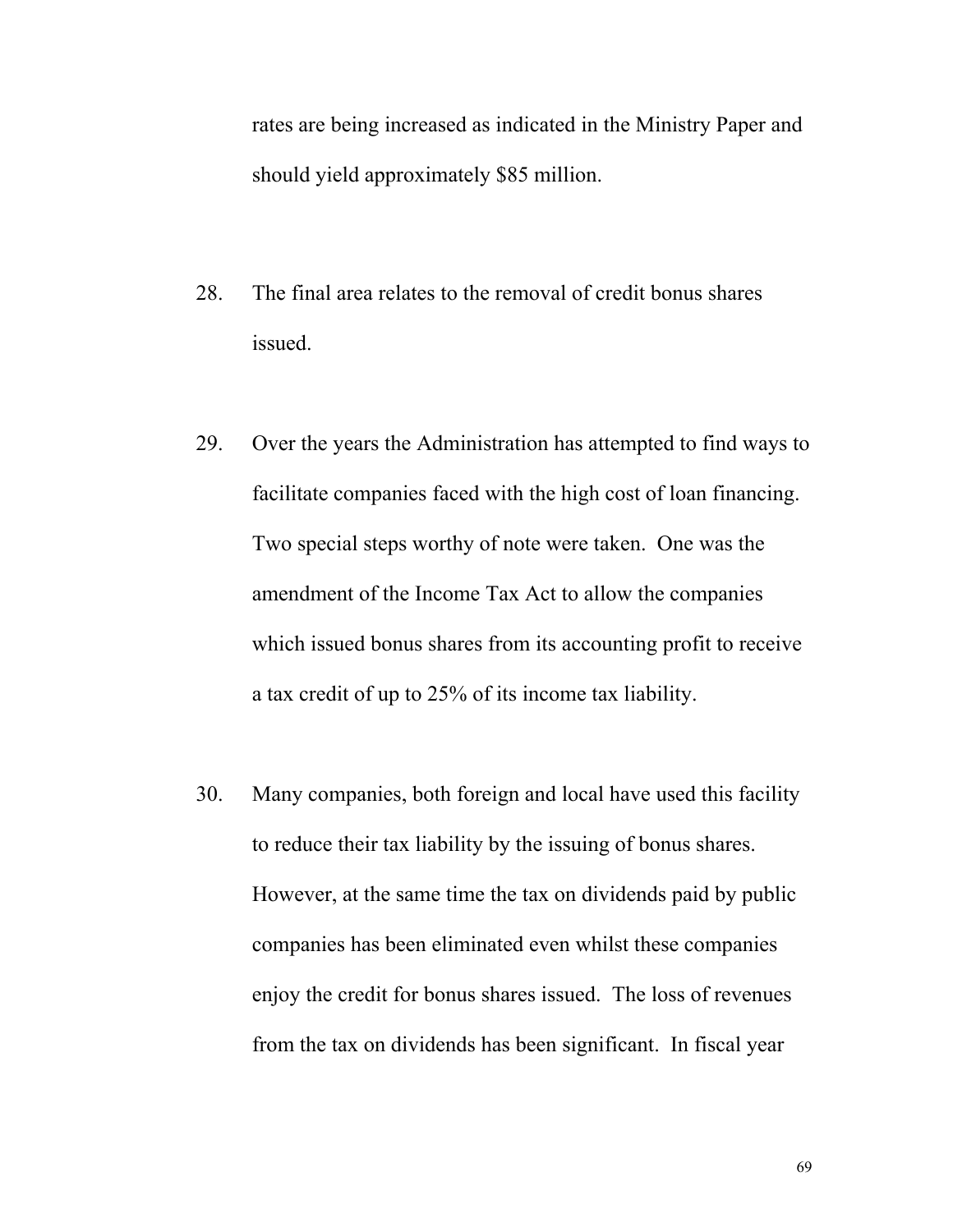1999/00, this tax brought in \$1.2 million, equivalent to 0.4% of GDP.

- 31. The revenues cannot continue to afford both concessions and hence the credit for bonus share issues will be eliminated. The removal of this credit is projected to yield \$550 million.
- 32. I turn to the final area which is the GCT. There has been so much discussion about the Administration's plans to increase this area of taxation. In fact, there are many persons who have advocated the abolition of income tax and the increase of the GCT even up to a level of 25%.
- 33. This Administration has viewed with amazement such a proposal, as there is the failure to recognize that those at the bottom of the income ladder consume virtually all their income. Hence, an increase of that magnitude in the GCT impacts most of those who can least afford it.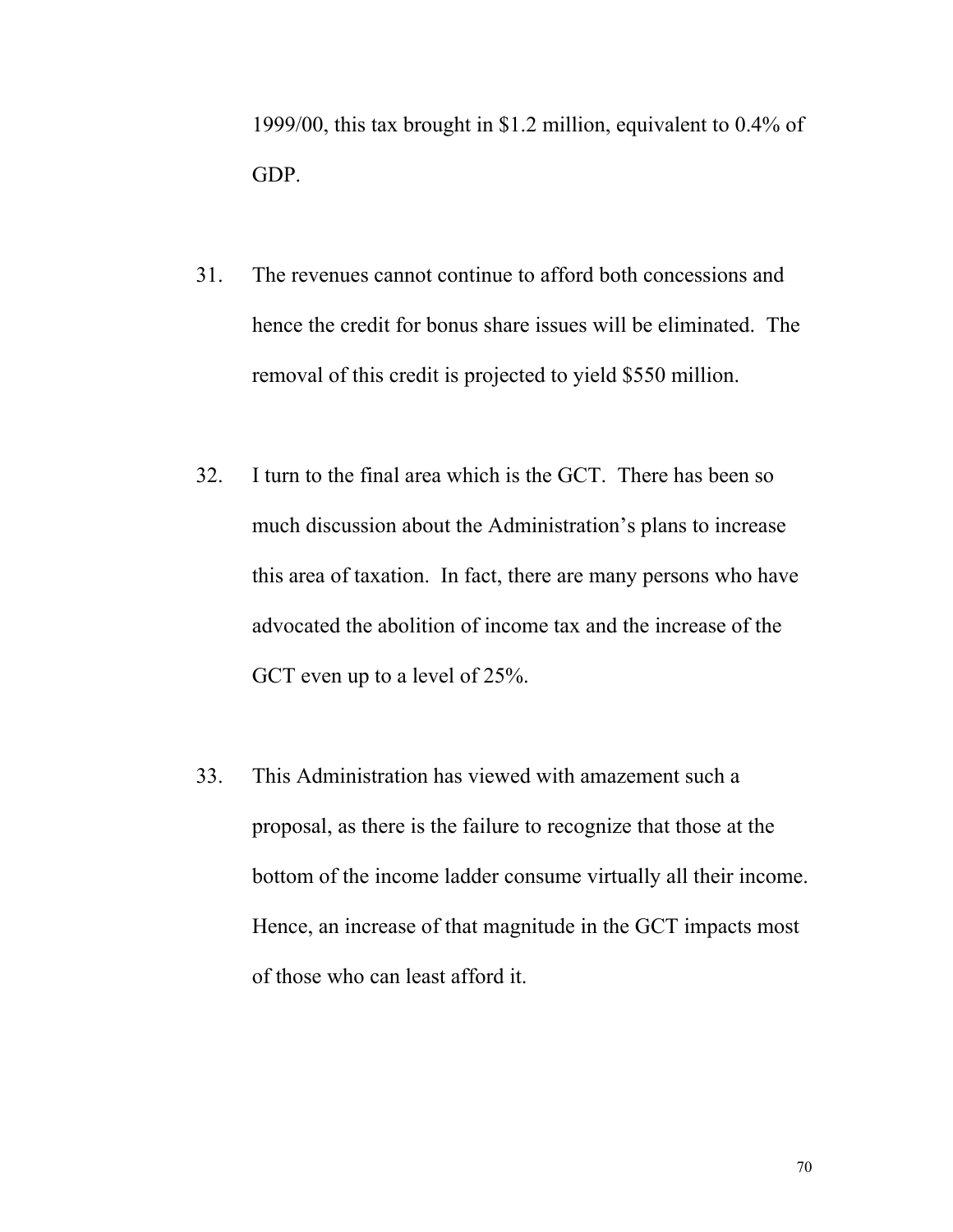- 34. However, it is useful for us to reassess the present structure of GCT as well as the items to which it applies.
- 35. Members of the House will recall that during the fiscal year 1995/96 the standard rate for the GCT was increased from 12.5% to 15%. However, in an effort to reduce the burden on the poor, certain items were placed on the zero-rated and exemption list. This action served to narrow the base of the tax and has also made the system more complex. Over time, through lobbying there has been an expansion of the list of zero rated and exempt items. That has resulted in the system becoming very cumbersome, complex and difficult to manage.
- 36. To simplify the system and to broaden the base, some items previously zero-rated and exempt will be included but with certain vital exceptions. These include raw materials, capital goods, imports by the diplomatic service, importation by government, food items, water, electricity and schoolbooks.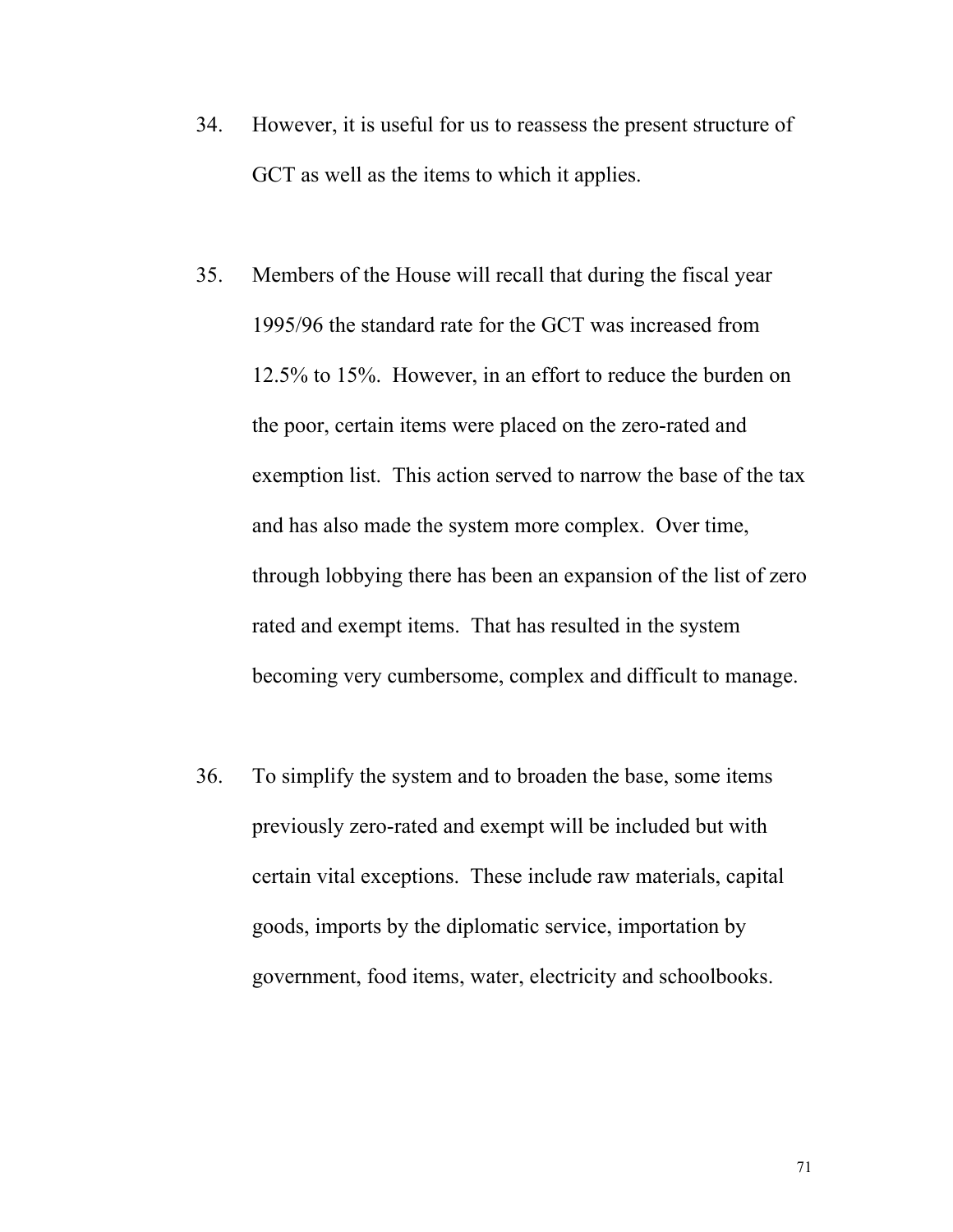- 37. Let me repeat. The rate of GCT remains at 15% and although certain items are being removed from the exempt and zero-rated list. Raw materials, capital goods, food items which are presently exempt, schoolbooks, school bags, school uniforms will remain exempted. However, the standard rate of 15% will remain.
- 38. This broadening of the base is projected to reap an additional \$8.5 billion.
- 39. In total, the measures will increase revenue inflows by approximately \$13.8 billion, thus closing the financial gap and will put us in a position to achieve the target of a deficit of 5-6% of GDP.
- 40. Equally, important this level of additional revenue inflows will provide a primary surplus of 12.2% of GDP.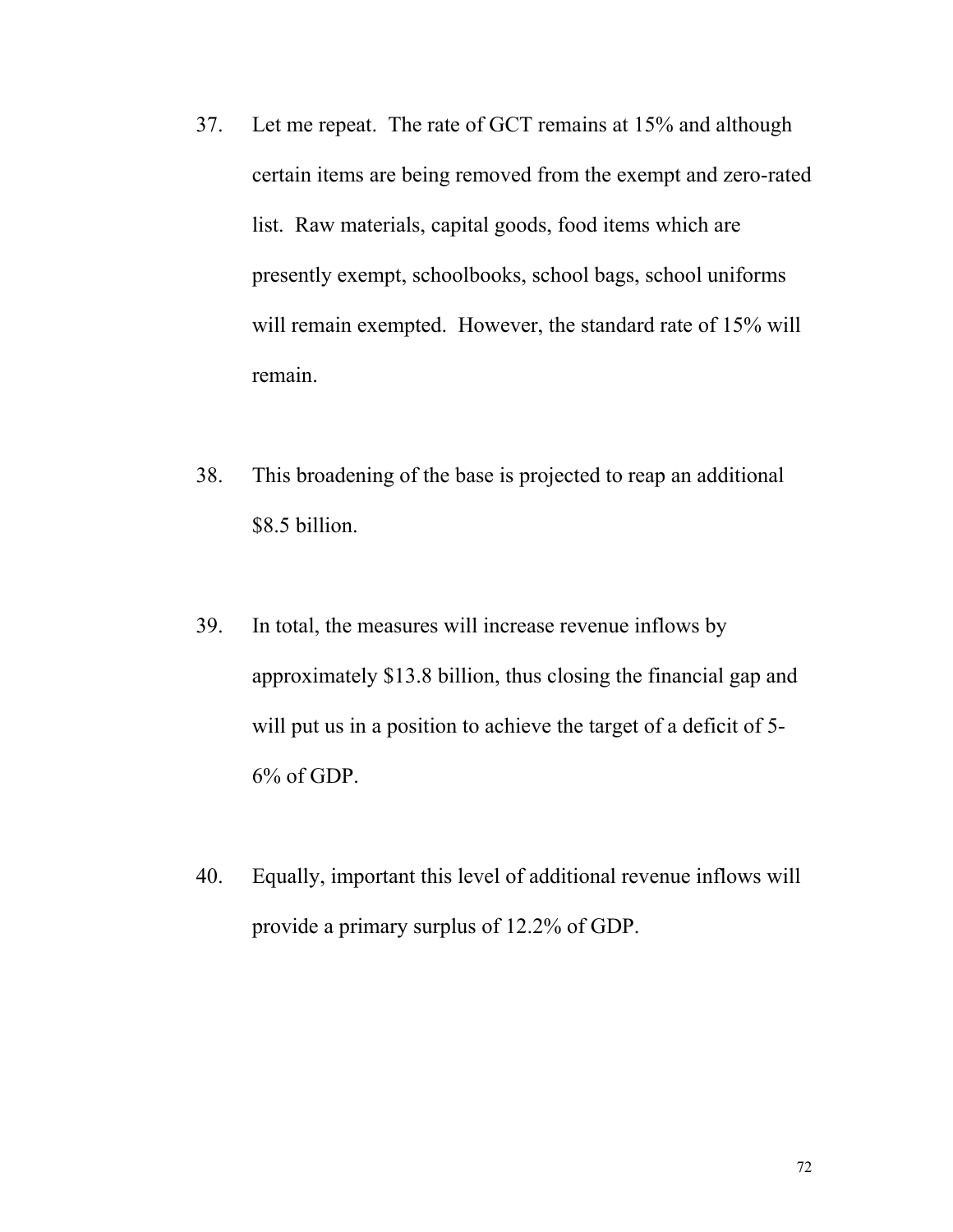## **H: CONCLUSION**

- 1. Mr Speaker, Hon colleagues, as I indicated at the beginning this was indeed a difficult budget to put together. On the expenditure side, we have a budget dominated by debt servicing with the result being that virtually all sector ministries have been allocated resources significantly below their expectations.
- 2. At the same time, we are faced with the imperative of reducing the fiscal deficit to a level which will give our creditors, domestic and external, the basis for confidence in the economy and the society. We feel that a deficit target of between 5% and 6% of GDP for the fiscal year and a primary surplus in excess of 12%, facilitated by a credible revenue programme, will provide the reassurance needed.
- 3. This adjustment, which is unavoidable, is taking place in the context of an international scenario which is hostile in every sense. There is a slowdown in the world economy and in particular, in the national economies of our major trading partners; there is a drastic fall out in the travel trade as reflected in the critical financial state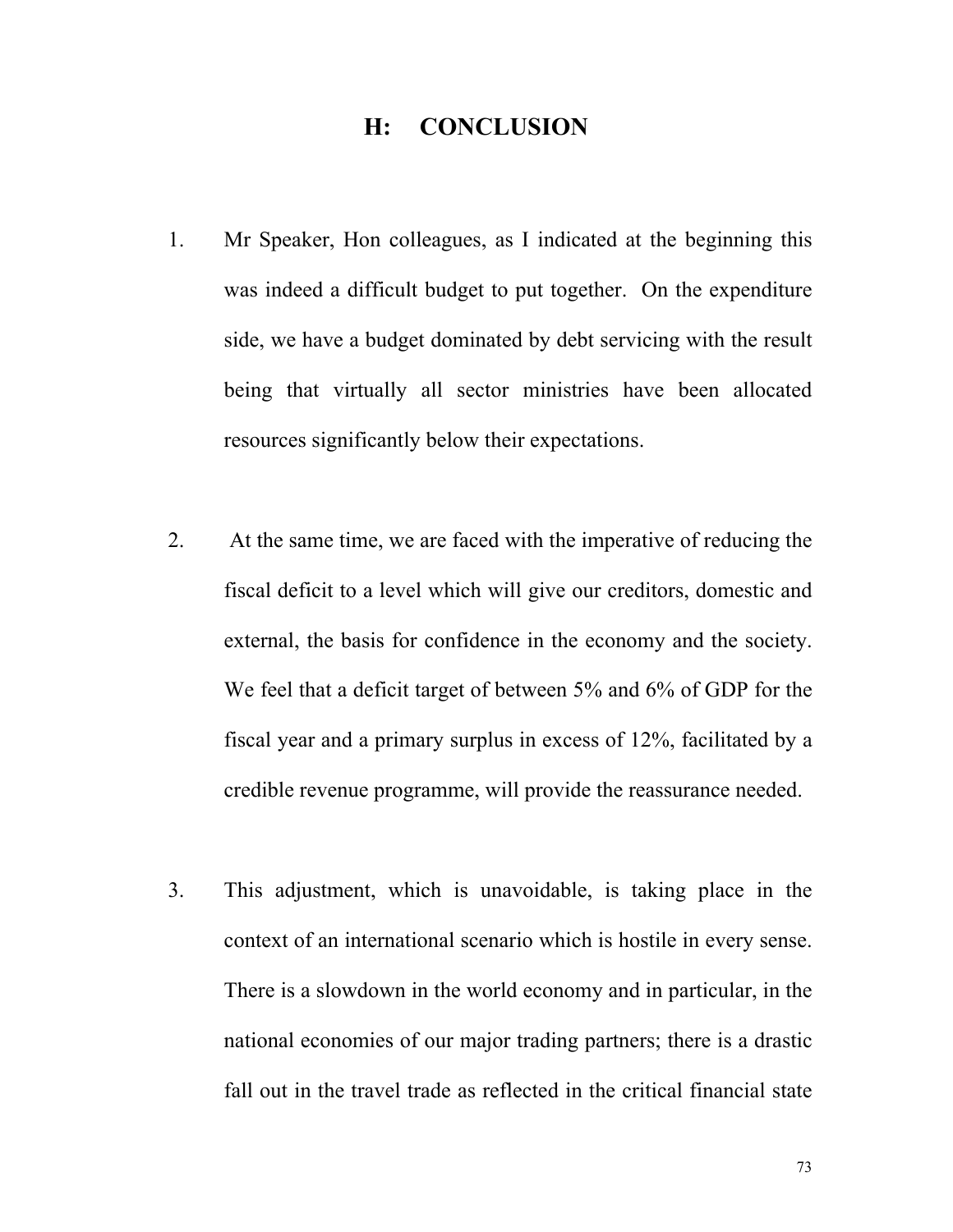of virtually all the major airlines and at the same time, no one can fully determine what will be the consequences of the war in Iraq or the possible continued spread of the SARS epidemic.

- 4. This is against the background of a difficult 2002 with floods, the lingering after effects of the 9/11 attacks on the US, increases in world oil prices and a reduction in the price of bauxite/alumina.
- 5. Those are the bald facts. A further fact which we must acknowledge is that we are essentially on our own. There are no major donors waiting and willing to bridge the financing gap which I have outlined. In any event, even if there were some institution/country willing to assist us for one year, the elimination of the deficit is not a one-shot activity. Rather it requires a sustained programme over the medium-term to increase revenue and contain costs.
- 6. I have not sought to sugar-coat the problems which we face, as there is no point in so doing. However, whilst the problems are difficult, we have faced more difficult ones and we have overcome.

74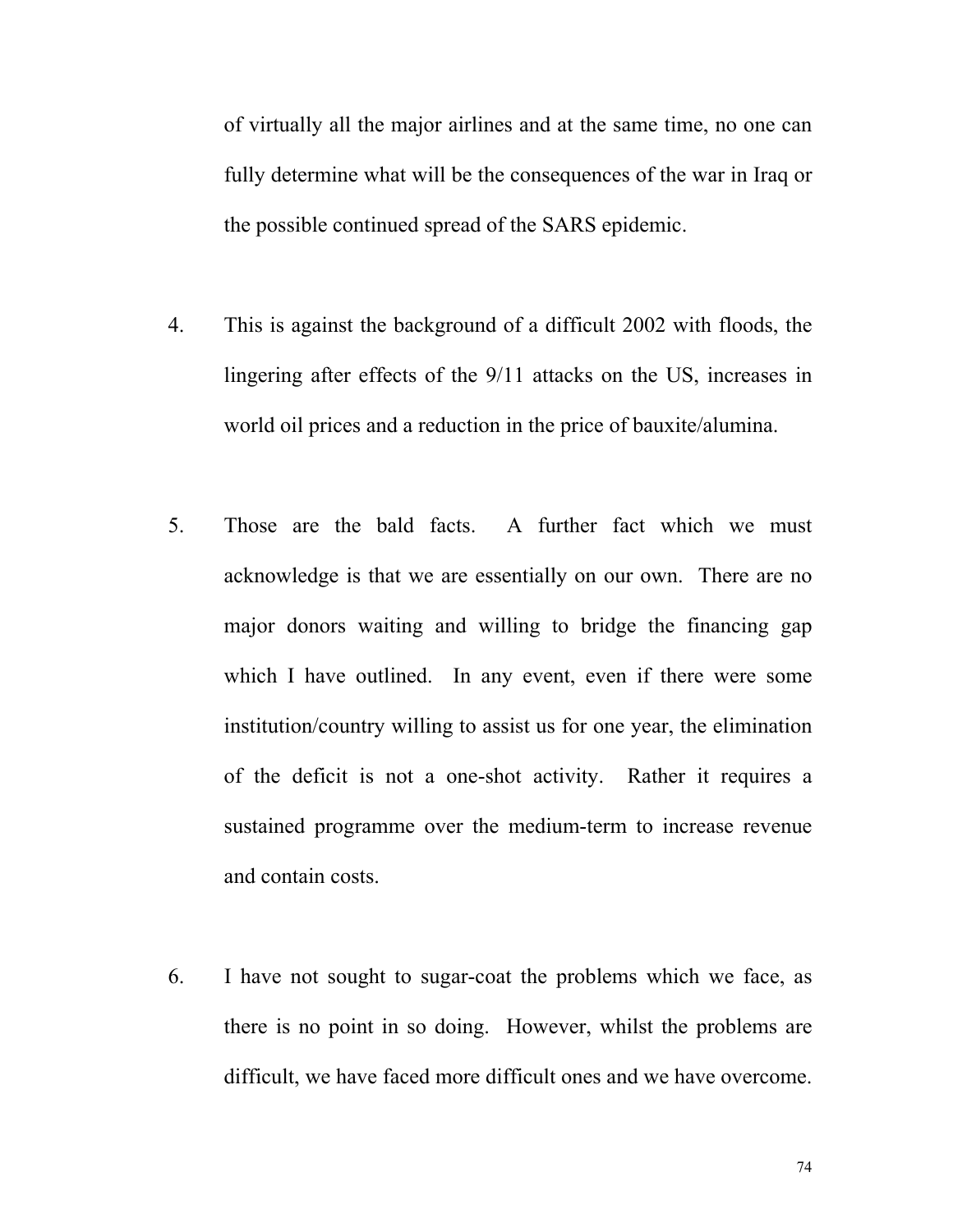The severe problems which threatened to wreck the financial sector in the mid 90s, represent a case in point. There were many, at home and abroad, who felt that we would not have survived.

- 7. We are confident that the measures which I have just announced, will allow us to maintain the confidence of our creditors which, in turn, will result in a return of stability to the foreign exchange and capital markets.
- 8. However, the programme cannot just be seen as one advanced by the Administration on its own. The financial markets are looking for any disruption which would undermine our claim that we are presenting a credible financial programme in a context of social stability.
- 9. If, as a society, we refuse to accept that adjustments must be made, our creditors will simply walk away leaving the country without the wherewithal to meet its obligations. This is not theory, we have seen it happen in many other countries, most recently Argentina.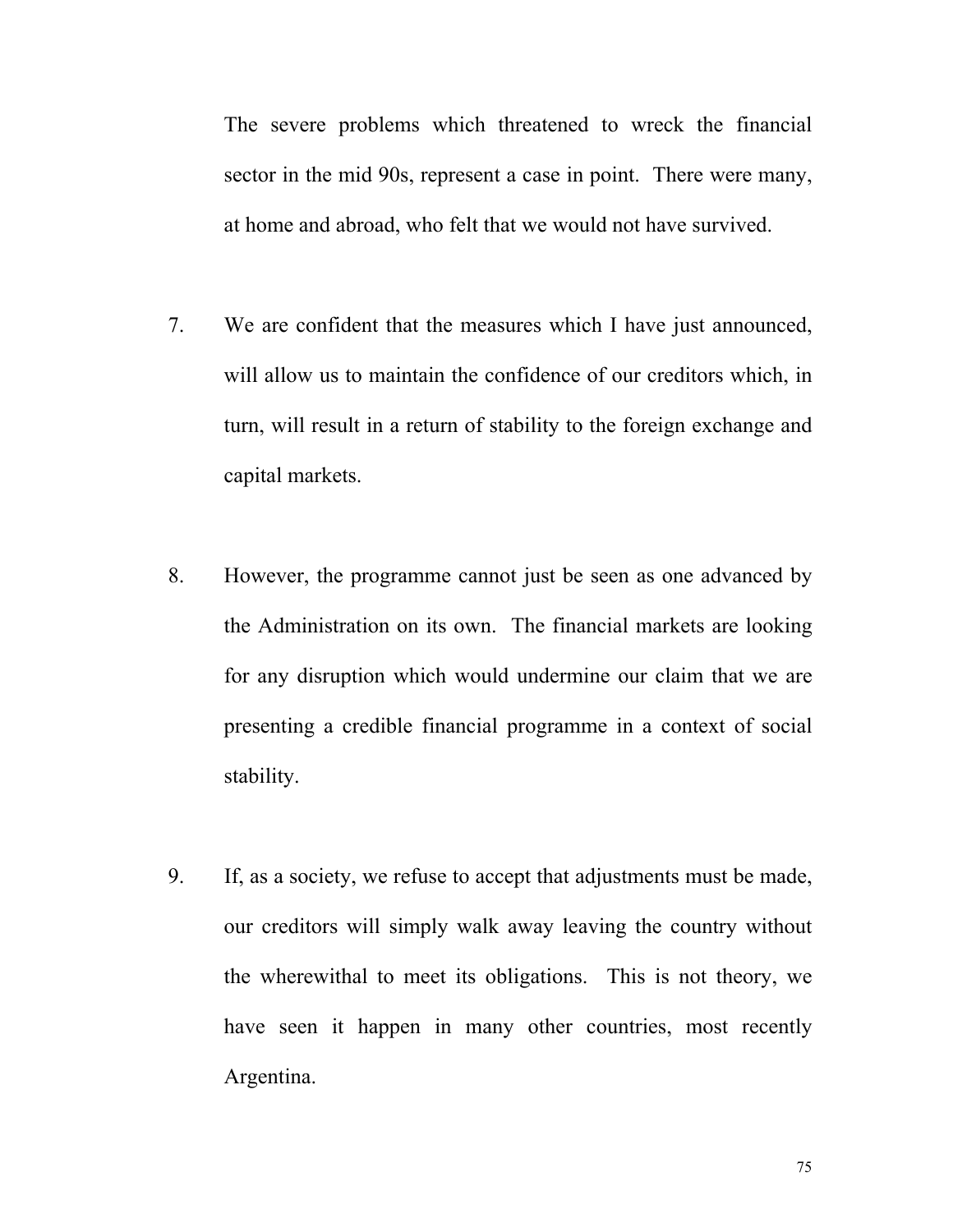- 10. The fact is that despite the rhetoric which would seem to separate various contributors to the debate, there can be no disagreement that there is a need to reduce and then eliminate the budget deficit. Whilst we all acknowledge that in the long run, expanding the economy is the only sustained answer, in the short and mediumterm, we must demonstrate the willingness to take the actions needed.
- 11. I have deliberately refrained from embellishing these closing remarks with anything which would smack of partisan rhetoric because the objective reality is that we do have a national problem which has to be treated in a serious and analytic way.
- 12. For those observers who feel that the budget should have been smaller, I respect your opinions. However, we sincerely believe that we have presented an expenditure budget, which represents the minimum which could be allocated to the various sector ministries, once debt servicing is taken care of.